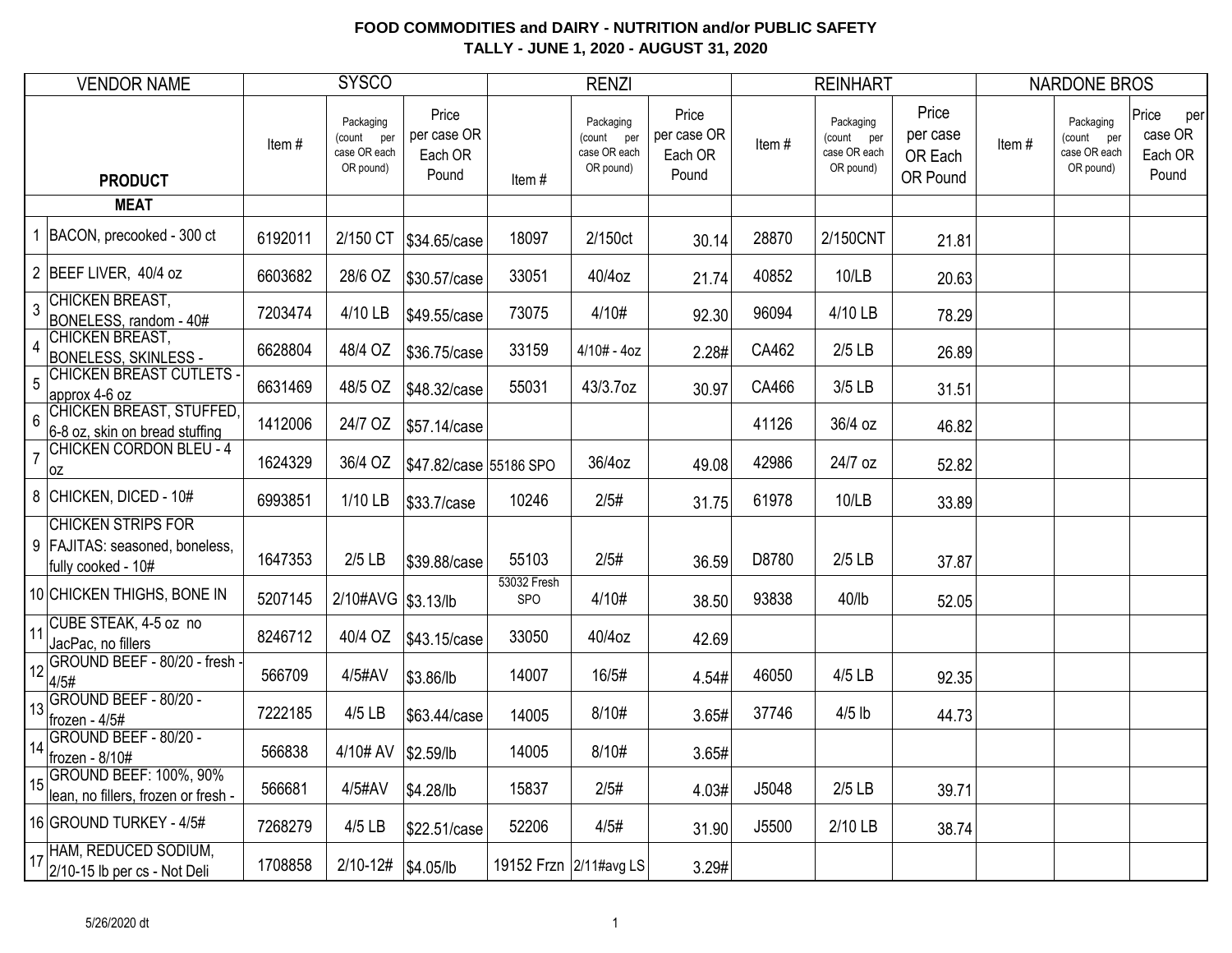|                 | <b>VENDOR NAME</b>                                                                                |         | <b>SYSCO</b>         |                                       |           | <b>RENZI</b>         |        |       | <b>REINHART</b> |       | <b>NARDONE BROS</b> |  |
|-----------------|---------------------------------------------------------------------------------------------------|---------|----------------------|---------------------------------------|-----------|----------------------|--------|-------|-----------------|-------|---------------------|--|
| 18              | HAM, SMOKED WHOLE, 2/14-<br>19 <sub>lb</sub>                                                      | 8974461 | $1/14 - 19#$         | \$2.25/lb                             | 19064     | $4/15$ #avg          | 2.64#  | G1724 | 2/12 UP         | 2.82  |                     |  |
| 19              | <b>ITALIAN SAUSAGE LINKS,</b><br>approx 4 oz - 10#                                                | 2434355 | 40/4 OZ              | \$29.22/case                          | 75592     | 48/4oz               | 39.89  | G1822 | 10/LB           | 39.07 |                     |  |
| 20              | PORK BREAKFAST SAUSAGE<br>LINKS, approx 1 oz - 10#                                                | 1589399 |                      | 160/1 OZ   \$28.48/case               | 10271     | 160/1oz              | 20.90  | 40102 | 10/LB           | 18.95 |                     |  |
| 21              | PORK CHOP, BONELESS,<br>approx 40/4 oz                                                            | 1527761 | 40/4 OZ              | \$37.2/case                           | 16940     | 40/4oz               | 59.45  | CB086 | 40/4 oz         | 37.00 |                     |  |
| $\overline{22}$ | PORK CHOPS, approx 40/4 oz,<br>center cut, 1/2" lean                                              | 5741570 | 40/4 OZ              | \$34.51/case                          | 16938     | 40/4oz               | 40.14  |       |                 |       |                     |  |
| 23              | PORK LOINS, boneless, lean<br>unseasoned - 6/5-9#                                                 |         |                      |                                       | 15171     | $6/8.8$ #avg         | 4.67#  | K9806 | 6/8 UP          | 2.06  |                     |  |
| 24              | SALISBURY STEAK, approx 4<br>oz, JakPac acceptable - 10#                                          | 6525505 |                      | 50/3.2 OZ \$50.44/case                | 15839     | $84/4$ oz -<br>21#cs | 3.11#  | E2506 | $2/5$ LB        | 34.11 |                     |  |
| 25              | <b>STEW BEEF lean USDA</b><br>choice, 3/4" cubes: NO jac-pac -                                    | 6660813 | 2/5#AVG              | \$3.51/lb                             | 14019     | 10#                  | 3.73#  | JA660 | $2/5$ lb        | 41.47 |                     |  |
|                 | TOP ROUNDS, 4/8-12 lb,<br>26 USDA choice, trimmed, split<br>and tied                              | 1111913 | $2/8 - 11#$          | \$3.07/lb                             | 12011     | $4/14$ #avg          | 11.86# | 38276 | 3/18 UP         | 3.86  |                     |  |
|                 | TURKEY BREAST, 2/8-10lb,<br>27 premium grade, not deli,<br>cooked, skinless                       | 7135759 | $2/8 - 10#$          | \$4.09/lb                             | 54036     | $2/10\#avg$          | 2.87#  | B1146 | 2/8 UP          | 3.13  |                     |  |
|                 | <b>FROZEN FOOD</b>                                                                                |         |                      |                                       |           |                      |        |       |                 |       |                     |  |
|                 | 1 BABY BACK RIBS - 16/2.25#                                                                       | 322552  | 1/30#AVG   \$3.76/lb |                                       | 17111     | 16/2.5#avg           | 3.06#  | D3186 | 14/CNT          | 3.46  |                     |  |
|                 | BEEF PATTIES: 80% lean, 100%<br>2 beef, 3 patties/pound, round, paper in<br>between patties - 10# | 4562583 | 45/5.33OZ            | \$60.65/case                          | 11152     | 30/5.3oz             | 2.84#  | G1438 | 30/5.33         | 30.95 |                     |  |
| 3               | <b>BREAKFAST SAUSAGE</b><br>PATTIES - approx 1 oz                                                 | 1589332 | 160/1 OZ             | \$29.09/case                          | 10498     | 160/1oz              | 2.41#  | G1808 | 10/LB           | 25.16 |                     |  |
|                 | <b>BREAKFAST SAUSAGE</b><br>4 PATTIES, VEGETARIAN -<br>$112$ / $cs$                               | 4800451 |                      | 112/1.34OZ   \$51.06/case   23048 SPO |           | 112/1.34oz           | 48.12  | 79460 | <b>112/CNT</b>  | 49.69 |                     |  |
| 5               | <b>BREADED CHICKEN PATTY,</b><br>approx 3 oz, oven ready, white                                   | 5316627 | 4/BAGS               | \$73.5/case                           | 53210     | 10.35#cs             | 20.95  | 43144 | $2/5$ LB        | 26.24 |                     |  |
|                 | 6 BREADED FISH COOKED                                                                             | 7845625 | 1/10 LB              | \$37.37/case                          | 40156     | 80/3.6oz             | 44.75  | J3762 | 10/LB           | 31.58 |                     |  |
|                 | BREADED FISH : uncooked,<br>7 ready to bake, NOT DEEP<br>FRY, comparable to Pier 17               | 1072982 | $4/2.5$ LB           | \$39.6/case                           | 40161 SPO | 46/3.6oz             | 26.86  | B5302 | 10/LB           | 54.11 |                     |  |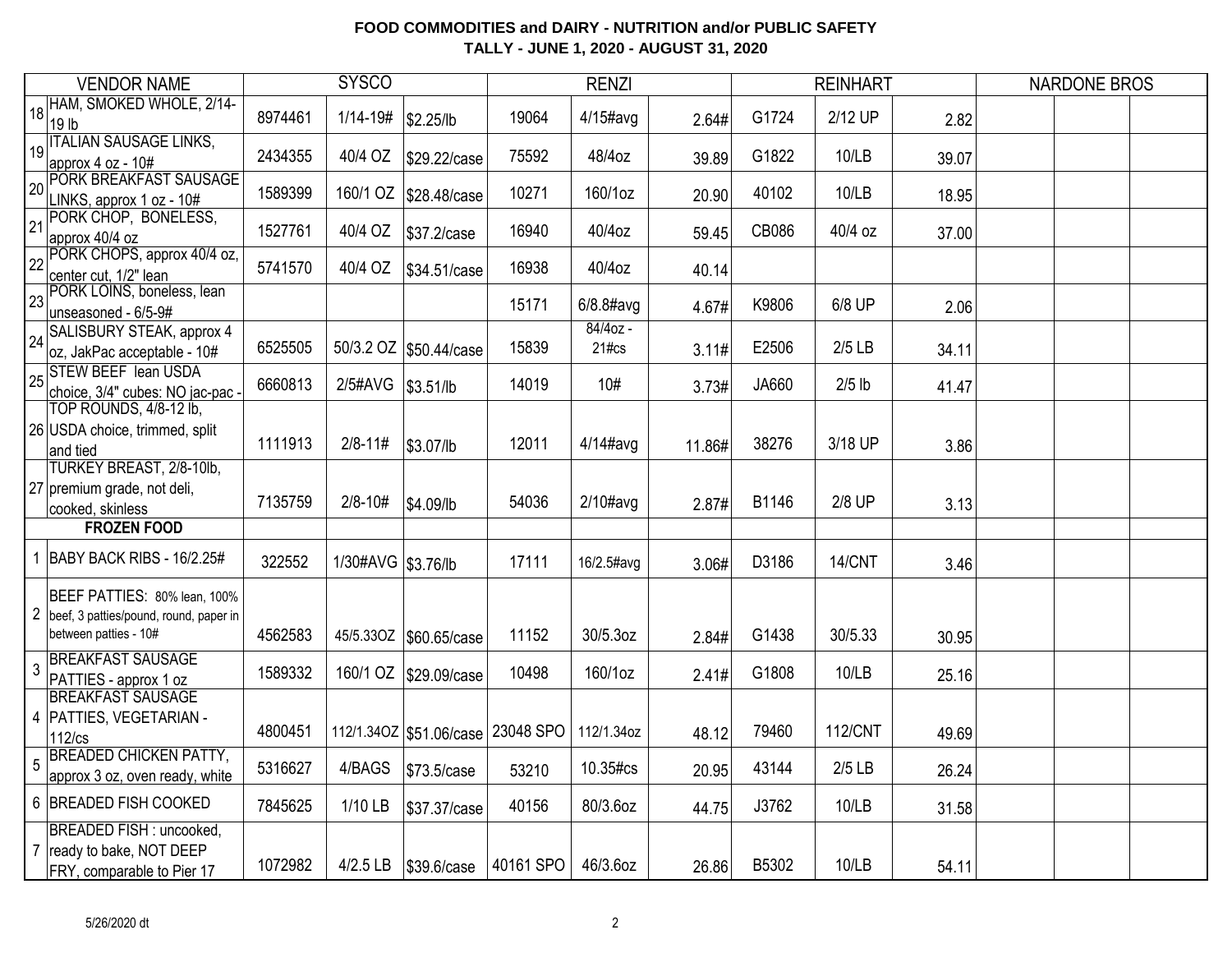|    | <b>VENDOR NAME</b>                                                                            |         | <b>SYSCO</b> |                          |           | <b>RENZI</b>         |       |              | <b>REINHART</b> |       | <b>NARDONE BROS</b> |  |
|----|-----------------------------------------------------------------------------------------------|---------|--------------|--------------------------|-----------|----------------------|-------|--------------|-----------------|-------|---------------------|--|
| 8  | <b>BREADED FISH FILLETS -</b><br>approx 4 oz                                                  | 5014661 | 1/10 LB      | \$29.66/case             | 10901     | 10#                  | 33.70 | J3742        | 10/LB           | 54.74 |                     |  |
| 9  | CHICKEN BREAST,<br><b>BONELESS, SKINLESS</b>                                                  | 7203474 | 4/10 LB      | \$49.55/case             | 33159     | $4/10# - 4oz$        | 1.98# | 30238        | 2/10 LB         | 72.32 |                     |  |
|    | <b>CHICKEN BREASTS, approx</b><br>$10 6.5$ oz, bone in and skin on, no<br>backs, no ribs, IQF |         |              |                          |           | <b>NO BID</b>        |       |              |                 |       |                     |  |
| 11 | <b>CHICKEN FILLETS, BREADED</b><br>approx 4 oz                                                | 8666051 | 40/4 OZ      | \$42.7/case              | 55058     | 40/4oz               | 30.51 | V6496        | $2/5$ LB        | 24.89 |                     |  |
|    | 12 CHICKEN LEGS - approx 6 oz,<br><b>IQF</b>                                                  | 7917707 |              | 60/8.7 OZ   \$45.35/case | 53220     | 60/9oz               | 63.60 | 44150        | 22/LB           | 43.31 |                     |  |
|    | 13 CHICKEN MEAT, DICED:<br>cooked, white & dark meat, IQF                                     | 6993851 | 1/10 LB      | \$33.7/case              | 10246     | 2/5#                 | 31.65 | 61978        | 10/LB           | 33.89 |                     |  |
|    | 14 CHICKEN NUGGET                                                                             | 5316631 | 4/BAGS       | \$66.36/case             | 55054     | 225/.71oz            | 19.55 | V6492        | $2/5$ LB        | 20.05 |                     |  |
|    | 15 CHICKEN PATTY                                                                              | 5316627 | 4/BAGS       | \$73.5/case              | 53210     | 2/5#                 | 20.95 | <b>BN348</b> | $2/5$ LB        | 20.00 |                     |  |
|    | 16 CUBED PORK                                                                                 | 1664994 | $2/5$ LB     | \$24.75/case             | 17079     | 2/5#                 | 24.65 | A6534        | $2/5$ LB        | 25.00 |                     |  |
|    | 17 DANISH - assorted                                                                          | 2249365 | 5/10 CT      | \$23.15/case             | 51236     | 50/1.25oz            | 21.99 | 65278        | <b>24/CNT</b>   | 18.80 |                     |  |
|    | 18 DICED TURKEY                                                                               | 3054848 | $2/5$ LB     | \$27.95/case             | 10161     | 2/5#                 | 25.70 | D3490        | $2/5$ LB        | 27.05 |                     |  |
|    | 19 DINNER ROLLS - 1 oz - proof<br>& bake                                                      | 1576875 | 8/24 CT      | \$35.74/case             | 37211     | 150/1.5oz            | 24.80 | R6574        | 288/1.25        | 36.68 |                     |  |
|    | 20 DONUT - assorted                                                                           | 3000965 |              | 144/1.25OZ \$36.72/case  | 51119     | 126/1.3oz            | 23.81 | 68704        | <b>8/6 CNT</b>  | 26.86 |                     |  |
|    | 21 FISH NUGGETS - approx 1 oz                                                                 |         |              |                          | 40157     | 4/5#                 | 58.15 | G2004        | $2/5$ LB        | 34.32 |                     |  |
|    | 22 FRENCH FRIES                                                                               | 8897878 | 6/5 LB       | \$23.63/case             | 34115     | 6/5#                 | 18.17 | J1072        | 6/5 LB          | 18.93 |                     |  |
|    | 23 FRENCH TOAST - SLICES,<br>Not Sticks                                                       | 1783927 |              | 144/1.5 OZ \$40.9/case   | 27036 SPO | 12/12ct              | 45.85 |              |                 |       |                     |  |
|    | 24 GARLIC BREAD - PRE-<br>SLICED, Individual - 125/bx                                         | 2496517 |              | 20/12 OZ \$53.7/case     | 51647     | 125/1.2oz            | 22.89 | 63356        | 10.5 lb         | 26.05 |                     |  |
|    | 25 HASHBROWN - approx 2.25 oz                                                                 | 17354   |              | 120/2.25OZ \$26.12/case  | 34210     | 240/2.25oz           | 43.48 | 93130        | 6/2.8           | 26.78 |                     |  |
|    | 26 HOT DOGS - All Beef                                                                        | 1137728 | $2/5$ LB     | \$31.77/case             | 23080     | 80/2oz<br>$(10\#cs)$ | 26.60 | 41764        | $2/5$ lb        | 28.68 |                     |  |
|    | 27 HOT DOGS (approx 80 cs)                                                                    | 1073485 | $2/5$ LB     | \$24.44/case             | 23034     | 10#                  | 24.25 | G1848        | $2/5$ lb        | 23.05 |                     |  |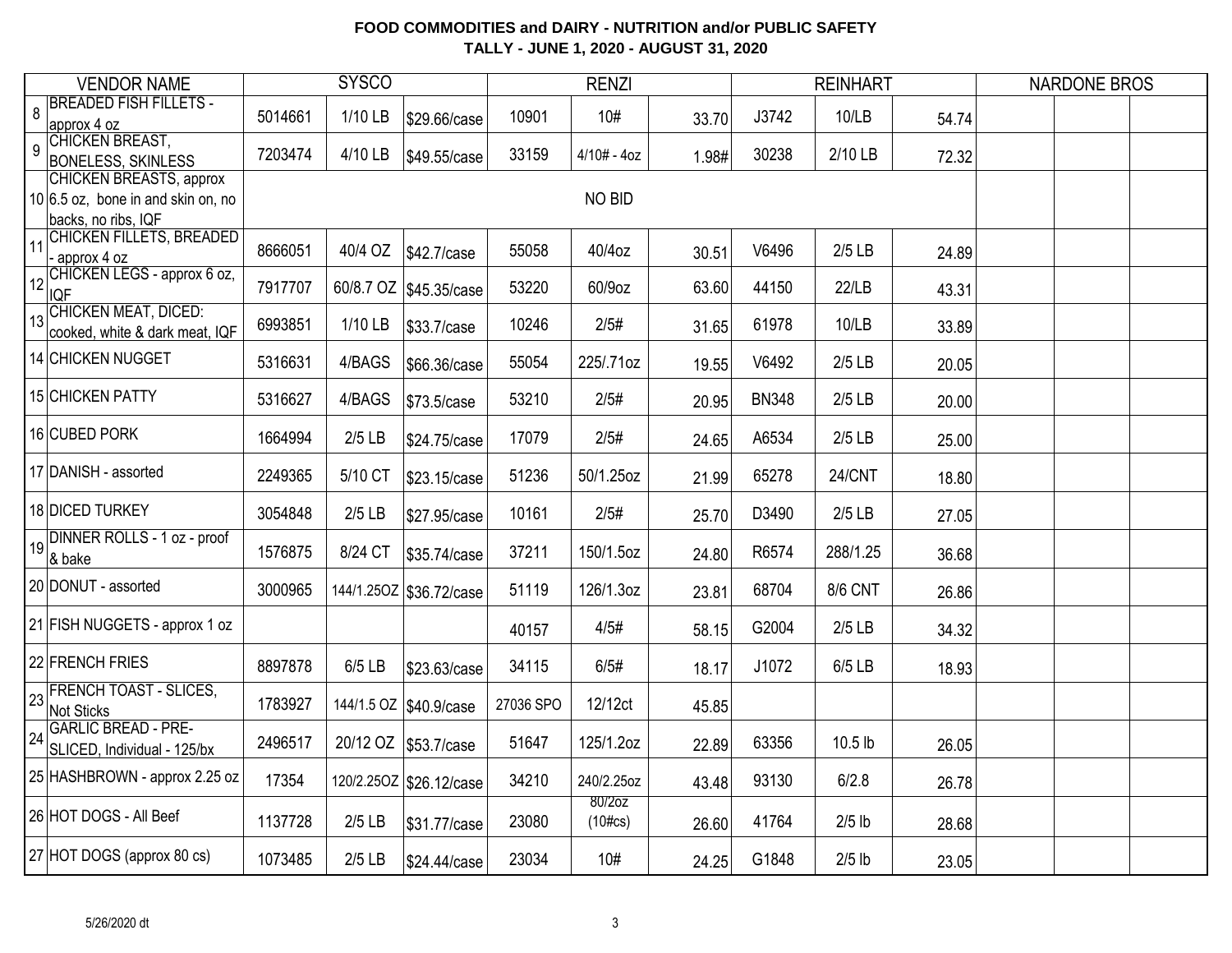| <b>VENDOR NAME</b>                                                     |         | <b>SYSCO</b> |                           |       | <b>RENZI</b>         |       |       | <b>REINHART</b> |       |               | <b>NARDONE BROS</b> |         |
|------------------------------------------------------------------------|---------|--------------|---------------------------|-------|----------------------|-------|-------|-----------------|-------|---------------|---------------------|---------|
| 28 HOT DOGS - LOW SODIUM                                               |         |              |                           |       |                      |       | 98856 | $2/5$ lb        | 32.21 |               |                     |         |
| 29 HOT DOGS - TURKEY                                                   | 9822586 | $2/5$ LB     | \$16.82/case              | 23099 | 160/2oz              | 26.89 | 43474 | 4/5 LB          | 29.89 |               |                     |         |
| 30 TALIAN SAUSAGE CUBES:<br>cooked                                     | 6862298 | $3/5$ LB     | \$58.84/case              | 10489 | 4/5#                 | 49.40 | 53070 | $2/5$ LB        | 28.43 |               |                     |         |
| 31 MANICOTTI - approx 3 oz                                             | 1042878 |              | 60/2.750Z \$35.49/case    | 35243 | 60/2.75oz            | 30.45 | CP206 | 5/2.06LB        | 31.14 |               |                     |         |
| 32 MEATBALLS                                                           | 5063138 |              | 160/1 OZ   \$25.19/case   | 11234 | 10#                  | 21.50 | CC872 | $2/5$ LB        | 27.73 |               |                     |         |
| 33 MEATLOAF SLICES                                                     |         |              |                           | 33167 | 75/3.2oz<br>15# case | 51.91 |       |                 |       |               |                     |         |
| 34 OMELETS - approx 1 oz                                               | 9546797 |              | 200/1 OZ   \$34.35/case   |       |                      |       |       |                 |       |               |                     |         |
| 35 OMELETS - approx 3 oz                                               | 7360704 |              | 72/3.5 OZ   \$48.64/case  |       |                      |       | B7934 | 84/3 OZ         | 42.40 |               |                     |         |
| 36 PANCAKES                                                            | 1010255 |              | 144/1.25OZ \$25.54/case   | 46034 | 144/1.2oz            | 22.65 | J0968 | 12/12CNT        | 24.60 |               |                     |         |
| PANCAKES - BUTTERMILK -<br>37<br>approx 1.2 oz                         | 1783935 |              | 216/1.25OZ   \$37.14/case | 46001 | 144/1.3oz            | 19.00 | J0968 | 12/12CNT        | 24.60 |               |                     |         |
| 38 PEPPERONI: sliced                                                   | 2368769 | 2/12.5LB     | \$85.15/case              | 32067 | 10#                  | 31.60 | 18862 | 10/LB           | 36.79 |               |                     |         |
| 39 PIE SHELLS - 10" - Unbaked                                          | 1676667 |              | 54/5.2 OZ \$57.53/case    | 48006 | 20ct                 | 22.26 | 90534 | $4/5$ ct        | 25.03 |               |                     |         |
| 40 PIZZA, CHEESE, 5" ROUND -<br>approx 5 oz                            | 9127358 | 48/6 OZ      | \$45.45/case              | 80010 | 60ct                 | 48.96 | A6786 | 60/CNT          |       | 41.84 5WRMNY2 | 60                  | \$47.00 |
| 41 PIZZA CRUST, sheet pan -<br>approx 24 oz                            | 2222545 |              | 22/24 OZ \$43.63/case     | 38713 | 12/24oz              | 19.90 | MB340 | 14/20 OZ        | 44.20 |               |                     |         |
| 42 PIZZA CRUST, sheet pan -<br>approx 44 oz                            | 2096760 |              | 10/45.50Z \$25.92/case    | 37807 | 10/43oz              | 23.86 |       |                 |       | 2WPS          | 10                  | \$30.00 |
| 43 PIZZA TOPPING, SAUSAGE                                              | 8131443 | $2/5$ LB     | \$27.02/case              | 10489 | 4/5#                 | 49.30 | 53070 | $2/5$ LB        | 28.43 |               |                     |         |
| 44 POLLOCK POTATO CRUNCH<br>NUGGET - approx 1 oz                       |         |              |                           | 40157 | 4/5#                 | 58.15 |       |                 |       |               |                     |         |
| 45 POPCORN CHICKEN, Plain                                              | 9486192 | $2/5$ LB     | \$32.17/case              | 55121 | 2/5#                 | 26.90 | 12366 | $2/5$ LB        | 31.58 |               |                     |         |
| 46 PORK BBQ RIBETTES,<br>cooked, approx 3-4 oz                         | 7154263 | 53/3 OZ      | \$41.65/case              | 33024 | 75/3.2oz             | 54.30 | 26338 | 10/LB           | 40.16 |               |                     |         |
| $\left  \frac{1}{47} \right $ POTATOES, CUBED (to pan<br>$ fry\rangle$ | 3644036 | 6/5 LB       | \$41.62/case              | 34109 | 4/5#                 | 29.21 | G2452 | 4/5 LB          | 31.20 |               |                     |         |
| 48 PULLED TURKEY                                                       | 7497217 | 1/10 LB      | \$42.05/case              | 52031 | 2/5#                 | 39.45 | J5504 | 10/LB           | 43.68 |               |                     |         |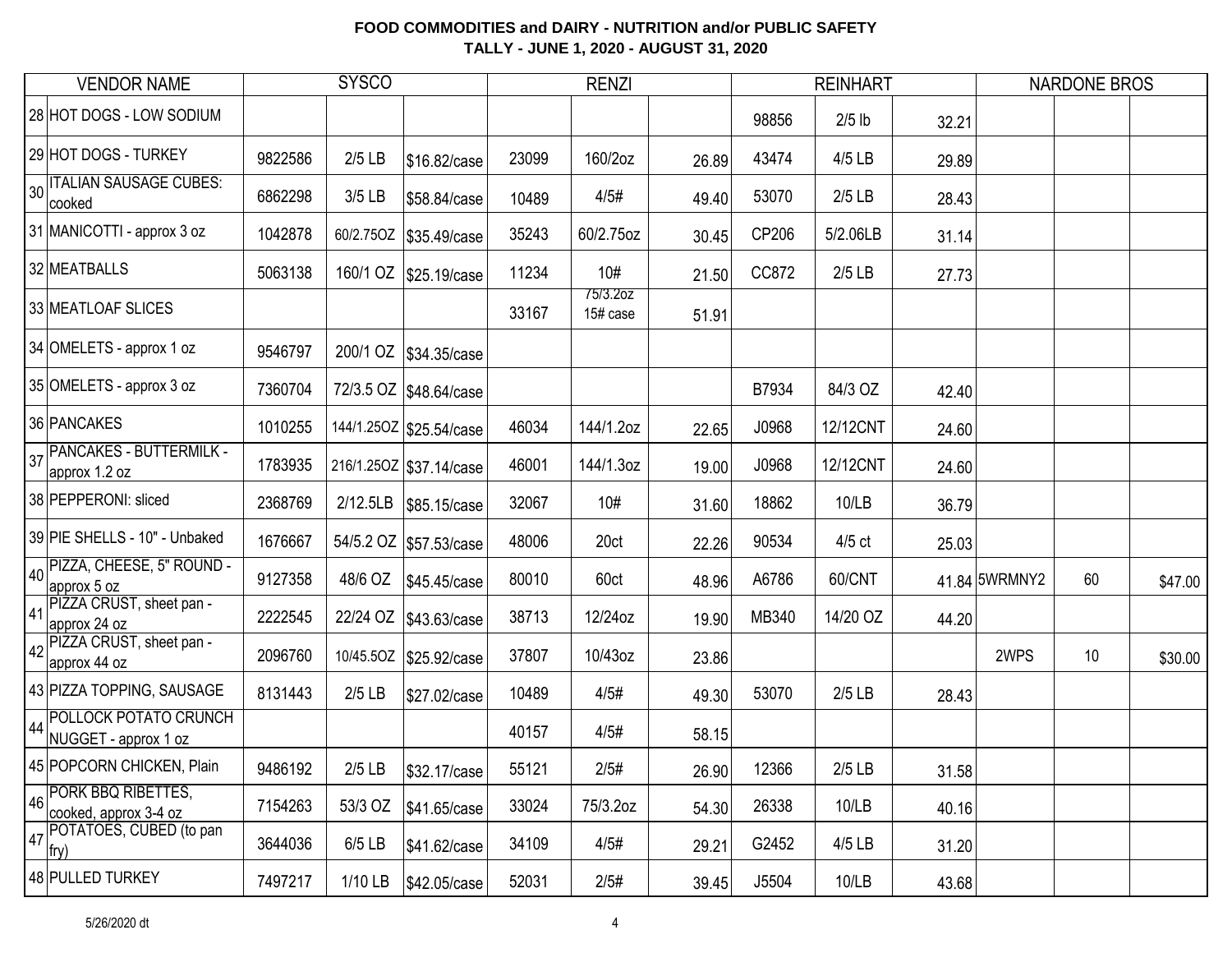|    | <b>VENDOR NAME</b>                              |         | <b>SYSCO</b> |                         |           | <b>RENZI</b>         |       |       | <b>REINHART</b> |       | <b>NARDONE BROS</b> |  |
|----|-------------------------------------------------|---------|--------------|-------------------------|-----------|----------------------|-------|-------|-----------------|-------|---------------------|--|
|    | 49 RAVIOLI                                      | 2467637 | $3/3$ LB     | \$24.9/case             | 86212     | 4/3#                 | 25.05 | 60068 | $2/5$ LB        | 25.61 |                     |  |
|    | 50 STEAK UM                                     | 7161395 | 40/4 OZ      | \$43.47/case            | 33168     | 56/3oz               | 36.96 | J5388 | 10/LB           | 53.94 |                     |  |
|    | 51 SWEET POTATO FRIES                           | 5020197 | 6/2.5 LB     | \$31.02/case            | 34120     | 6/2.5#               | 29.30 | 16420 | 5/3 LB          | 31.13 |                     |  |
|    | 52 STUFFED SHELLS - approx 2<br> OZ             | 1948512 | 96/20Z       | \$41.85/case            | 35249     | 2/7.5#               | 40.44 | J3636 | 2/5.46LB        | 37.15 |                     |  |
|    | 53 TATOR TOT - approx 1 oz                      | 1050954 | $6/5$ LB     | \$48.43/case            | 34008     | 8/5#                 | 28.57 | M8750 | 6/5 LB          | 29.93 |                     |  |
|    | 54 TURKEY, WHOLE - raw, frozen                  | 3465881 | $2/16 - 24#$ | \$1.69/lb               | 52030     | 2ct - 22/24#         | 1.39# | G1982 | 2/30 UP         | 1.18  |                     |  |
|    | 55 TURKEY BREAST - raw, frozen                  | 4347126 | $2/8 - 10#$  | \$3.52/lb               | 52036     | $2/11$ #avg          | 2.79# | 12216 | 2/9.5 UP        | 2.82  |                     |  |
| 56 | <b>UNBREADED FISH FILLETS -</b><br>approx 4 oz  | 8085698 | 4/10 LB      | \$118.71/case           | 10662 SPO | UPC#10029<br>76      | 28.70 | 11238 | 10/LB           | 34.54 |                     |  |
|    | 57 UNBREADED VEAL PATTY -<br>approx 4 oz        | 2590222 | 1/10 LB      | \$40.1/case             |           |                      |       | 99418 | 10/LB           | 36.22 |                     |  |
|    | 58 VEGGIE BURGER, regular                       | 2023125 |              | 48/3.40Z \$58.21/case   |           |                      |       | 30064 | 48/3.40Z        | 52.42 |                     |  |
|    | $\frac{1}{59}$ VEGGIE BURGER,<br>southwestern   | 9349960 |              | 48/3.4 OZ \$51.44/case  | 11075 SPO | 48/3.4oz             | 51.32 | 80436 | 48/4.25         | 67.73 |                     |  |
|    | 60 WAFFLES                                      | 3158494 | 18/8 CT      | \$17.52/case            | 46009     | 144/1.23oz           | 17.50 | AR818 | <b>144/CNT</b>  | 20.82 |                     |  |
|    | 61 WRAPS - 12"                                  | 6291595 | 6/12 CT      | \$23.34/case            | 60048     | 6/12ct               | 17.40 | 67582 | 8/12 CNT        | 24.69 |                     |  |
|    | <b>FISH</b>                                     |         |              |                         |           |                      |       |       |                 |       |                     |  |
|    | 1 TUNA FISH - 12 oz                             | 7045083 |              | 24/12 OZ   \$69.47/case | 43232 SPO | 24/12oz in<br>water  | 64.20 |       |                 |       |                     |  |
|    | 2 TUNA FISH - 66.5 oz                           | 7519285 |              | 6/66.50Z   \$44.43/case | 64025     | 6/66.50Z IN<br>water | 44.80 | 36646 | 6/66.5 oz       | 55.32 |                     |  |
|    | <b>EGGS</b>                                     |         |              |                         |           |                      |       |       |                 |       |                     |  |
|    | EGG PATTIES - 1 oz - frozen                     | 9546797 | 200/1 OZ     | \$34.35/case            | 27062     | 144/1oz              | 19.78 | G6244 | 144/1 OZ        | 20.72 |                     |  |
|    | 2 EGG PATTIES - 1.5 oz - frozen                 | 3984396 |              | 160/1.5 OZ \$35.31/case | 27049     | 120/1.5oz            | 25.36 | 25380 | 200 ct          | 45.77 |                     |  |
|    | $\frac{1}{3}$ EGG PATTIES - 1.75 oz -<br>frozen | 3984396 |              | 160/1.5 OZ \$35.31/case | 27092     | 144/1.75oz           | 34.50 | J3444 | 100/2 OZ        | 28.04 |                     |  |
|    | 4 EGG PATTIES - 2 oz - frozen                   | 2738623 |              | 100/2 OZ \$28.26/case   | 27093     | 100/2oz              | 26.60 | L3694 | 15/DZ           | 16.66 |                     |  |
|    | 5 FRESH EGGS - 15/doz - Large                   |         |              |                         | 28006     | 15doz                | 19.40 | L3602 | 15/DZ           | 14.53 |                     |  |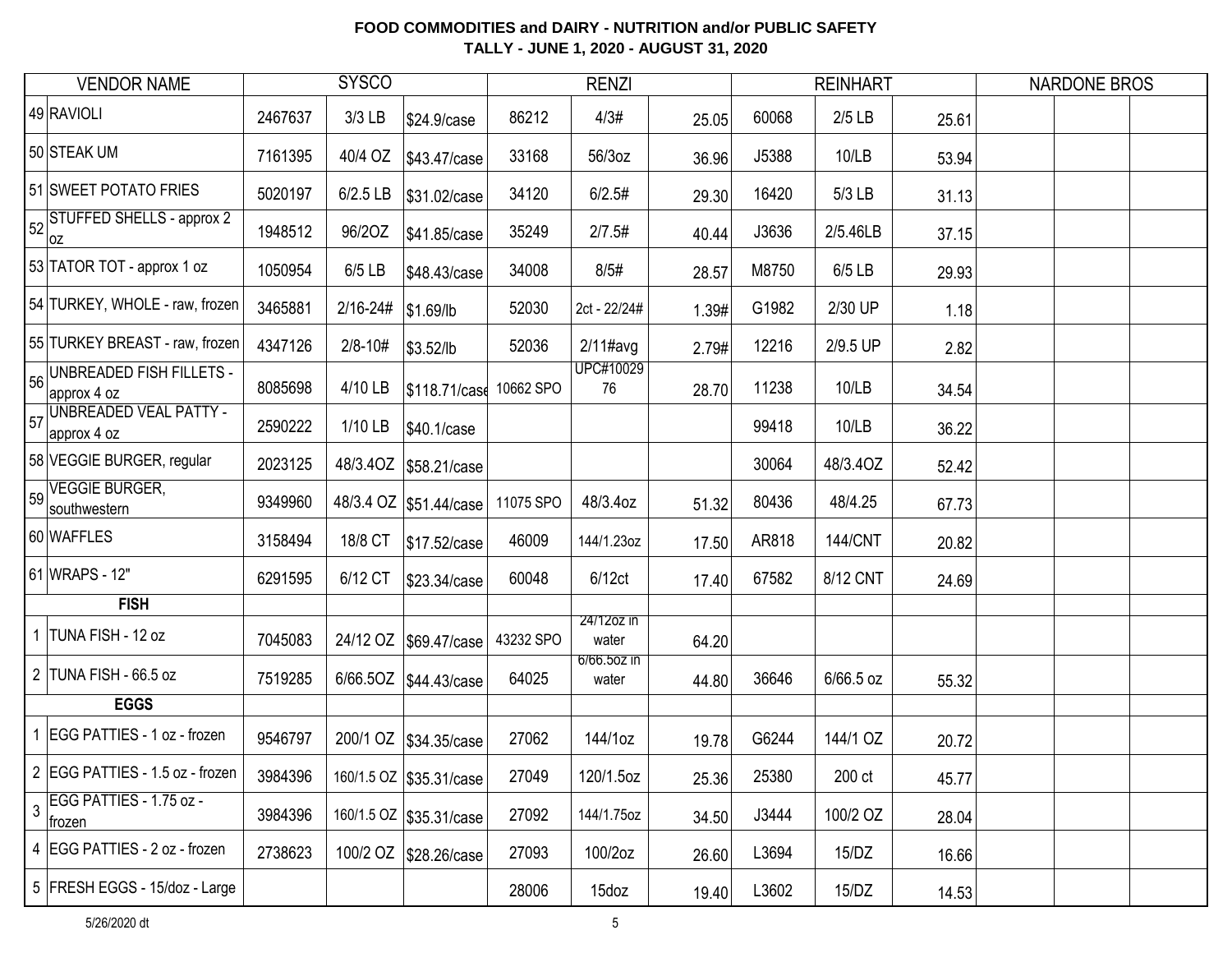|                | <b>VENDOR NAME</b>                  |         | <b>SYSCO</b> |               |           | <b>RENZI</b>           |       |       | <b>REINHART</b> |       | <b>NARDONE BROS</b> |  |
|----------------|-------------------------------------|---------|--------------|---------------|-----------|------------------------|-------|-------|-----------------|-------|---------------------|--|
|                | 6 FRESH EGGS - 30/doz - Large       |         |              |               | 28028     | <b>Mealum</b><br>30doz | 32.75 | A6998 | 15/2 LB         | 42.71 |                     |  |
|                | PASTEURIZED EGGS - 15/2# -<br>Large |         |              |               | 27048     | 15/2#                  | 44.20 | 25460 | 12/12/ ct       | 31.18 |                     |  |
|                | 8   PEELED HARD COOKED - 25#        | 8847491 | $1/25$ LB    | \$50.06/case  | 28108     | 25#                    | 47.85 |       |                 |       |                     |  |
|                | <b>PASTA &amp; GRAINS</b>           |         |              |               |           |                        |       |       |                 |       |                     |  |
|                | 1 BARLEY                            | 4487633 | 24/1 LB      | \$21.96/case  | 78309 SPO | 24/1#                  | 20.62 | L6434 | 24/1 LB         | 21.07 |                     |  |
| $\overline{2}$ | <b>CASSEROLE EIbOW</b><br>NOODLES   | 5204544 | 2/10 LB      | \$21.03/case  | 76884     | 2/10#                  | 19.90 | 24806 | 3/10 LB         | 29.94 |                     |  |
|                | 3 EGG NOODLES                       | 5204617 | $2/5$ LB     | \$17.97/case  | 84082     | 1/10#                  | 11.99 | 25486 | $2/5$ LB        | 13.83 |                     |  |
|                | 4 ELBOW MACARONI                    | 4862702 | 2/10 LB      | \$22.39/case  | 84073     | 20#                    | 15.54 | 24806 | 3/10 LB         | 29.94 |                     |  |
|                | 5  LASAGNA NOODLES                  | 4933164 | 1/10 LB      | \$15.74/case  | 76879     | 12/1#                  | 15.20 | 24612 | 12/1 LB         | 15.25 |                     |  |
|                | 6   RICE - par boil - $25#$         | 4671350 | $1/25$ LB    | \$16.52/case  | 66014     | 25#                    | 13.90 | 25204 | 25/LB           | 14.97 |                     |  |
|                | 7   RICE - par boil - $50#$         | 4323366 | 1/50 LB      | \$28.36/case  | 66014     | 25#                    | 13.90 |       |                 |       |                     |  |
|                | 8 ROTINI - tricolor                 | 5204551 | 2/10 LB      | \$24.15/case  | 76882     | 2/10#                  | 23.99 | 28036 | 2/10 LB         | 23.03 |                     |  |
|                | 9 ROTINI - plain                    | 5204569 | 2/10 LB      | \$23.04/case  | 84083     | 20#                    | 17.45 | 25490 | 2/10 LB         | 20.45 |                     |  |
|                | 10 SHELLS - Medium Size             | 5204585 | 2/10 LB      | \$22.9/case   | 76913     | 20#                    | 19.78 | 25472 | 2/10 LB         | 20.45 |                     |  |
|                | 11 SPAGHETTI                        | 4862983 | 2/10 LB      | \$22.38/case  | 84072     | 20#                    | 17.55 | 30312 | 2/10 LB         | 19.86 |                     |  |
|                | $12$ ZITI                           | 4862835 | 2/10 LB      | \$25.28/case  | 84074     | 2/10#                  | 17.55 | 25868 | 2/10 LB         | 20.45 |                     |  |
|                | <b>BAKING PRODUCTS</b>              |         |              |               |           |                        |       |       |                 |       |                     |  |
|                | 1 BAKING COCOA                      | 5792684 | $6/5$ LB     | \$106.15/case | 92337     | 6/5#                   | 83.50 | J7957 | $1/5$ lb        | 13.95 |                     |  |
|                | 2 BAKING POWDER                     | 7082172 | 6/5 LB       | \$45.43/case  | 68064     | 6/5#                   | 39.99 | 22384 | 6/5 LB          | 41.29 |                     |  |
|                | 3 BAKING SODA                       | 7077490 | 24/1 LB      | \$18.54/case  | 68058     | 24/1#                  | 15.35 | 22396 | 24/1 LB         | 15.45 |                     |  |
|                | 4 CANOLA OIL                        | 7028113 | 4/1 GAL      | \$32.6/case   | 30088     | $6/1$ gal              | 29.20 | J2902 | 6/1 GAL         | 32.11 |                     |  |
|                | 5 COCONUT: unsweetened              | 4510921 | $5/2$ LB     | \$25.09/case  |           |                        |       |       |                 |       |                     |  |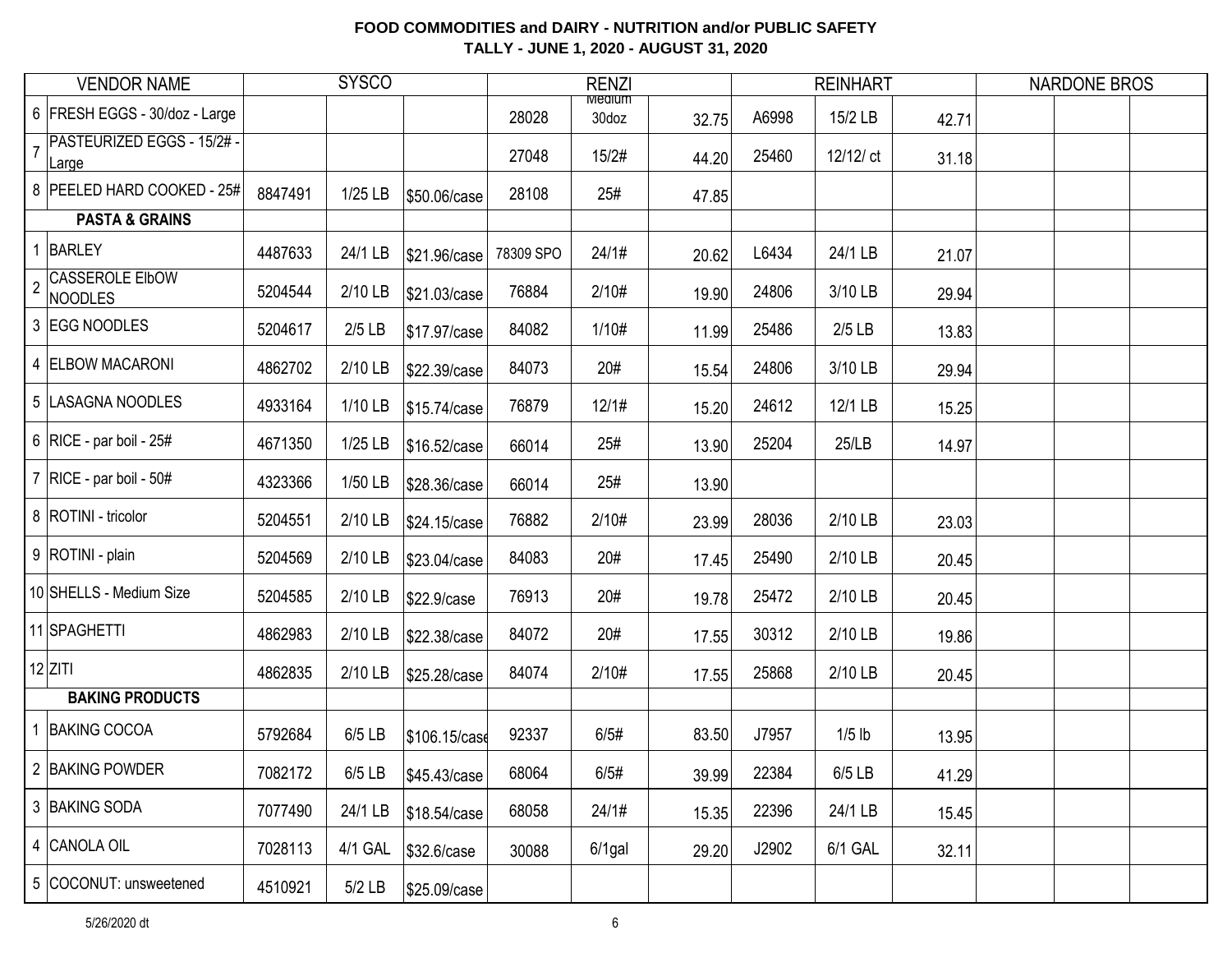| <b>VENDOR NAME</b>                        |         | <b>SYSCO</b> |              |           | <b>RENZI</b>     |       |              | <b>REINHART</b> |       | <b>NARDONE BROS</b> |  |
|-------------------------------------------|---------|--------------|--------------|-----------|------------------|-------|--------------|-----------------|-------|---------------------|--|
| 6 CORN STARCH                             | 4032991 | 24/1LB       | \$18.74/case | 91369     | 24/1#            | 17.15 | 19702        | 24/1 LB         | 17.78 |                     |  |
| 7 $ CRAISINS - 5#$                        |         |              |              | 73094     | 5#               | 19.09 | 82696        | 5/LB            | 16.69 |                     |  |
| 8 CRAISINS - 10#                          | 6889125 | 1/10 LB      | \$25.09/case | 73094     | 5#               | 19.09 |              |                 |       |                     |  |
| 9 FLOUR - 25#                             | 8379270 | 2/25 LB      | \$16.44/case | 10820     | 2/25#            | 15.55 | 27620        | 25/LB           | 10.52 |                     |  |
| 10 FLOUR - 50#                            | 4267274 | 1/50 LB      | \$28.31/case | 10864     | 50#              | 16.15 | 27636        | 2/25 LB         | 17.47 |                     |  |
| 11 PEANUT BUTTER CHIPS - 25#              |         |              |              | 75071 SPO | 25#              | 81.29 |              |                 |       |                     |  |
| 12 SEMI-SWEET CHOCOLATE<br>CHIPS - $25#$  | 5335732 | $1/25$ LB    | \$54.9/case  | 92210     | 25#              | 47.00 | 25958        | 25/LB           | 60.88 |                     |  |
| 13 SHORTENING                             | 4684250 | 1/50 LB      | \$47.44/case | 10954     | 50#              | 33.10 | MB164        | 50/LB           | 35.35 |                     |  |
| 14 SUGAR, BROWN - 2#                      | 5593702 | 12/2 LB      | \$29.21/case | 11183     | 12/2#            | 25.90 | J3166        | 12/2 LB         | 28.03 |                     |  |
| 15 SUGAR, BROWN - 50#                     | 1854926 | 1/50 LB      | \$45.38/case | 67009     | 50#              | 35.15 | 27692        | 50/LB           | 39.62 |                     |  |
| 16 SUGAR, CONFECTIONERY -                 | 5593900 | 12/2 LB      | \$29.18/case | 92205     | 12/2#            | 25.19 | 33218        | 12/2 LB         | 28.03 |                     |  |
| 17 SUGAR, CONFECTIONERY -                 | 1854918 | 1/50 LB      | \$43.2/case  | 67007     | 50#              | 34.95 | J3154        | 50/LB           | 39.36 |                     |  |
| 18 SUGAR, GRANULATED - 5#                 | 2926727 | 10/4 LB      | \$35.52/case | 68393     | 10/4#            | 29.88 | A7648        | 10/4 LB         | 34.43 |                     |  |
| 19 SUGAR, GRANULATED - 50#                | 4782694 | 1/50 LB      | \$37.2/case  | 68395     | 50#              | 31.50 | 28182        | 50/LB           | 33.07 |                     |  |
| 20 VANILLA EXTRACT - Gal                  | 5239389 | 6/32 OZ      | \$33.03/case | 96205     | $4/1$ gal        | 31.91 | CE661        | 1/GAL           | 23.46 |                     |  |
| 21 VEGETABLE OIL - Gal                    | 4119061 | 6/1 GAL      | \$39.79/case | 30088     | $6/1$ gal        | 28.99 | J2902        | 6/1 GAL         | 32.11 |                     |  |
| 22 WALNUTS                                | 4645404 | $3/2$ LB     | \$67.25/case | 92353     | 5#<br>halves/pcs | 39.33 | 23044        | 2/2.5 LB        | 39.95 |                     |  |
| <b>INDIVIDUAL / BULK CEREALS</b>          |         |              |              |           |                  |       |              |                 |       |                     |  |
| <b>BRAN FLAKES - Individual - 1</b><br>0Z |         |              |              | 75488 SPO | 96/1oz           | 25.65 |              |                 |       |                     |  |
| 2 BRAN FLAKES - Bulk - 35 oz              | 6709414 | 4/35 OZ      | \$14.46/case | 92331 SPO | $4/35$ oz        | 14.30 | K2994        | 4/28 OZ         | 20.31 |                     |  |
| 3 CHEERIOS - Individual - 1 oz            | 2177584 | 96/1 OZ      | \$20.63/case | 84160     | 96/1oz           | 20.96 | <b>BA940</b> | 96/1 OZ         | 41.49 |                     |  |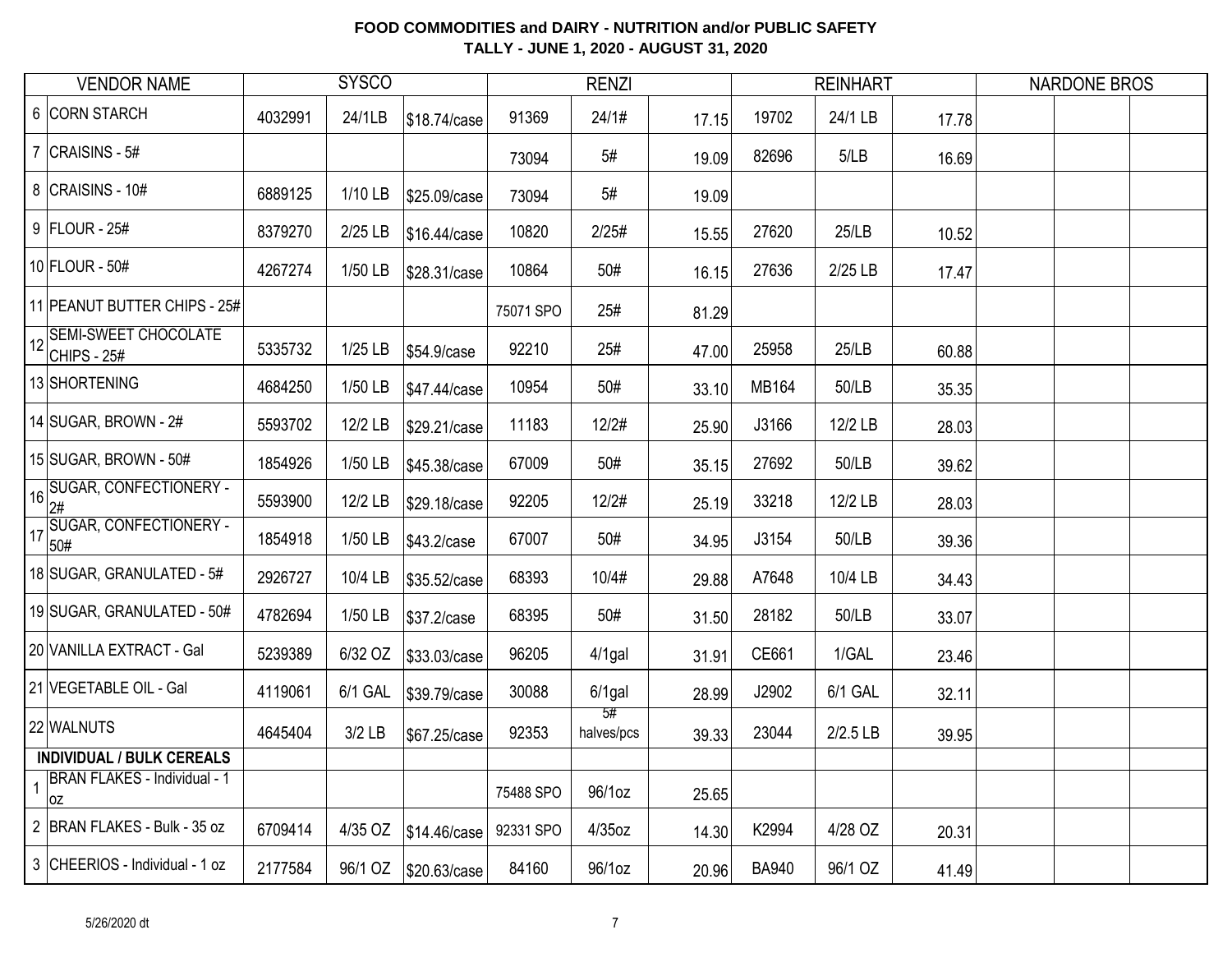| <b>VENDOR NAME</b>                                      |         | <b>SYSCO</b> |                          |           | <b>RENZI</b>  |       |       | <b>REINHART</b> |       | <b>NARDONE BROS</b> |  |
|---------------------------------------------------------|---------|--------------|--------------------------|-----------|---------------|-------|-------|-----------------|-------|---------------------|--|
| CHEERIOS - Bulk - 29 oz - 35<br>$\overline{4}$<br>0Z    | 6732754 | 4/35 OZ      | \$16.97/case             | 76254     | 4/35oz        | 15.00 | K3066 | 4/28 OZ         | 20.69 |                     |  |
| <b>CINNAMON TOASTIES -</b><br>5<br>Individual - 1 oz    | 4119723 | 96/1 OZ      | \$20.63/case             | 84065     | 96/1oz        | 20.96 | 33626 | 96/CNT          | 41.41 |                     |  |
| <b>CINNAMON TOASTIES - Bulk -</b><br>6<br>32 oz - 35 oz | 4396446 | 4/45 OZ      | \$48.97/case             | 92334 SPO | 4/35oz        | 21.90 |       |                 |       |                     |  |
| CORN FLAKES - Individual - 1<br>$\overline{7}$<br>0Z    | 4044640 |              | 96/3/4 OZ   \$39.91/case | 76496 SPO | 96/1oz        | 21.94 | 12316 | 96/.75OZ        | 26.65 |                     |  |
| CORN FLAKES - Bulk - 32 oz -<br>8<br>35 oz              | 6709307 | 4/35 OZ      | \$15.79/case             | 76255     | 4/35oz        | 13.70 | K3006 | 4/28 OZ         | 21.52 |                     |  |
| <b>CREAM OF WHEAT - Bulk - 28</b><br>9<br>oz - 35 oz    | 8562639 |              | 12/28 OZ \$33.57/case    | 85520     | 12/28oz       | 27.90 | 25562 | 12/28 OZ        | 43.92 |                     |  |
| 10 CREAM OF WHEAT -<br>Individual - 1 oz                |         |              |                          |           | <b>NO BID</b> |       |       |                 |       |                     |  |
| <b>FROSTED FLAKES - Individual</b><br>11<br>$-1$ oz     | 4044707 | 96/1 OZ      | \$39.91/case             | 10522     | 96/1oz        | 25.50 | W6354 | 96/1 OZ         | 40.73 |                     |  |
| <b>FROSTED FLAKES - Bulk - 35</b><br>12<br>oz - 45 oz   | 6781587 | 4/35 OZ      | \$18.65/case             | 92321 SPO | 4/32oz        | 13.99 | K3022 | 4/28 OZ         | 21.37 |                     |  |
| 13 OATMEAL - Individual - 1 oz                          | 8562621 | 12/42OZ      | \$35.48/case             | 76593     | 48/1oz        | 9.99  | 92336 | 10/12CNT        | 25.89 |                     |  |
| 14 QUICK OATS - 35 oz - 45 oz                           | 8562621 | 12/42OZ      | \$35.48/case             | 85522     | 12/42oz       | 28.05 | C2468 | 12/42 OZ        | 28.51 |                     |  |
| RAISIN BRAN - Individual - 1<br>15<br>0Z                | 4044624 |              | 96/1.25OZ   \$39.91/case | 10519 SPO | 96/1oz        | 21.50 | 12330 | 96/CNT          | 26.65 |                     |  |
| 16 RAISIN BRAN - Bulk - 35 oz                           | 6732788 | 4/35 OZ      | \$18.76/case             | 76243     | 4/35oz        | 16.65 | K3058 | 4/28 OZ         | 22.33 |                     |  |
| 17 SPECIAL K - Individual - 1 oz                        | 4044699 |              | 96/5/8 OZ   \$39.91/case | 84026     | 96/1oz        | 33.00 |       |                 |       |                     |  |
| 18 RICE CRISPIES - Individual - 1<br>0Z                 | 4044681 |              | 96/5/8 OZ   \$39.91/case | 10634     | 96/1oz        | 23.15 | 57412 | 70/.88OZ        | 33.54 |                     |  |
| RICE CRISPIES - Bulk - 32 oz -<br>35 oz                 | 6709455 | 4/35 OZ      | \$18.37/case             | 76256     | 4/35oz        | 15.48 | 57412 | 70/.88OZ        | 33.54 |                     |  |
| 20 SHREDDED WHEAT -<br>Individual - 1 oz - 1.2 oz       | 6199269 |              | 70/1.2 OZ \$39.33/case   | 10518 SPO | 96/1oz        | 25.70 |       |                 |       |                     |  |
| SHREDDED WHEAT - Bulk -<br>21<br>32 oz - 35 oz          | 5029087 | 4/56 OZ      | \$52.8/case              | 76253 SPO | 4/35oz        | 25.30 |       |                 |       |                     |  |
| <b>TOOTIE FRUTIES - Individual -</b><br>22<br>1 oz      | 2093431 | 96/1 OZ      | \$39.91/case             | 10520     | 96/1oz        | 24.80 |       |                 |       |                     |  |
| <b>TOOTIE FRUTIES - Bulk - 35</b><br>23<br>0Z           | 6768436 | 4/35 OZ.     | \$19.44/case             | 92336 SPO | 4/35oz        | 16.90 | K3034 | 4/28 OZ         | 22.28 |                     |  |
| <b>DESSERT MIXES</b>                                    |         |              |                          |           |               |       |       |                 |       |                     |  |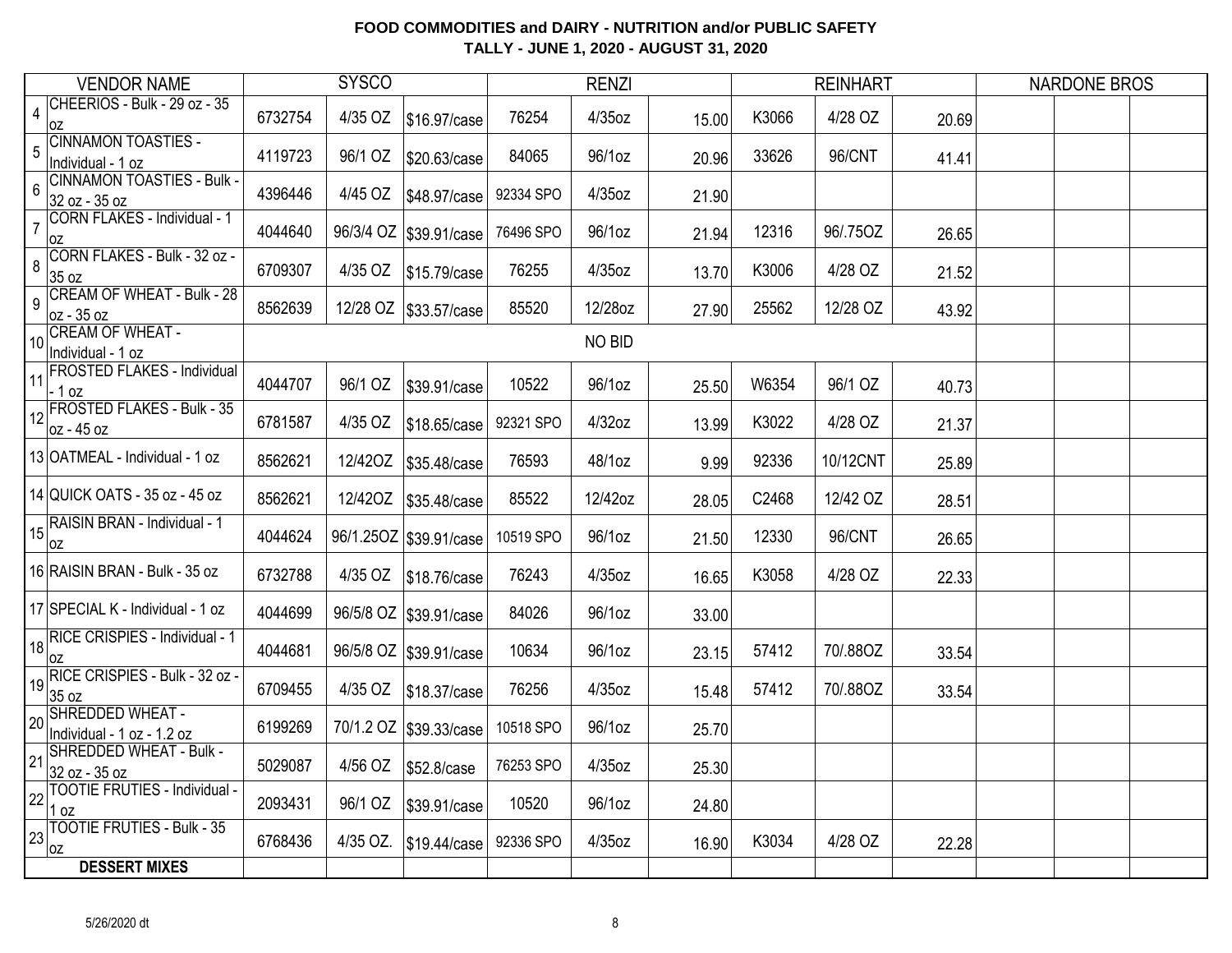|                | <b>VENDOR NAME</b>                                                             |         | <b>SYSCO</b> |              |           | <b>RENZI</b>  |       |       | <b>REINHART</b> |       | <b>NARDONE BROS</b> |  |
|----------------|--------------------------------------------------------------------------------|---------|--------------|--------------|-----------|---------------|-------|-------|-----------------|-------|---------------------|--|
|                | 1 ANGEL FOOD CAKE - 12/1#                                                      | 5357559 | 6/20OZ       | \$36.02/case | 17918     | 12/16oz       | 42.50 | 27302 | 12/16 OZ        | 65.32 |                     |  |
|                | 2 APPLE PIE FILLING - #10                                                      | 6348015 | 6/#10        | \$46.21/case | 73066     | 6/#10         | 43.50 | J2994 | 6/#10CAN        | 48.43 |                     |  |
|                | 3 BROWNIE MIX - 6/5#                                                           | 1242439 | 6/5 LB       | \$28.43/case | 28038     | 6/5#          | 26.75 | J3144 | 6/5 LB          | 27.26 |                     |  |
|                | 4 BROWNIE MIX, Sugar Free                                                      |         |              |              |           | NO BID        |       |       |                 |       |                     |  |
|                | 5 CAKE MIX, CARROT                                                             |         |              |              | 28139     | 6/5#          | 36.50 |       |                 |       |                     |  |
| $\overline{6}$ | CAKE MIX, CARROT, Sugar<br>Free                                                |         |              |              |           | NO BID        |       |       |                 |       |                     |  |
|                | 7 CAKE MIX, CHOCOLATE                                                          | 1242985 | 6/5 LB       | \$27.96/case | 27955     | 6/5#          | 27.90 | 29272 | 6/5 LB          | 59.60 |                     |  |
| $\overline{8}$ | CAKE MIX, CHOCOLATE,<br>Sugar Free                                             |         |              |              |           | <b>NO BID</b> |       |       |                 |       |                     |  |
|                | 9 CAKE MIX, SPICE                                                              | 6048904 | 6/5LB        | \$64.65/case | 28250 SPO | 6/5#          | 51.25 |       |                 |       |                     |  |
|                | 10 CAKE MIX, YELLOW                                                            | 5301627 | 6/5 LB       | \$25.91/case | 27973 SPO | 6/5#          | 23.75 | G5228 | 6/5 LB          | 25.34 |                     |  |
|                | 11 CAKE MIX, WHITE                                                             | 5301601 | $6/5$ LB     | \$25.92/case | 28221 SPO | 6/5#          | 23.75 | G5234 | 6/5 LB          | 25.34 |                     |  |
|                | 12 CAKE MIX, WHITE, Sugar Free                                                 |         |              |              |           | NO BID        |       |       |                 |       |                     |  |
|                | 13 CHEESECAKE                                                                  | 1678481 | 6/4 LB       | \$94.12/case | 28216     | 6/4#          | 62.00 |       |                 |       |                     |  |
|                | 14 GINGERBREAD MIX                                                             | 6048904 | 6/5LB        | \$64.65/case | 28114     | 6/5#          | 38.40 |       |                 |       |                     |  |
|                | <b>ICING, READY TO SPREAD:</b><br>15 MUST BE SHELF STABLE:<br>Chocolate - 12 # | 4158929 | 2/11 LB      | \$58.55/case | 45314     | 12#           | 24.15 | 72082 | 12/LB           | 25.15 |                     |  |
|                | <b>ICING, READY TO SPREAD:</b><br>16 MUST BE SHELF STABLE:<br>Vanilla - 12#    | 4046124 | 2/11 LB      | \$53.96/case | 45315     | 12#           | 22.30 | 38998 | 12/LB           | 22.92 |                     |  |
|                | 17 ICING, CHOCOLATE, Sugar<br>Free                                             |         |              |              |           | NO BID        |       |       |                 |       |                     |  |
|                | 18 ICING, WHITE, Sugar Free                                                    |         |              |              |           | NO BID        |       |       |                 |       |                     |  |
|                | 19 MUFFIN MIX, BANANA NUT                                                      | 1681519 | $2/8$ LB     | \$37.97/case | 28014 SPO | 6/5#          | 54.99 | L3456 | $2/8$ lb        | 37.63 |                     |  |
|                | 20 MUFFIN MIX, BASIC                                                           | 1242425 | 6/5 LB       | \$23.61/case | 28231     | 6/5#          | 25.15 | J7662 | 6/5 LB          | 22.77 |                     |  |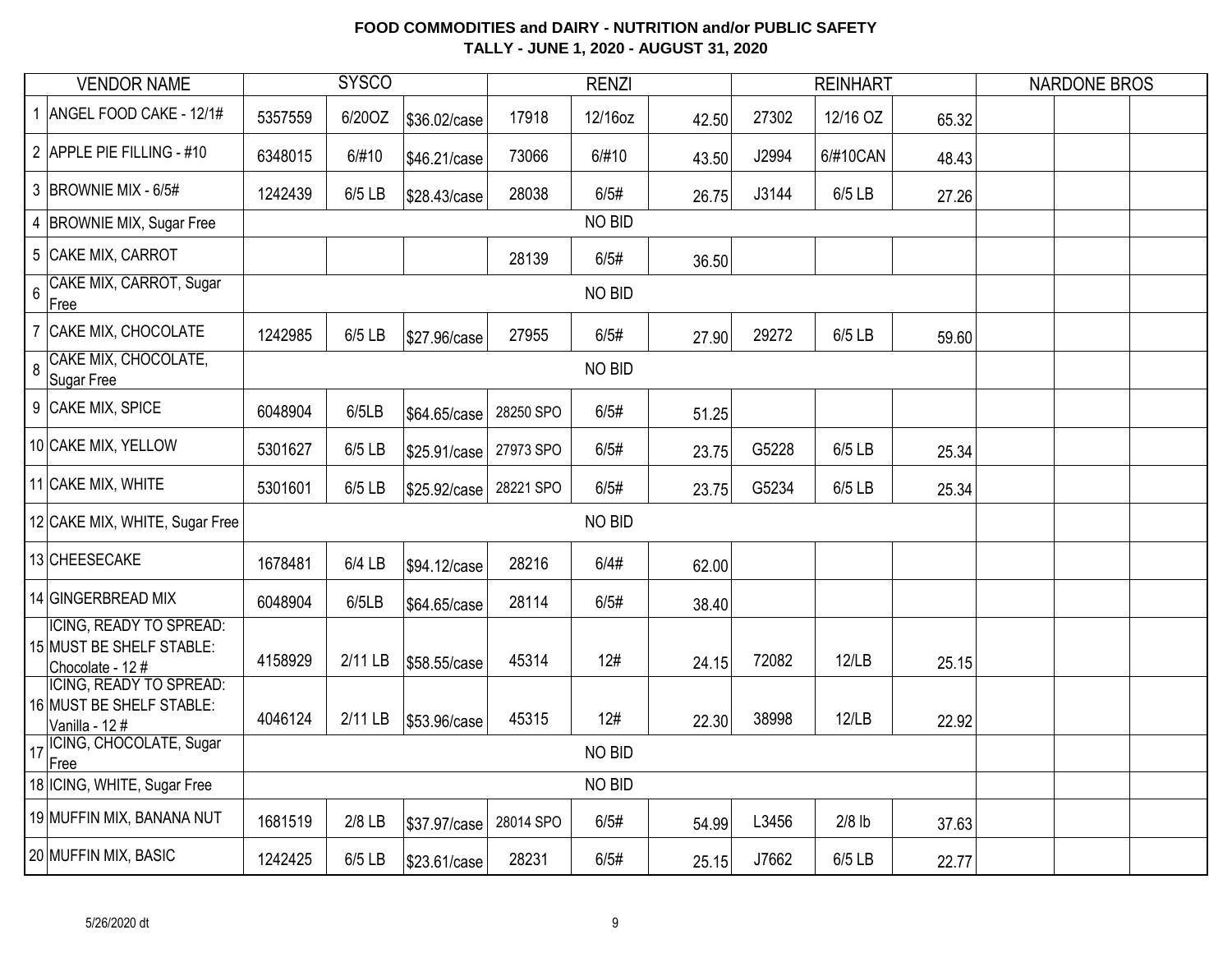|                | <b>VENDOR NAME</b>                                                      |         | <b>SYSCO</b> |               |           | <b>RENZI</b>      |       |       | <b>REINHART</b> |        | <b>NARDONE BROS</b> |  |
|----------------|-------------------------------------------------------------------------|---------|--------------|---------------|-----------|-------------------|-------|-------|-----------------|--------|---------------------|--|
|                | 21 MUFFIN MIX, BLUEBERRY                                                | 4664504 | 6/78 OZ      | \$75.26/case  | 28424 SPO | 6/5#              | 25.95 |       |                 |        |                     |  |
|                | 22 MUFFIN MIX, BRAN                                                     | 4044020 | 6/5 LB       | \$56/case     | 76608 SPO | 6/5#              | 54.00 |       |                 |        |                     |  |
|                | 23 MUFFIN MIX, CORN                                                     | 2748905 | 6/5 LB       | \$33.74/case  | 28217     | 6/5#              | 29.10 | 27468 | 6/5 LB          | 65.00  |                     |  |
|                | 24 MUFFIN MIX, HONEY BRAN                                               | 4044020 | 6/5 LB       | \$56/case     | 28225 SPO | 6/5#              | 41.95 |       |                 |        |                     |  |
|                | <b>COOKING PRODUCTS</b>                                                 |         |              |               |           |                   |       |       |                 |        |                     |  |
|                | 1 BEEF BASE                                                             | 4944203 | 6/1 LB       | \$37.01/case  | 57719     | 12/1#             | 55.50 | 22976 | 6/1 LB          | 35.88  |                     |  |
|                | 2 BEEF BASE, LOW SODIUM                                                 | 5814421 | 6/1 LB       | \$54.88/case  | 57716     | 12/1#             | 65.60 | J1248 | 6/1 LB          | 45.60  |                     |  |
|                | 3 BEEF BROTH, LOW SODIUM                                                |         |              |               |           | NO BID            |       |       |                 |        |                     |  |
|                | 4 BISQUICK MIX                                                          | 2810392 | 6/5 LB       | \$26.26/case  | 28237     | 6/5#              | 25.40 | 10306 | 6/5 LB          | 52.65  |                     |  |
|                | 5 BREAD CRUMBS, ITALIAN                                                 | 5249727 | $2/5$ LB     | \$12.03/case  | 29131     | 6/5#              | 27.85 | T9558 | 6/5 LB          | 37.64  |                     |  |
|                | 6 CHICKEN BROTH                                                         | 5568241 | 12/49 OZ     | \$26.94/case  | 36580     | 12/48oz           | 28.35 | 21270 | 12/48 OZ        | 31.26  |                     |  |
| $\overline{7}$ | CHICKEN BROTH, LOW<br>SODIUM                                            | 5568241 | 12/49 OZ     | \$26.94/case  |           |                   |       |       |                 |        |                     |  |
|                | 8 CHICKEN GRAVY                                                         | 7452600 | 8/16 OZ      | \$38.53/case  | 58109 SPO | 12/50oz           | 35.70 | 22998 | 12/48 OZ        | 44.80  |                     |  |
| 9              | CHICKEN GRAVY, LOW<br>Sodium                                            | 8877219 | 8/22.6 Z     | \$43.1/case   | 28448     | 8/15oz<br>Poultry | 29.25 |       |                 |        |                     |  |
|                | 10 CHICKEN BASE - 1#                                                    | 4944534 | 6/1 LB       | \$31.53/case  | 57721     | 12/1#             | 53.66 | 25124 | 6/1 LB          | 36.60  |                     |  |
|                | 11 CHICKEN BASE - 5#                                                    | 4342770 | 4/5 LB       | \$146.06/case | 57724     | 6/1#              | 38.88 | 22562 | 4/5 LB          | 117.17 |                     |  |
| 12             | <b>CHICKEN BASE, LOW</b><br>Sodium                                      | 6213359 | 6/1LB        | \$45.99/case  | 57715     | 12/1#             | 58.35 | G5244 | 6/1 LB          | 45.15  |                     |  |
|                | 13 CRISPY ONIONS                                                        | 435671  | 6/24 OZ      | \$36.78/case  | 73125     | $6/24$ oz         | 33.44 | W6170 | 6/24 OZ         | 33.74  |                     |  |
|                | 14 FALAFEL                                                              | 8022297 | $2/5$ LB     | \$27.1/case   |           |                   |       | H0892 | 100/CNT         | 70.53  |                     |  |
|                | <b>INSTANT BROTH &amp;</b><br>15 SEASONING - BEEF, LOW<br><b>SODIUM</b> |         |              |               | 91235 SPO | 300/4gm           | 36.20 | N1744 | $6/1$ lb        | 51.02  |                     |  |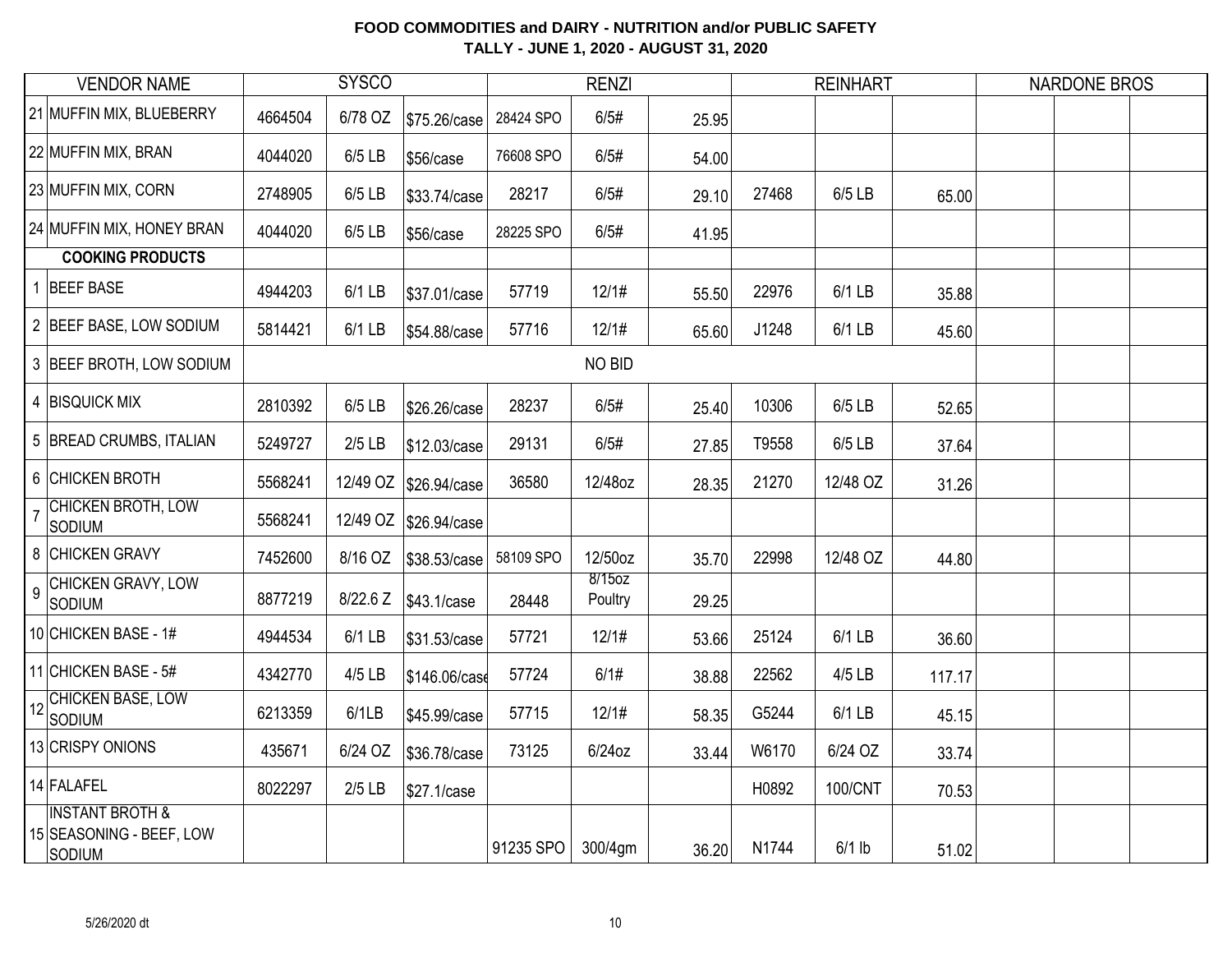| <b>VENDOR NAME</b>                                                   |         | <b>SYSCO</b> |                         |           | <b>RENZI</b>      |       |       | <b>REINHART</b> |       | <b>NARDONE BROS</b> |
|----------------------------------------------------------------------|---------|--------------|-------------------------|-----------|-------------------|-------|-------|-----------------|-------|---------------------|
| <b>INSTANT BROTH &amp;</b><br>16 SEASONING - CHICKEN, LOW<br> Sodium |         |              |                         | 91236 SPO | 300/4gm           | 36.20 | N1688 |                 | 50.25 |                     |
| 17 MINCED GARLIC, IN LIQUID                                          | 7127293 | 6/32 OZ      | \$35.4/case             | 68103     | $6/35$ oz         | 34.19 | 76278 | 6/32 OZ         | 34.60 |                     |
| 18 PANCAKE MIX                                                       | 2810432 | 6/5 LB       | \$23.27/case            | 28085     | 6/5#              | 22.91 | 28814 | 6/5 LB          | 29.25 |                     |
| 19 PORK GRAVY MIX                                                    | 9829748 |              | 6/11.3OZ \$26.39/case   | 57709     | 8/16oz            | 35.70 | 26942 | 8/16 OZ         | 32.22 |                     |
| PORK GRAVY MIX, LOW<br>20<br>Sodium                                  | 8877714 | 8/16 OZ      | \$37.02/case            |           |                   |       |       |                 |       |                     |
| 21 SOY SAUCE, LOW SODIUM                                             | 4897641 | 6/.5 GAL     | \$40.8/case             | 37300 SPO | $6/.5$ gal        | 37.57 | 20348 | 6/.5 GAL        | 38.71 |                     |
| 22 STUFFING MIX, CHICKEN -<br> 6/3.5#                                | 4396404 | 4/3.56LB     | \$50.39/case            | 65040     | $6/55$ oz         | 59.54 | 31438 | 4/57.50Z        | 50.62 |                     |
| 23 STUFFING MIX, CORNBREAD<br>$-6/3.5#$                              | 3747732 | 6/56OZ       | \$66.11/case            | 65034 SPO | 6/28oz            | 33.75 | W7760 | 6/56 OZ         | 66.23 |                     |
| 24 SWEETENED CONDENSED<br>MILK - 24/14 oz                            | 9312596 | 24/14 OZ     | \$43.45/case            |           |                   |       | 59640 | 24/14 OZ        | 48.52 |                     |
| 25 TEMPURA BATTER                                                    | 4979027 | 6/5 LB       | \$46.98/case            | 28130     | 6/5#              | 48.94 | 11390 | $6/5$ lb        | 50.54 |                     |
| THICK-IT INSTANT<br>26<br><b>HEALTHCARE FOOD</b>                     | 101758  | 100/7 G      | \$16.41/case            | 76723 SPO | 100/6.5gm         | 15.00 | E2218 | 100/6.5G        | 15.29 |                     |
| THICK-IT INSTANT<br>27<br><b>HEALTHCARE FOOD</b>                     | 102194  | 1/25 LB      | \$67.76/case            | 76732     | 25#               | 68.50 | 21444 | 25/LB           | 69.98 |                     |
| 28 TOFU - 12/14 oz                                                   | 9907433 |              | 12/16 OZ   \$17.32/case |           |                   |       | 19828 | 6/14 OZ         | 10.61 |                     |
| 29 TOFU - 6/4#                                                       | 9907433 |              | 12/16 OZ   \$17.32/case | 88520     | 6/4#              | 33.45 | B7068 | 4/5 LB          | 30.61 |                     |
| 30 TURKEY GRAVY MIX                                                  | 7452618 | 8/16 OZ      | \$39.51/case            | 57698     | 8/16oz            | 38.60 | 24746 | 8/12 OZ         | 39.32 |                     |
| TURKEY GRAVY MIX, LOW<br>31<br>SODIUM                                | 8877219 | 8/22.6 Z     | \$43.1/case             | 28448     | 8/15oz<br>Poultry | 27.30 |       |                 |       |                     |
| 32 VEGETABLE BASE                                                    | 5682935 | 6/1LB        | \$30.47/case            | 57696 SPO | 6/1#              | 22.75 | 28138 | 6/1 LB          | 40.99 |                     |
| 33 VINEGAR                                                           | 5868328 | 4/1 GAL      | \$7.3/case              | 56100     | $4/1$ gal         | 6.85  | J2626 | 4/1 GAL         | 10.37 |                     |
| 34 WORCESTERSHIRE SAUCE                                              | 1762927 | 4/1 GAL      | \$31.84/case            | 75181     | $4/1$ gal         | 26.99 | 10214 | 4/1 GAL         | 42.02 |                     |
| WORCESTERSHIRE SAUCE,<br>35<br>LOW SODIUM                            |         |              |                         |           | NO BID            |       |       |                 |       |                     |
| <b>SALAD DRESSINGS</b>                                               |         |              |                         |           |                   |       |       |                 |       |                     |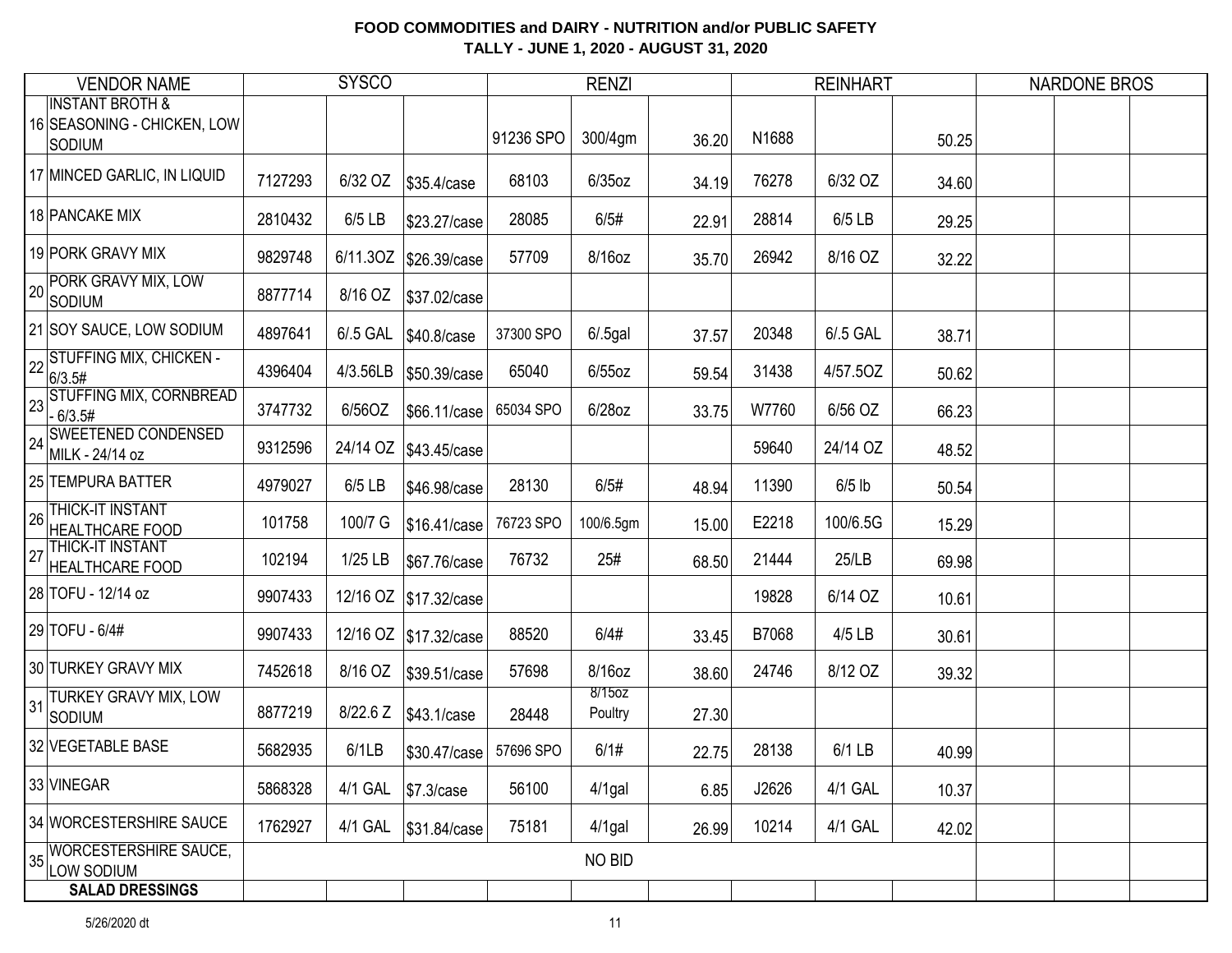|                | <b>VENDOR NAME</b>                               |         | <b>SYSCO</b> |                          |           | <b>RENZI</b>  |       |              | <b>REINHART</b> |       | <b>NARDONE BROS</b> |  |
|----------------|--------------------------------------------------|---------|--------------|--------------------------|-----------|---------------|-------|--------------|-----------------|-------|---------------------|--|
|                | SALAD DRESSING Low Fat<br>French                 |         |              |                          |           |               |       | 13652        | 4/1 GAL         | 37.71 |                     |  |
| $\overline{2}$ | <b>SALAD DRESSING Low Fat</b><br>Ranch           | 4086575 | 4/1GAL       | \$37.45/case             | 78427     | $4/1$ gal     | 39.05 | R3776        | 4/1 GAL         | 40.00 |                     |  |
| 3              | <b>SALAD DRESSING Low Fat</b><br>Golden Italian  | 4488946 | 4/1 GAL      | \$31.31/case             | 56025     | $4/1$ gal     | 28.49 | 12910        | 4/1 GAL         | 28.97 |                     |  |
| $\overline{4}$ | <b>SALAD DRESSING Low Fat</b><br>Thousand Island |         |              |                          |           | NO BID        |       |              |                 |       |                     |  |
|                | 5 SALAD DRESSING Catalina                        |         |              |                          | 67266 SPO | $4/1$ gal     | 44.99 |              |                 |       |                     |  |
|                | 6 SALAD DRESSING Italian                         | 4003687 | 4/1 GAL      | \$34.08/case             | 56176     | $4/1$ gal     | 32.15 | 17188        | 4/1 GAL         | 42.62 |                     |  |
|                | <b>SALAD DRESSING Ranch</b>                      | 4003679 | 4/1 GAL      | \$35.01/case             | 56171     | $4/1$ gal     | 33.97 | 12340        | 4/1 GAL         | 43.73 |                     |  |
| 8              | <b>SALAD DRESSING Thousand</b><br>Island         | 4069431 | 4/1 GAL      | \$36.27/case             | 56175 SPO | $4/1$ gal     | 32.30 | 23654        | 4/1 GAL         | 41.45 |                     |  |
| 9              | <b>SALAD DRESSING POWDER</b><br>MIX, Italian     | 4847323 |              | 18/7.6 OZ   \$47.46/case | 28215     | 12/7.6oz      | 32.46 | 18934        | 12/7.60Z        | 50.02 |                     |  |
|                | <b>SPICES</b>                                    |         |              |                          |           |               |       |              |                 |       |                     |  |
|                | <b>BASIL LEAVES</b>                              | 8173397 | 3/22 OZ.     | \$65.06/case             | 68009     | 3/20oz        | 36.50 | CE586        | 26/OZ           | 24.47 |                     |  |
|                | 2 BASIL, CRUSHED                                 |         |              |                          | 68017 SPO | $6/12$ oz     | 30.20 | CE839        | 12/OZ           | 12.79 |                     |  |
|                | 3 BLACK PEPPER                                   | 5229273 | 6/1 LB       | \$84.3/case              | 69355 SPO | 6/1#          | 54.16 | CE739        | 18/OZ           | 14.19 |                     |  |
|                | 4 CELERY SALT                                    | 5228465 | 6/30 OZ      | \$43.53/case             | 68010 SPO | $6/36$ oz     | 41.04 | <b>CE741</b> | 32/OZ           | 8.08  |                     |  |
|                | 5 CHILI POWDER                                   | 9806498 | 6/20 OZ      | \$62.03/case             | 67992 SPO | 6/1#          | 38.40 | CE771        | 17/0Z           | 9.09  |                     |  |
|                | 6 CHIVES, DRIED - 1 oz                           | 5913694 |              | 6/1.35OZ   \$45.04/case  | 67991 SPO | $6/1$ oz      | 25.50 | <b>CE777</b> | 1/OZ            | 6.14  |                     |  |
|                | CHIVES, DRIED - 6/#10                            |         |              |                          |           | <b>NO BID</b> |       |              |                 |       |                     |  |
|                | 8 CINNAMON                                       | 6639512 | $6/18$ Z     | \$68.87/case             | 68011     | 6/1#          | 43.20 | CE733        | 15/OZ           | 9.33  |                     |  |
|                | 9 CRUSHED RED PEPPER                             | 9806423 | 6/13 OZ      | \$54.85/case             | 67999     | $6/12$ oz     | 34.20 | CE745        | 12/OZ           | 8.76  |                     |  |
|                | 10 DILL WEED                                     | 5228770 | 6/5 OZ       | \$70.93/case             | 68001 SPO | $6/5$ oz      | 49.15 | CE773        | 5/OZ            | 11.85 |                     |  |
|                | 11 GARLIC, GRANULATED                            | 6639165 | 6/26 OZ      | \$98.65/case             | 68002     | $6/25$ oz     | 68.79 | CE723        | 24/OZ           | 14.25 |                     |  |
|                | 12 GARLIC POWDER                                 | 9806449 | 6/21 OZ      | \$79.44/case             | 69343 SPO | $6/19$ oz     | 51.40 | CE585        | 21/OZ           | 12.55 |                     |  |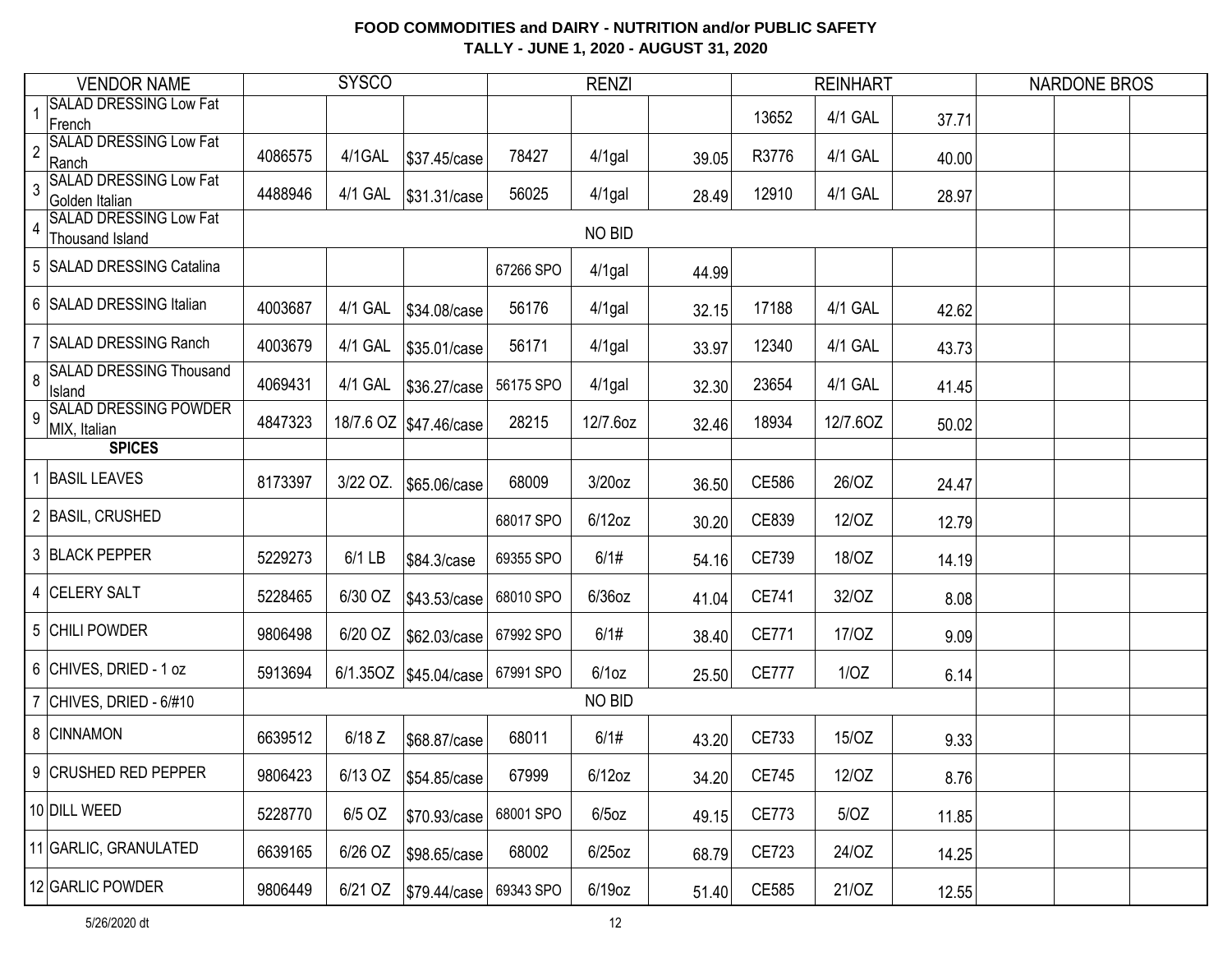| <b>VENDOR NAME</b>                                        |         | <b>SYSCO</b> |                           |           | <b>RENZI</b> |       |              | <b>REINHART</b> |       | <b>NARDONE BROS</b> |
|-----------------------------------------------------------|---------|--------------|---------------------------|-----------|--------------|-------|--------------|-----------------|-------|---------------------|
| 13 GROUND GINGER                                          | 4827832 |              | 6/12.5OZ \$76.63/case     | 69260 SPO | $6/16$ oz    | 53.00 | CE793        | 16/OZ           | 16.03 |                     |
| 14 LEMON PEPPER                                           | 9806480 | 6/28 OZ      | \$74.08/case              | 69345 SPO | $6/26$ oz    | 62.40 | CE731        | 28/OZ           | 12.32 |                     |
| 15 MONTREAL STEAK<br>SEASONING                            | 6639553 | $6/29$ Z     | \$67.49/case              | 69350 SPO | $6/26$ oz    | 53.82 | CE725        | 28/OZ           | 10.92 |                     |
| 16 MRS. DASH SALT<br>SUBSTITUTE - ORIGINAL                | 1116052 |              | 300/0.03OZ   \$22.57/case | 93047 SPO | $3/21$ oz    | 50.70 | CE769        | 19/0Z           | 14.17 |                     |
| 17 NUTMEG                                                 | 5229067 | $6/1$ LB     | \$101.48/case             | 68012     | 6/1#         | 90.80 | <b>CE787</b> | 16/OZ           | 16.51 |                     |
| 18 ONIONS, dehydrated                                     | 5865498 | $6/2$ LB     | \$60.27/case              | 68005 SPO | 6/1#         | 34.50 | T8326        | 14/OZ           | 6.25  |                     |
| 19 ONION POWDER                                           | 5229125 | 6/20 OZ      | \$46.65/case              | 68006 SPO | $6/20$ oz    | 37.20 | CE583        | 20/OZ           | 8.11  |                     |
| 20 OREGANO                                                | 5264320 | 3/1.5 LB     | \$74.15/case              | 68014     | 3/1.5#       | 46.20 | CE568        | 24/OZ           | 22.44 |                     |
| 21 PAPRIKA                                                | 5229174 | 6/18 OZ      | \$56.52/case              | 68007 SPO | $6/16$ oz    | 34.20 | CE825        | 18/OZ           | 11.14 |                     |
| 22 PARSLEY FLAKES                                         | 5229265 | 3/10 OZ      | \$39.82/case              | 68276     | $6/2$ oz     | 12.60 | CE566        | 11/OZ           | 13.07 |                     |
| 23 POULTRY SEASONING                                      | 5229562 | 6/12 OZ      | \$73.24/case              | 67995     | $6/12$ oz    | 54.01 | CE833        | 10/OZ           | 8.84  |                     |
| 24 TACO SEASONING                                         | 822611  | $1/5$ LB     | \$15.64/case              | 56683     | 5#           | 15.15 | CE572        | 6/9 OZ          | 20.98 |                     |
| <b>SOUP</b>                                               |         |              |                           |           |              |       |              |                 |       |                     |
| <b>CHICKEN NOODLE LO-SO -</b><br>$\overline{1}$<br>7.5 oz | 4104469 |              | 24/7.250Z \$18.8/case     | 76569     | 24/7.25oz    | 20.94 | 22576        | 24/7.25         | 21.73 |                     |
| CHICKEN NOODLE LO-SO -<br>$\overline{2}$<br>50 oz         |         |              |                           | 11892 SPO | 12/50oz      | 44.45 |              |                 |       |                     |
| 3 CREAM OF CELERY - 7.5 oz                                |         |              |                           |           | NO BID       |       |              |                 |       |                     |
| CREAM OF CELERY,<br>$\overline{4}$<br>CONDENSED - 50 oz   | 4040317 |              | 12/50 OZ \$45.08/case     | 76592     | 12/50oz      | 42.60 |              |                 |       |                     |
| 5 CREAM OF CHICKEN - 7.5 oz                               |         |              |                           | 36699     | 24/7.25oz    | 21.95 |              |                 |       |                     |
| CREAM OF CHICKEN, LO-SO-<br>6<br>7.5 oz                   |         |              |                           |           | NO BID       |       |              |                 |       |                     |
| <b>CREAM OF MUSHROOM - 7.5</b><br>0Z                      | 4013041 |              | 24/7.250Z \$19.78/case    | 36670     | 24/7.25oz    | 20.90 |              |                 |       |                     |
| <b>CREAM OF MUSHROOM - 50</b><br>$\overline{9}$<br>0Z     | 4040382 |              | 12/50 OZ \$48.03/case     | 11899     | 12/50oz      | 44.60 | 11290        | 12/#5CAN        | 44.91 |                     |
| 10 CREAM OF MUSHROOM LO-<br>SO #5                         |         |              |                           | 36671 SPO | 24/7.25oz    | 20.70 |              |                 |       |                     |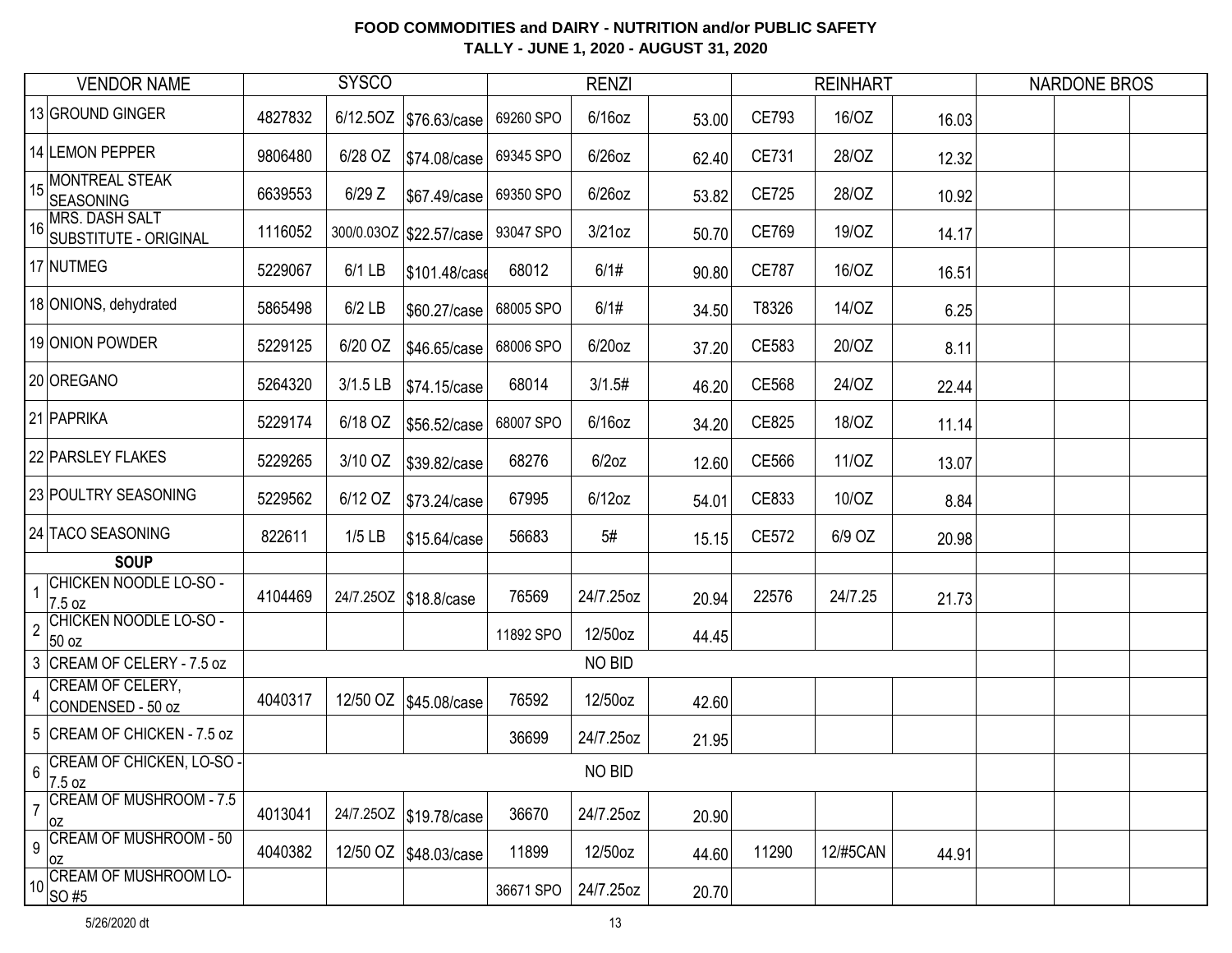|    | <b>VENDOR NAME</b>                              |         | <b>SYSCO</b> |                         |           | <b>RENZI</b> |       |       | <b>REINHART</b>  |       | <b>NARDONE BROS</b> |  |
|----|-------------------------------------------------|---------|--------------|-------------------------|-----------|--------------|-------|-------|------------------|-------|---------------------|--|
|    | 11 TOMATO - 7.5 oz                              | 4040481 |              | 24/7.250Z \$19.34/case  | 76590     | 24/7.25oz    | 19.55 |       |                  |       |                     |  |
| 12 | TOMATO, CONDENSED - 50<br>0Z                    | 4040390 |              | 12/50 OZ   \$36.56/case | 11890     | 12/50oz      | 33.80 | 11132 | <b>12/#5CAN</b>  | 36.97 |                     |  |
| 13 | TOMATO LO-SO - 7.25 oz - 7.5<br>loz             | 4013066 |              | 24/7.250Z \$18.31/case  |           |              |       |       |                  |       |                     |  |
|    | 14 TOMATO LO-SO - 50 oz                         | 4146445 |              | 12/50 OZ   \$46.42/case | 36994 SPO | 24/7.25oz    | 19.50 | 29300 | 24/7.50Z         | 20.46 |                     |  |
|    | 15 VEGETABLE LO-SO - 7.5 oz                     |         |              |                         | 36997 SPO | 24/7.25oz    | 20.47 |       |                  |       |                     |  |
|    | <b>FROZEN DESSERTS</b>                          |         |              |                         |           |              |       |       |                  |       |                     |  |
|    | ANGEL FOOD CAKE - Uniced -<br>6/20 oz           | 5357559 | 6/20OZ       | \$36.02/case            | 17922     | 6/8" Round   | 31.55 |       |                  |       |                     |  |
|    | 2 APPLE PIE RAW                                 | 1972744 | 6/46 OZ      | \$33.26/case            | 48034     | 6/46oz       | 33.15 | H8706 | 6/44 OZ          | 38.18 |                     |  |
|    | 3 APPLE PIE BAKED                               | 9787748 | 6/48 OZ      | \$45.55/case            | 48336     | 6/10"        | 39.75 |       |                  |       |                     |  |
|    | 4 APPLE PIE SUGAR FREE                          | 6122085 | 6/10IN       | \$48.48/case            |           |              |       | D6966 | 6/38 OZ          | 37.17 |                     |  |
|    | 5 BERRY MEDLEY                                  | 1410976 | $2/5$ LB     | \$37.63/case            | 45264     | 2/5#         | 24.35 | M5440 | 10 <sub>lb</sub> | 20.53 |                     |  |
|    | 6 BLUEBERRY PIE RAW                             | 1972728 | 6/46 OZ      | \$45.77/case            | 48092     | 6/46oz       | 45.00 | R2520 | 6/42 OZ          | 44.33 |                     |  |
|    | <b>BLUEBERRY PIE, DIET</b><br><b>SUGAR FREE</b> | 6221345 | 6/46 OZ      | \$57.34/case            |           |              |       |       |                  |       |                     |  |
|    | 8 BOSTON CREAM PIE                              | 1972090 | 6/33 OZ      | \$40.87/case            | 48025     | 6/33oz       | 38.45 | B5370 | 6/33 OZ          | 38.68 |                     |  |
|    | 9 CARROT CAKE premade                           | 1285113 | 4/59 OZ      | \$53.48/case            | 48042     | 4/96oz       | 73.14 | 21572 | 2/114 OZ         | 71.52 |                     |  |
|    | 10 CHERRY PIE RAW                               | 1972702 | 6/46 OZ      | \$41.11/case            | 48030     | 6/46oz       | 42.97 | E9240 | 6/42 OZ          | 40.74 |                     |  |
| 11 | CHERRY PIE, DIET SUGAR<br>FREE                  |         |              |                         |           | NO BID       |       |       |                  |       |                     |  |
|    | 12 CREAM PIE: Banana Cream                      | 9788936 | 6/27 OZ      | \$34.1/case             | 48176     | $6/27$ oz    | 33.70 | 66376 | 4/45 oz          | 39.11 |                     |  |
|    | 13 CREAM PIE: Chocolate                         | 1074806 | 6/27 OZ      | \$34.91/case            | 48089     | 6/10"        | 33.75 | 63708 | 4/38 OZ          | 36.59 |                     |  |
|    | 14 CREAM PIE: Coconut Cream                     | 9809294 | 6/27 OZ      | \$34.1/case             | 48024     | $6/27$ oz    | 33.75 | 71612 | 4/43 OZ          | 35.60 |                     |  |
|    | 15 FRUIT OF THE FOREST PIE                      | 9785601 |              |                         | 48040     | 6/10"        | 53.10 |       |                  |       |                     |  |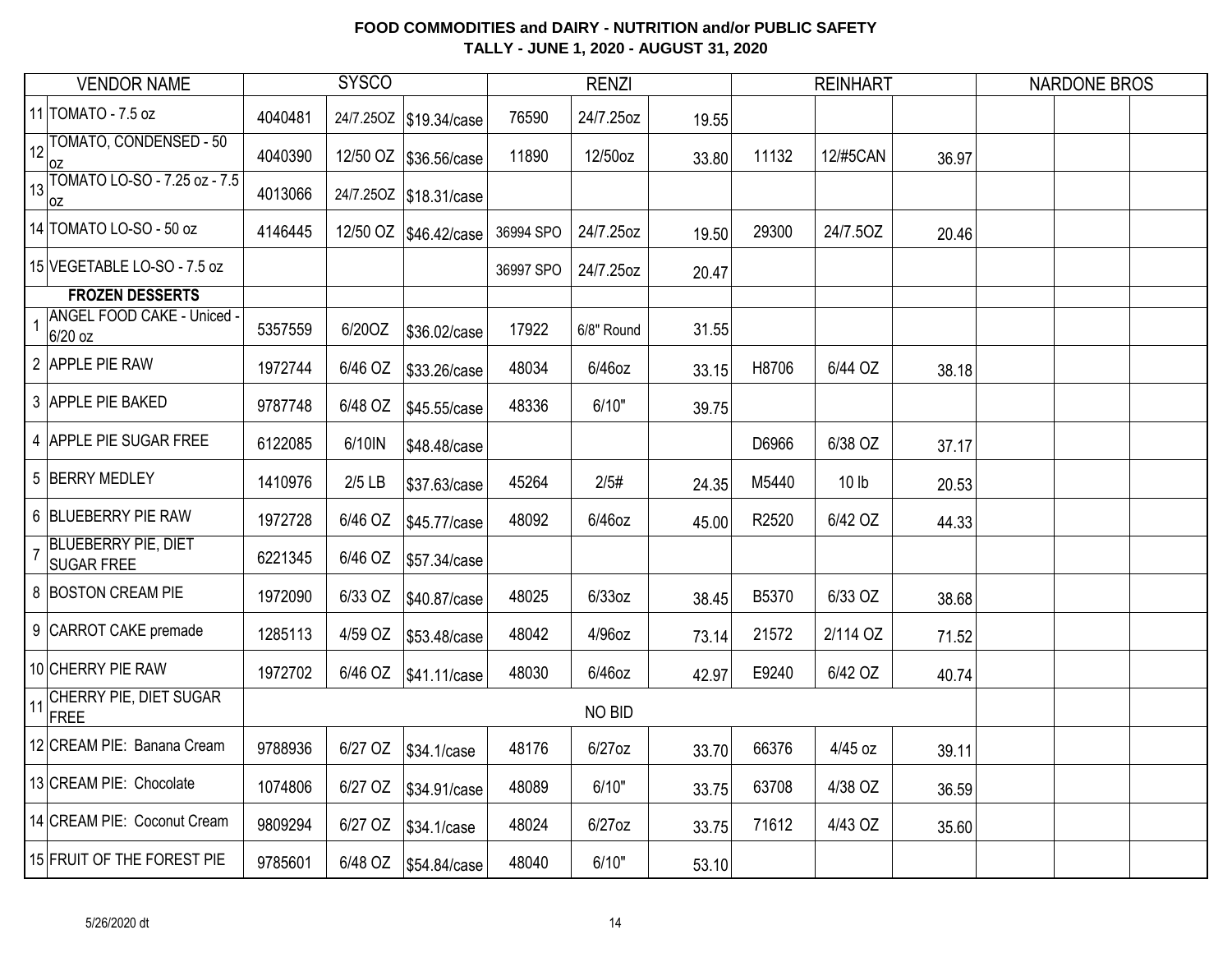|    | <b>VENDOR NAME</b>                               |         | <b>SYSCO</b> |                                  |           | <b>RENZI</b> |       |       | <b>REINHART</b> |       | <b>NARDONE BROS</b> |  |
|----|--------------------------------------------------|---------|--------------|----------------------------------|-----------|--------------|-------|-------|-----------------|-------|---------------------|--|
|    | 16   ICE CREAM, CHOCOLATE -<br>approx 4 oz       | 3412424 | 48/4 OZ      | \$16.13/case                     | 71012     | 24/4oz       | 7.47  | A5094 | <b>2/24 CNT</b> | 15.81 |                     |  |
|    | 17 ICE CREAM, STRAWBERRY -<br>approx 4 oz        | 3412394 | 48/4 OZ      | \$16.12/case                     | 71013     | 24/4oz       | 7.47  | A5120 | <b>2/24 CNT</b> | 15.81 |                     |  |
| 18 | ICE CREAM, VANILLA - approx<br>4 oz              | 3412410 | 48/4 OZ      | \$16.12/case                     | 71011     | 24/4oz       | 7.37  | 98228 | 2/24 CNT        | 14.73 |                     |  |
|    | 19 ICE CREAM, VANILLA -<br>LACTOSE - approx 4 oz | 1819242 | 24/4 OZ      | \$9.84/case                      |           |              |       |       |                 |       |                     |  |
| 20 | <b>ICE CREAM, NSA</b><br>CHOCOLATE - approx 4 oz | 3581662 | 48/4OZ       | \$22.36/case                     | 71002     | 24/4oz       | 7.47  |       |                 |       |                     |  |
| 21 | <b>ICE CREAM, NSA VANILLA -</b><br>approx 4 oz   | 3581699 | 48/4 OZ      | \$22.35/case                     | 71009     | 24/4oz SF    | 7.47  | 80650 | 48/CNT          | 20.27 |                     |  |
|    | 22 LEMON PIE                                     | 9788522 | 6/36 OZ      | \$39.77/case                     | 48141     | $6/36$ oz    | 37.20 | 62372 | 6/36 OZ         | 37.75 |                     |  |
|    | 23 STRAWBERRY RHUBARB PIE                        | 9785312 | 6/46 OZ      | \$39.68/case                     | 48028     | 6/48oz       | 48.11 | R2478 | 6/43 OZ         | 39.66 |                     |  |
|    | 24 WHIP TOPPING - 12/32 oz                       | 1060375 | 12/32 OZ     | \$42.56/case                     | 91000     | 12/32oz      | 33.50 | 26704 | 12/32 oz        | 49.19 |                     |  |
| 25 | <b>WHIPPED TOPPING - White -</b><br>12/16oz Bags | 2389534 |              | 12/16 OZ   \$40.97/case          | 10304     | 12/16oz      | 39.79 | 26700 | 12/16 oz        | 39.86 |                     |  |
|    | <b>JUICES / DRINK MIXES</b>                      |         |              |                                  |           |              |       |       |                 |       |                     |  |
|    | 1 APPLE - $46$ oz                                | 6050140 | 12/46 OZ     | \$36.46/case                     | 47050     | 12/46oz      | 24.15 | CE692 | 8/64 OZ         | 23.74 |                     |  |
|    | 2 CRANBERRY - 46 oz                              | 7032160 | 8/46 OZ      | \$22.92/case                     | 47052     | 12/46oz      | 27.99 | 14814 | 8/64 OZ         | 22.67 |                     |  |
|    | 3 GRAPE JUICE - 46 oz                            | 6050132 | 12/46OZ      | \$40.42/case                     | 47051     | 12/46oz      | 32.10 | K3544 | 12/46 OZ        | 33.82 |                     |  |
|    | 4 ORANGE - 64 oz                                 | 6050124 | 12/46 OZ     | \$35.03/case                     | 47057     | 12/46oz      | 32.65 | 14780 | 12/46 OZ        | 34.94 |                     |  |
|    | 5 PINEAPPLE - 46 oz                              | 6050140 | 12/46 OZ     | \$36.46/case                     | 47058     | 12/46oz      | 35.60 | 14790 | 12/46 OZ        | 45.38 |                     |  |
|    | 6   TOMATO - 46 oz                               | 4081584 |              | 12/46 OZ \$23.37/case            | 47060     | 12/46oz      | 19.55 | 13272 | 12/46 OZ        | 20.95 |                     |  |
|    | 7 APPLE EZO - 5.5 oz                             | 4164034 |              | 48/5.5 OZ \$20.04/case           | 47046     | 48/5.5oz     | 21.31 | C9180 | 48/5.5OZ        | 22.20 |                     |  |
|    | 8 CRANBERRY EZO - 5.5 oz                         | 4036315 |              | 48/5.5 OZ \$18.77/case           | 47068 SPO | 48/5.5oz     | 21.31 | 14840 | 48/5.5OZ        | 20.06 |                     |  |
|    | 9 GRAPE EZO - 5.5 oz                             | 4164497 |              | 48/5.5 OZ \$21.2/case            |           |              |       |       |                 |       |                     |  |
|    | 10 ORANGE JUICE EZO - 5.5 oz                     | 4164018 |              | 48/5.5 OZ \$21.24/case 47049 SPO |           | 48/5.5oz     | 23.25 | C9182 | 48/5.5OZ        | 25.34 |                     |  |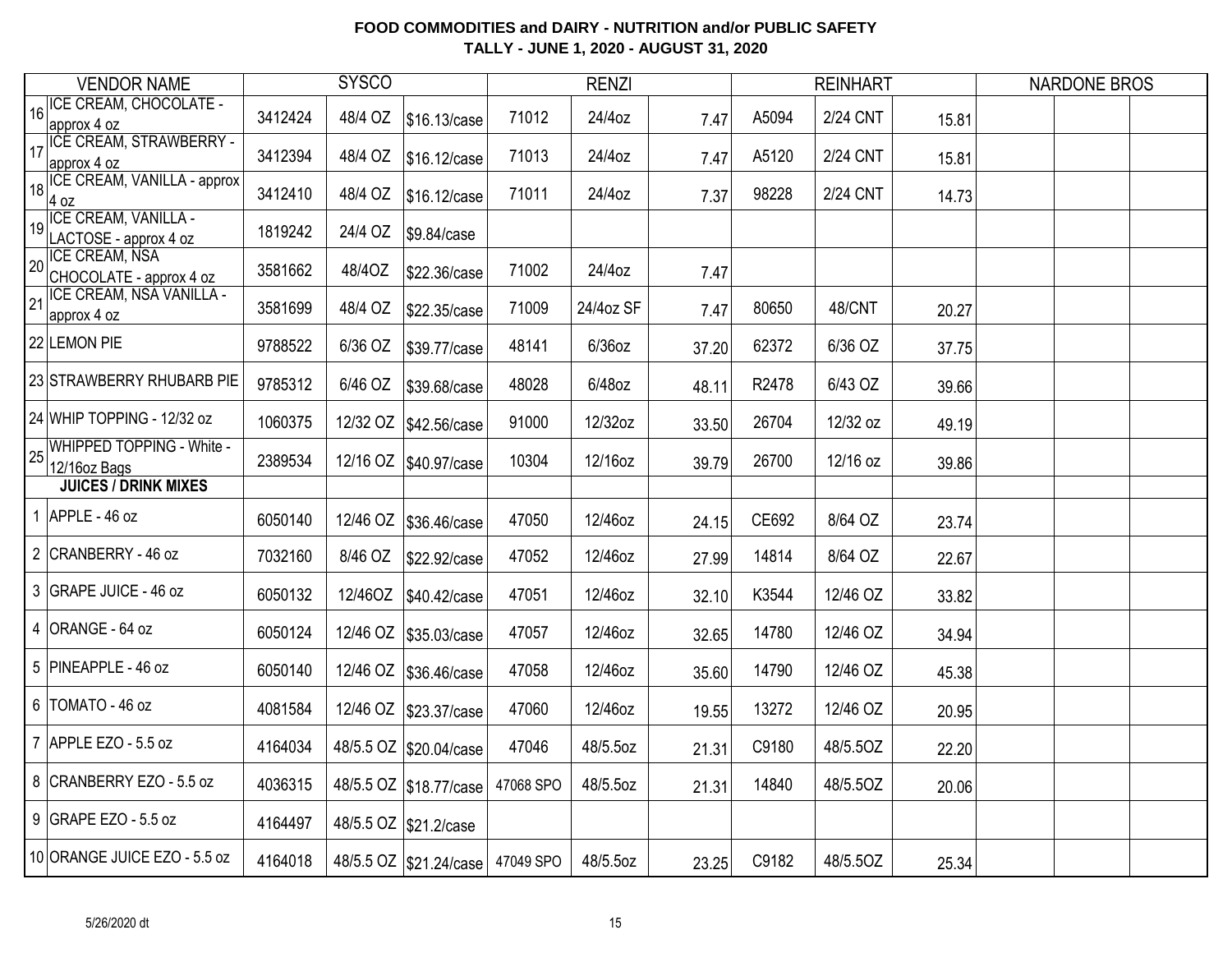|                | <b>VENDOR NAME</b>                                              |         | <b>SYSCO</b> |                          |           | <b>RENZI</b> |       |       | <b>REINHART</b> |       | <b>NARDONE BROS</b> |  |
|----------------|-----------------------------------------------------------------|---------|--------------|--------------------------|-----------|--------------|-------|-------|-----------------|-------|---------------------|--|
| 11             | <b>ORANGE/PINEAPPLE EZO -</b><br>5.5 oz                         |         |              |                          |           | NO BID       |       |       |                 |       |                     |  |
|                | 12 PINEAPPLE EZO - 5.5 oz - 6<br>OZ                             |         |              |                          | 47048     | 48/5.5oz     | 22.10 | P3392 | 48/5.5OZ        | 22.22 |                     |  |
|                | 13 PRUNE EZO - 4 oz                                             | 9857319 |              |                          | 47356     | 72/4oz       | 14.90 | C4130 | 96/4 OZ         | 20.89 |                     |  |
|                | 14 PRUNE EZO - 5.5 oz                                           |         |              |                          |           | NO BID       |       |       |                 |       |                     |  |
|                | 15 TOMATO EZO - 5.5 oz                                          | 533683  |              | 48/5.5 OZ   \$17.87/case | 47325     | 48/5.5oz     | 17.35 | 14872 | 48/5.50Z        | 21.60 |                     |  |
|                | $16\sqrt{6.620 \text{ LO } 50 - 5.5 \text{ oz, low}}$<br>sodium | 5142187 |              | 48/5.5 OZ \$26.34/case   | 47331     | 48/5.5oz     | 24.79 | 54738 | <b>8/6 CNT</b>  | 25.77 |                     |  |
| 17             | NO SUGAR ADDED - APPLE -<br>5.5 oz                              | 4164034 |              | 48/5.5 OZ   \$20.04/case |           |              |       |       |                 |       |                     |  |
| 18             | NO SUGAR ADDED - GRAPE<br>5.5 oz                                | 4164497 |              | 48/5.5 OZ \$21.2/case    |           |              |       |       |                 |       |                     |  |
|                | 19 NO SUGAR ADDED -<br>ORANGE - 5.5 oz                          |         |              |                          |           | NO BID       |       |       |                 |       |                     |  |
| 20             | NO SUGAR ADDED -<br>PINEAPPLE - 5.5 oz                          | 7776083 |              | 48/5.5 OZ \$25.79/case   |           |              |       |       |                 |       |                     |  |
| 21             | <b>GRAPE DRINK MIX -</b><br>POWDER - 21-24 oz                   | 4138616 |              | 12/24 OZ   \$28.14/case  | 27529     | 12/24oz      | 19.80 |       |                 |       |                     |  |
| 22             | <b>ORANGE DRINK MIX -</b><br>POWDER - 21-24 oz                  | 4138608 |              | 12/24 OZ   \$28.14/case  | 27530     | 12/24oz      | 19.80 | 11470 | 12/24 OZ        | 27.20 |                     |  |
| 23             | <b>LEMONADE DRINK MIX -</b><br>POWDER - 21-24 oz                | 6851562 |              | 12/21.60Z \$18.6/case    | 27527     | 12/24oz      | 19.80 | 14522 | 12/24 OZ        | 27.78 |                     |  |
|                | 24 PINK LEMONADE DRINK MIX<br>POWDER - 21-24 oz                 |         |              |                          | 27532     | 12/24oz      | 19.80 | 20492 | 12/24 OZ        | 27.78 |                     |  |
| 25             | <b>ICE TEA DRINK MIX -</b><br>POWDER - 21 - 24 oz               | 9742602 | 12/23.4      | \$23.64/case             | 27533     | 12/24oz      | 19.95 | C2178 | 24/10.6         | 42.94 |                     |  |
|                | <b>BULK PRODUCTS</b>                                            |         |              |                          |           |              |       |       |                 |       |                     |  |
|                | 1 AU GRATIN POTATOES - #10                                      | 4703567 | 6/2.25LB     | \$61.16/case             | 34161     | 12/20.35oz   | 57.68 | N8382 | 6/2.54LB        | 57.73 |                     |  |
| $\overline{2}$ | <b>BAKED BEANS (Gramma</b><br>Brown) - #10                      | 5112107 | 6/#10        | \$25.95/case             | 66045     | 6/#10        | 43.60 | 12664 | 6/#10           | 27.51 |                     |  |
|                | 3 BEEF STEW - 10#                                               | 4067039 | 6/#10        | \$95.21/case             | 66062 SPO | 6/#10        | 45.20 | C6898 | 4/4 LB          | 48.75 |                     |  |
|                | 4 BEETS, SLICED - #10                                           | 4015343 | 6/#10        | \$34.97/case             | 62065     | 6/#10        | 24.20 | 10930 | 6/#10CAN        | 25.82 |                     |  |
|                | 5   BEETS, DICED - #10                                          | 4109310 | 6/#10        | \$31.93/case             | 62067     | 6/#10        | 27.26 | CP690 | 6/#10CAN        | 30.78 |                     |  |
|                | 6 BLACK OLIVES - #10                                            | 3590999 | 6/#10        | \$54.47/case             | 59012     | 6/#10        | 38.95 | 32088 | 6/#10CAN        | 47.98 |                     |  |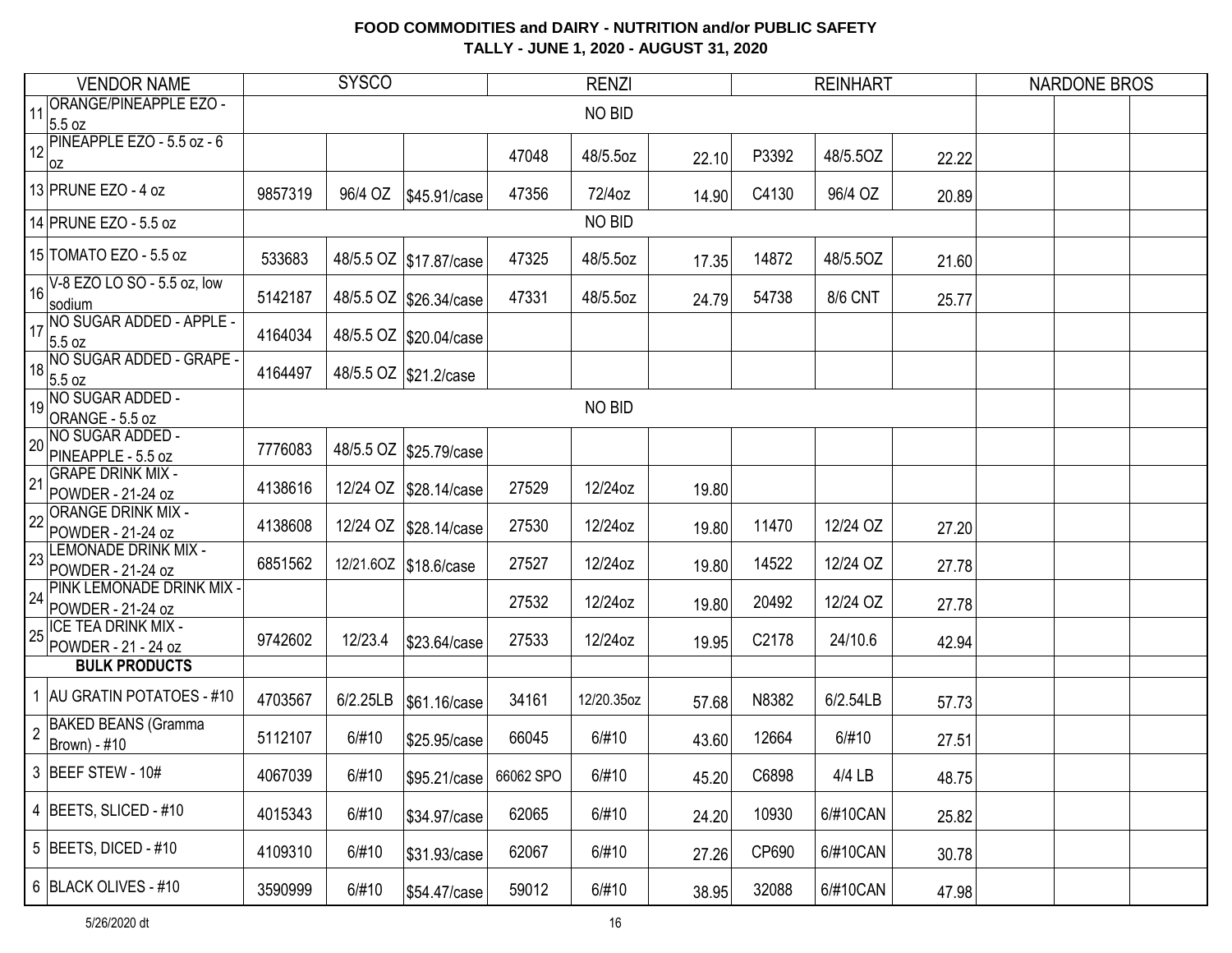| <b>VENDOR NAME</b>                                                 |                               |         | <b>SYSCO</b> |                          |            | <b>RENZI</b> |        |       | <b>REINHART</b> |        | <b>NARDONE BROS</b> |  |
|--------------------------------------------------------------------|-------------------------------|---------|--------------|--------------------------|------------|--------------|--------|-------|-----------------|--------|---------------------|--|
| <b>BROWN GRAVY, LOW</b><br>$\overline{7}$<br>SODIUM - #5           |                               | 8877714 | 8/16 OZ      | \$37.02/case             | 57754      | 8/16oz Dry   | 34.40  |       |                 |        |                     |  |
| 8<br> gal                                                          | <b>CANNONBALL BBQ SAUCE -</b> | 5754890 | 4/1 GAL      | \$47.03/case             | 57212      | $4/1$ gal    | 23.50  | 24908 | 4/1 GAL         | 43.75  |                     |  |
| 9<br>#10                                                           | <b>CHEDDAR CHEESE SAUCE -</b> | 1940725 | 6/#10        | \$38.4/case              | 63027      | 6/#10        | 36.80  | V2108 | 6/#10CAN        | 44.27  |                     |  |
| 10 CHILI SAUCE - #10                                               |                               | 4093886 | 6/#10        | \$41.22/case             | 57131      | 6/#10        | 28.30  | 11222 | 6/#10CAN        | 29.04  |                     |  |
| 11 COFFEE - 14 - 16 oz                                             |                               | 4036976 |              | 24/14 OZ   \$186.63/case | 71105      | 24/14oz      | 125.00 |       |                 |        |                     |  |
| $\left  \frac{1}{12} \right $ COFFEE, PILLOW PACK - 2.5<br> OZ     |                               | 4053567 |              | 192/2 OZ   \$114.35/case | 71021      | 84/2oz       | 59.99  | 10948 | 128/2 OZ        | 100.25 |                     |  |
| 13 COFFEE, PILLOW PACK - 14<br>loz                                 |                               | 4036976 |              | 24/14 OZ   \$186.63/case | 71105      | 24/14oz      | 125.00 |       |                 |        |                     |  |
| 14 COFFEE, DECAF - 14 - 16 oz                                      |                               | 6958045 |              | 18/14 OZ \$101.35/case   |            |              |        |       |                 |        |                     |  |
| COFFEE, DECAF, PILLOW<br>15<br>PACK - 2.5 oz                       |                               | 762371  |              | 42/2.250Z \$70.29/case   | 71260 SPO  | 84/2.5oz     | 87.60  | 10462 | 64/2 OZ         | 61.73  |                     |  |
| COFFEE, DECAF, PILLOW<br>16<br>PACK - 14 oz                        |                               | 6958045 |              | 18/14 OZ \$101.35/case   |            |              |        |       |                 |        |                     |  |
| 17 COLESLAW DRESSING - Gal                                         |                               | 4002499 | 4/1 GAL      | \$39.03/case             | 56090      | $4/1$ gal    | 38.10  | 23844 | 4/1 GAL         | 38.69  |                     |  |
| 18 CREAM STYLE CORN - #10                                          |                               | 4107587 | 6/#10        | \$36.29/case             | 62035      | 6/#10        | 30.10  | 10816 | 6/#10CAN        | 31.80  |                     |  |
| 19 GARBANZO BEANS (CHIC<br>$PEAS - #10$                            |                               | 4062337 | 6/#10        | \$25.4/case              | 62059      | 6/#10        | 21.86  | 81692 | 6/#10CAN        | 23.42  |                     |  |
| 20 GRAPE JELLY - #10                                               |                               | 4184461 | 6/#10        | \$60.44/case             | 91435      | 6/132oz      | 43.15  | M3894 | 6/#10CAN        | 58.86  |                     |  |
| 21 GRAPE JELLY - 132 oz                                            |                               | 4184453 | 6/4 LB       | \$32.93/case             | 91435      | 6/132oz      | 43.15  | M3894 | 6/#10CAN        | 58.86  |                     |  |
| 22 GREEN BEANS - $#10$                                             |                               | 4062394 | 6/#10        | \$29.62/case             | 60093      | 6/#10        | 21.44  | CP716 | 6/#10CAN        | 26.51  |                     |  |
| 23 GREEN BEANS, 14 -16 oz                                          |                               |         |              |                          | 45244 Frzn | 12/2#        | 21.79  |       |                 |        |                     |  |
| 24 GREEN PEPPERS - #10                                             |                               |         |              |                          | 60095      | 6/#10        | 29.55  |       |                 |        |                     |  |
| $\left  \frac{1}{25} \right $ HOT SAUCE, MONARCH or<br>equal - gal |                               | 5146154 | 4/1 GAL      | \$23.66/case             | 61004      | $4/1$ gal    | 22.55  | 10474 | 4/1 GAL         | 32.64  |                     |  |
| 26 JALAPENOS - #10                                                 |                               | 5882758 | 6/#10        | \$35.54/case             | 63065      | 6/#10        | 25.49  | CP270 | 4/1 GAL         | 35.76  |                     |  |
| 27 KETCHUP - #10                                                   |                               | 5686266 | 6/#10        | \$25.25/case             | 57081      | 6/#10        | 24.45  | 12050 | 6/#10CAN        | 27.35  |                     |  |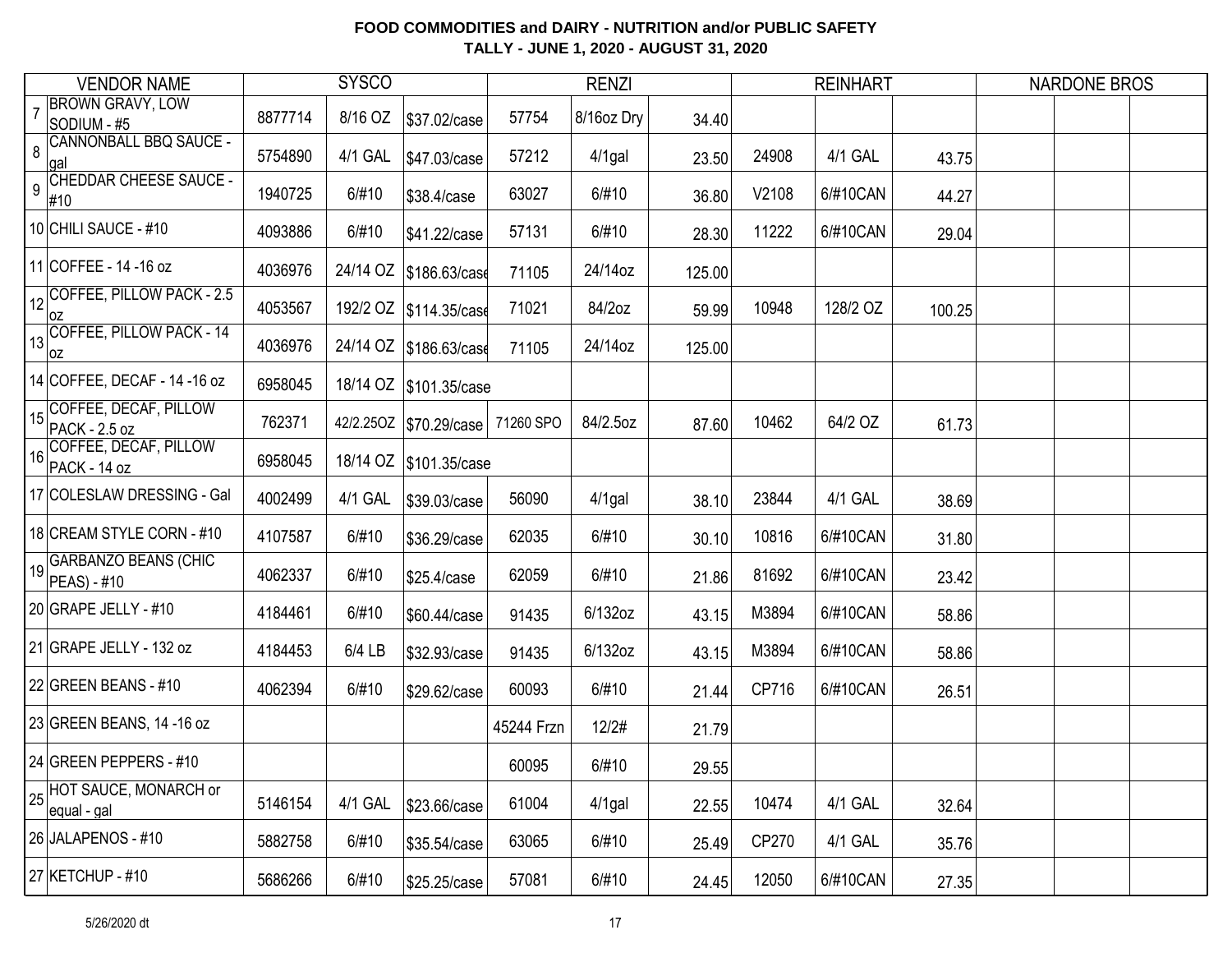| <b>VENDOR NAME</b>                               |         | <b>SYSCO</b>   |                         |           | <b>RENZI</b> |       |       | <b>REINHART</b> |       | <b>NARDONE BROS</b> |  |
|--------------------------------------------------|---------|----------------|-------------------------|-----------|--------------|-------|-------|-----------------|-------|---------------------|--|
| 28 KETCHUP, 12 - 14 oz bottle                    | 4560934 |                | 36/14 OZ   \$35.56/case | 57257     | 20/14oz      | 26.97 | 12040 | 24/14 OZ        | 24.87 |                     |  |
| 29 KIDNEY BEANS - #10                            | 4014973 | 6/#10          | \$26.01/case            | 62000     | 6/#10        | 23.81 | C1646 | 6/#10CAN        | 25.52 |                     |  |
| 30 KIDNEY BEANS, 14 - 16 oz                      |         |                |                         |           | NO BID       |       |       |                 |       |                     |  |
| 31 MASHED POTATOES - #10                         | 3677739 | 6/5.31LB       | \$54.01/case            | 34139     | 6/#10        | 50.30 | C9080 | 6/#10CAN        | 51.72 |                     |  |
| MAYONNAISE, REGULAR -<br>32<br>Gal               | 4002432 | 4/1 GAL        | \$23.31/case            | 56205     | $4/1$ gal    | 23.40 | 23970 | 4/1 GAL         | 27.73 |                     |  |
| 33 MAYONNAISE, LOW FAT -<br>Gal                  | 4244513 | 4/1 GAL        | \$27.06/case            | 56024     | $4/1$ gal    | 28.30 | B6232 | 4/1 GAL         | 49.12 |                     |  |
| 34 MUSHROOMS - #10                               | 5072137 | 6/#10          | \$50.17/case            | 68024     | 6/#10        | 40.70 | 11082 | 6/#10CAN        | 45.17 |                     |  |
| 35 MUSTARD - 12 oz bottle                        | 4736070 |                | 12/12 OZ   \$18.66/case | 57927     | 12/12oz      | 18.33 | H9822 | 16/13 OZ        | 20.72 |                     |  |
| 36 MUSTARD - Gal                                 | 4006797 | 4/1 GAL        | \$24.24/case            | 30058     | $4/1$ gal    | 12.35 | L4824 | 4/1 GAL         | 15.26 |                     |  |
| 37 NORTHERN BEAN - 10#                           | 4062360 | 6/#10          | \$27.65/case            | 95412     | 6/#10        | 23.55 | 16982 | 6/#10CAN        | 31.44 |                     |  |
| 38 PEANUT BUTTER - 5#                            | 4009189 | 6/5 LB         | \$61.36/case            | 92542     | 6/5#         | 44.15 | 31766 | 6/5 LB          | 52.11 |                     |  |
| 39 PEPPERS, RED & GREEN -<br>10#                 | 4189247 | 6/#10          | \$43.83/case            | 60095     | 6/#10        | 29.55 | C1682 | 6/#10CAN        | 40.42 |                     |  |
| 40 PICKLES, DILL - gal                           | 7469893 | 4/1 GAL        | \$26.74/case            | 61040     | $2/1$ gal    | 14.03 | J2546 | 4/1 GAL         | 33.33 |                     |  |
| 41 PICKLES, DILL - 5 gal                         | 7158815 | <b>1/5 GAL</b> | \$23.38/case            | 60125     | $1/5$ gal    | 26.61 | G8536 | 5 GAL           | 25.84 |                     |  |
| 42 PINTO BEANS - #10                             | 3362274 | 6/#10          | \$22.02/case            | 62075 SPO | 6/#10        | 22.10 | E4836 | 6/#10CAN        | 22.19 |                     |  |
| 43 PIZZA SAUCE Grade A - #10                     | 5102660 | 6/#10          | \$35.63/case            | 57051     | 6/#10        | 24.68 | 12084 | 6/#10CAN        | 27.00 |                     |  |
| 44 POTATOES, DICED - 10#                         | 4108866 | 6/#10          | \$31.36/case            | 62084     | 6/#10        | 25.75 | CP704 | 6/#10CAN        | 28.45 |                     |  |
| POTATOES, DICED, FRESH<br>45<br>VAC PACKED - 10# | 7372956 | 2/10LB         | \$24/case               | 26026     | 2/10#        | 17.30 | 78778 | 2/10 LB         | 16.51 |                     |  |
| POTATO PEARL Vitamin C<br>46<br>Enriched - 5#    |         |                |                         | 34139     | 6/#10        | 48.70 | C9080 | 6/6 LB          | 51.72 |                     |  |
| POTATO - SCALLOPED -<br>47<br>20.35 oz           | 7489378 | 6/2.25LB       | \$61.17/case            | 34165     | 12/20.35oz   | 54.30 | N8360 | 6/2.54LB        | 57.73 |                     |  |
| 48 PUMPKIN - #10                                 | 4111498 | 6/#10          | \$47.08/case            | 62083     | 6/#10        | 39.44 | 19134 | 6/#10CAN        | 47.88 |                     |  |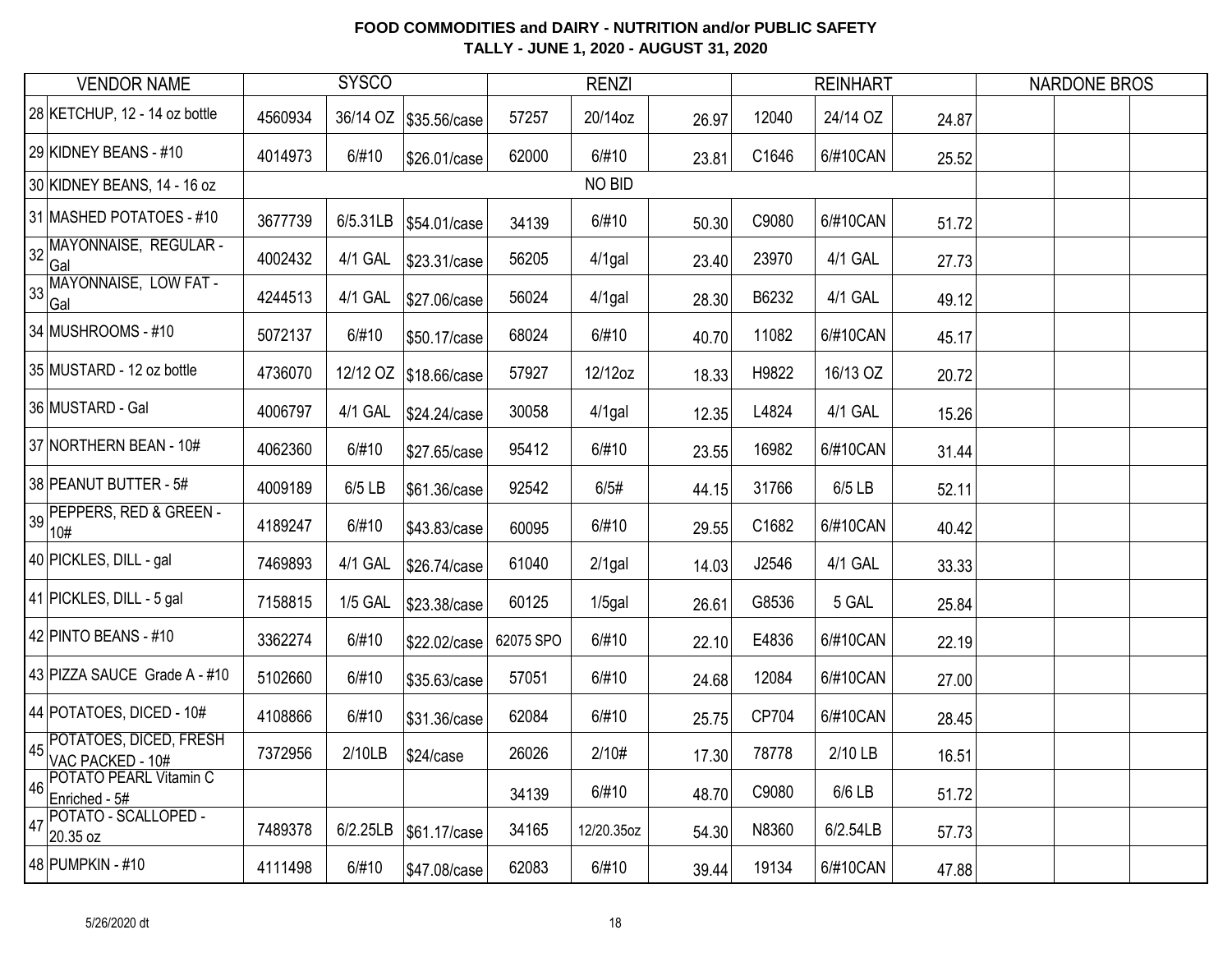| <b>VENDOR NAME</b>                                      |         | <b>SYSCO</b> |              |            | <b>RENZI</b>  |       |       | <b>REINHART</b> |       | <b>NARDONE BROS</b> |  |
|---------------------------------------------------------|---------|--------------|--------------|------------|---------------|-------|-------|-----------------|-------|---------------------|--|
| 49 RAISINS - 30#                                        | 3386712 | 1/30 LB      | \$48.26/case | 92345      | 30#           | 51.96 | 14588 | 30/LB           | 43.02 |                     |  |
| 50 RAVIOLI - #10                                        | 4364568 | 6/#10        | \$34.64/case | 66065      | 6/#10         | 33.75 | 28196 | 6/#10CAN        | 39.88 |                     |  |
| 51 RED PEPPERS - #10                                    |         |              |              | 58997      | 6/#10         | 34.59 | 65698 | 6/#10CAN        | 48.63 |                     |  |
| REFRIED BEANS - #10 or 115<br>52<br>0Z                  | 5882311 | 6/#10        | \$29.88/case | 62013      | 6/112oz       | 41.40 | 19354 | 6/#10CAN        | 45.64 |                     |  |
| <b>REFRIED BEANS,</b><br>53<br><b>VEGETARIAN - #10</b>  | 5882311 | 6/#10        | \$29.88/case | 92603      | 6/115oz       | 29.77 | 19354 | 6/#10CAN        | 45.64 |                     |  |
| 54 SALSA - #10                                          | 9953068 | 6/# 10       | \$31.91/case | 57061      | 6/#10         | 31.14 | 49740 | 6/#10CAN        | 44.29 |                     |  |
| 55 SAUERKRAUT - #10                                     | 4189171 | 6/#10        | \$36.08/case | 62082      | 6/#10         | 27.10 | 10870 | 6/#10CAN        | 29.05 |                     |  |
| 56 SPAGHETTI SAUCE - #10                                | 4189361 | 6/#10        | \$26.98/case | 57336      | 6/#10         | 25.05 | 12146 | 6/#10CAN        | 45.01 |                     |  |
| SPAGHETTI SAUCE, LOW<br>57<br>SODIUM - #10              | 7025053 | 6/#10        | \$41.28/case | 57021      | 6/#10         | 22.84 | 17454 | 6/#10CAN        | 26.56 |                     |  |
| STEWED TOMATO, Grade A -<br>58<br>#10                   | 4485272 | 6/#10        | \$35.58/case | 56970      | 6/#10         | 24.15 | 10664 | 6/#10CAN        | 24.15 |                     |  |
| <b>STEWED TOMATO, LOW</b><br>59<br>SODIUM Grade A - #10 |         |              |              |            | <b>NO BID</b> |       |       |                 |       |                     |  |
| STRAWBERRY PRESERVES<br>60<br>4#                        | 4184628 | 6/4 LB       | \$44.16/case | 91424      | 6/4#          | 43.60 | 81234 | 6/4 LB          | 55.15 |                     |  |
| STRAWBERRY TOPPING -<br>61<br>58oz                      |         |              |              | 75105      | 6/#5          | 52.83 | 31468 | 6/58 OZ         | 46.53 |                     |  |
| <b>SWEET POTATOES, syrup</b><br>62<br>Grade A - #10     | 4114625 | 6/#10        | \$37.08/case | 92369      | 6/#10         | 32.93 | 19086 | 6/#10CAN        | 50.74 |                     |  |
| 63 TEA BAGS, Regular                                    | 4202214 | 10/100 CT    | \$28.96/case | 71451      | 10/100ct      | 26.67 | B2656 | 10/100          | 28.76 |                     |  |
| 64 TOMATOES, CRUSHED - #10                              | 4185930 | 6/#10        | \$26.2/case  | 57016      | 6/#10         | 23.85 | 11214 | 6/#10CAN        | 26.45 |                     |  |
| TOMATO PASTE, Grade A -<br>65<br>#10                    | 4030664 | 6/#10        | \$42.08/case | 59085      | 6/#10         | 31.70 | 12054 | 6/#10CAN        | 37.72 |                     |  |
| TOMATO PASTE, LOW<br>66<br>SODIUM Grade A - #10         |         |              |              |            | NO BID        |       |       |                 |       |                     |  |
| TOMATO SAUCE, Grade A -<br>67<br>#10                    | 4978884 | 6/#10        | \$26.2/case  | 57055      | 6/#10         | 22.79 | 10640 | 6/#10CAN        | 28.73 |                     |  |
| TOMATO SAUCE, LOW<br>68<br>SODIUM Grade A - #10         |         |              |              | 57021      | 6/#10         | 22.84 |       |                 |       |                     |  |
| 69 WAX BEANS - 14 - 16 oz                               |         |              |              | 45338 Frzn | 12/2#         | 23.95 |       |                 |       |                     |  |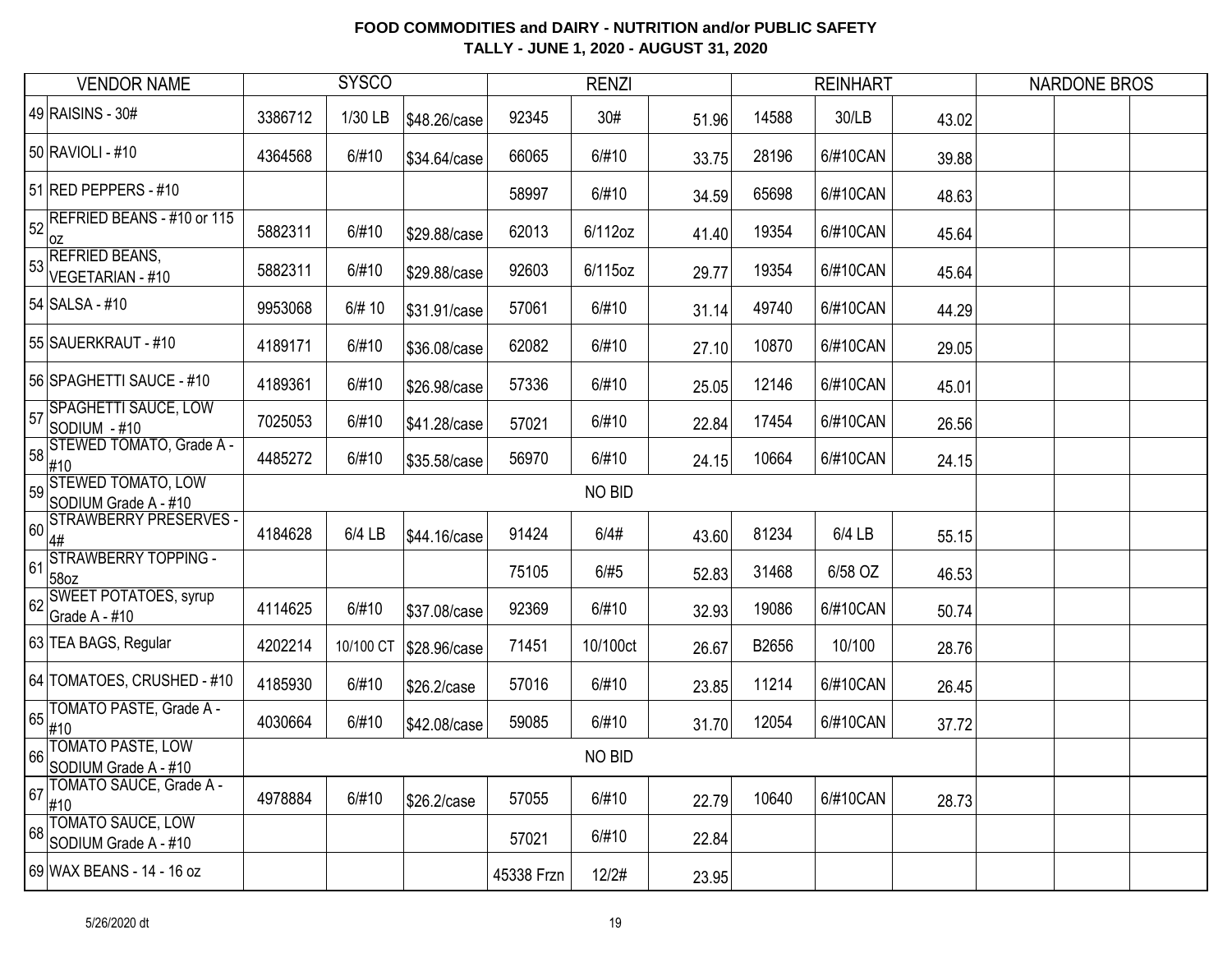| <b>VENDOR NAME</b>                                           |         | <b>SYSCO</b> |                          |                 | <b>RENZI</b> |       |              | <b>REINHART</b> |        | <b>NARDONE BROS</b> |  |
|--------------------------------------------------------------|---------|--------------|--------------------------|-----------------|--------------|-------|--------------|-----------------|--------|---------------------|--|
| 70 WAX BEANS - #10                                           |         |              |                          | 62022           | 6/#10        | 27.40 | 10798        | 6/#10CAN        | 31.07  |                     |  |
| 71 VEGETARIAN BEAN - #10                                     | 4110177 | 6/#10        | \$24.29/case             | 60097           | 6/#10        | 25.95 | 66446        | 6/#10CAN        | 24.75  |                     |  |
| 72 3-BEAN SALAD - #10                                        | 4000782 | 6/#10        | \$35.73/case             | 10974 4 bean    | 6/#10        | 31.99 | 56124        | 6/#10CAN        | 32.65  |                     |  |
| 73 4-BEAN SALAD - #10                                        | 4097598 | 6/#10        | \$36.3/case              | 10974           | 6/#10        | 31.99 | 56110        | 6/#10CAN        | 33.92  |                     |  |
| <b>INDIVIDUAL SERVING ITEMS</b>                              |         |              |                          |                 |              |       |              |                 |        |                     |  |
| 1 CHIPS - Corn                                               | 6743437 | 64/2 OZ      | \$30.71/case             | 77540 SPO       | 104/1oz      | 32.34 | J1804        | 64/2 OZ         | 30.85  |                     |  |
| 2 DORITOS - Cool Ranch - 1 oz                                | 5511910 |              | 104/1 OZ \$35.65/case    | 77546 SPO       | 104/1oz      | 32.34 | F4892        | 72/1 OZ         | 24.24  |                     |  |
| <b>DORITOS - Nacho Cheese - 1</b><br>$\overline{3}$<br> oz   | 5511928 |              | 104/1 OZ \$35.65/case    | 77545           | 104/1oz      | 32.34 | 54406        | 72/1 OZ         | 24.24  |                     |  |
| 4 FUNYUNS CHIPS - .75 oz                                     |         |              |                          | 77484           | 104/.75oz    | 33.75 | C7180        | <b>104 CNT</b>  | 35.01  |                     |  |
| HOT CHOCOLATE, SUGAR<br>$\overline{5}$<br><b>FREE PACKET</b> | 4250775 | 6/24 CT      | \$39.35/case             | 48229 SPO       | 6/40ct       | 36.75 | 13922        | 6/24 CNT        | 37.86  |                     |  |
| 6 ORANGE JUICE - 4 oz                                        | 9856899 | 96/4 OZ      | \$30.53/case             | 47000           | 72/4oz       | 13.01 | B4226        | 96/4 OZ         | 17.33  |                     |  |
| 7 POTATO CHIP - regular - 1 oz                               | 5511175 |              | 104/1 OZ \$35.65/case    | 77542           | 104/1oz      | 32.34 | 19264        | 120/.5OZ        | 18.26  |                     |  |
| 8 POTATO CHIP - BBQ - 1 oz                                   | 5511134 |              | 104/1 OZ \$35.65/case    | 77541           | 104/1oz      | 32.34 | J1808        | 64/1.5OZ        | 30.13  |                     |  |
| POTATO CHIP - Sour Cream &<br>$\overline{9}$<br>Onion - 1 oz | 5511183 |              | 104/1 OZ \$35.65/case    | 77543           | 104/1oz      | 32.34 | 74060        | 104/1 OZ        | 33.82  |                     |  |
| 10 PRETZELS - 1 oz                                           | 8083164 | 88/1 OZ      | \$30.17/case             | 77532           | 88/1oz       | 29.20 | 38600        | 104/.7OZ        | 35.01  |                     |  |
| 11 TORTILLA CHIPS - 2 oz                                     |         |              |                          | 78574<br>Scoops | 72/.875oz    | 23.05 |              |                 |        |                     |  |
| 12 PC APPLESAUCE                                             | 2603005 | 72/4 OZ      | \$22.45/case             | 64153           | 96/4.5oz     | 25.83 | 10388        | 72/3.90Z        | 25.54  |                     |  |
| 13 PC BBQ SAUCE                                              | 3713567 |              | 100/1 OZ \$13.47/case    | 66218           | 100/1oz      | 9.21  | 19012        | 100/1 OZ        | 13.00  |                     |  |
| 14 PC BUTTER cups                                            | 5419353 | $1/8$ LB     | \$25.45/case             | 25313           | 720/5gm      | 26.58 | <b>ND168</b> | 8LB             | 27.31  |                     |  |
| THE PC CEREAL - GLUTEN FREE<br><b>CHEX</b>                   |         |              |                          | 84166           | 96/1oz       | 21.99 |              |                 |        |                     |  |
| 16 PC COFFEE                                                 | 7081291 |              | 192/1.25OZ \$107.78/case | 71220           | 84/1.75oz    | 46.12 | 10948        | 128/2 OZ        | 100.25 |                     |  |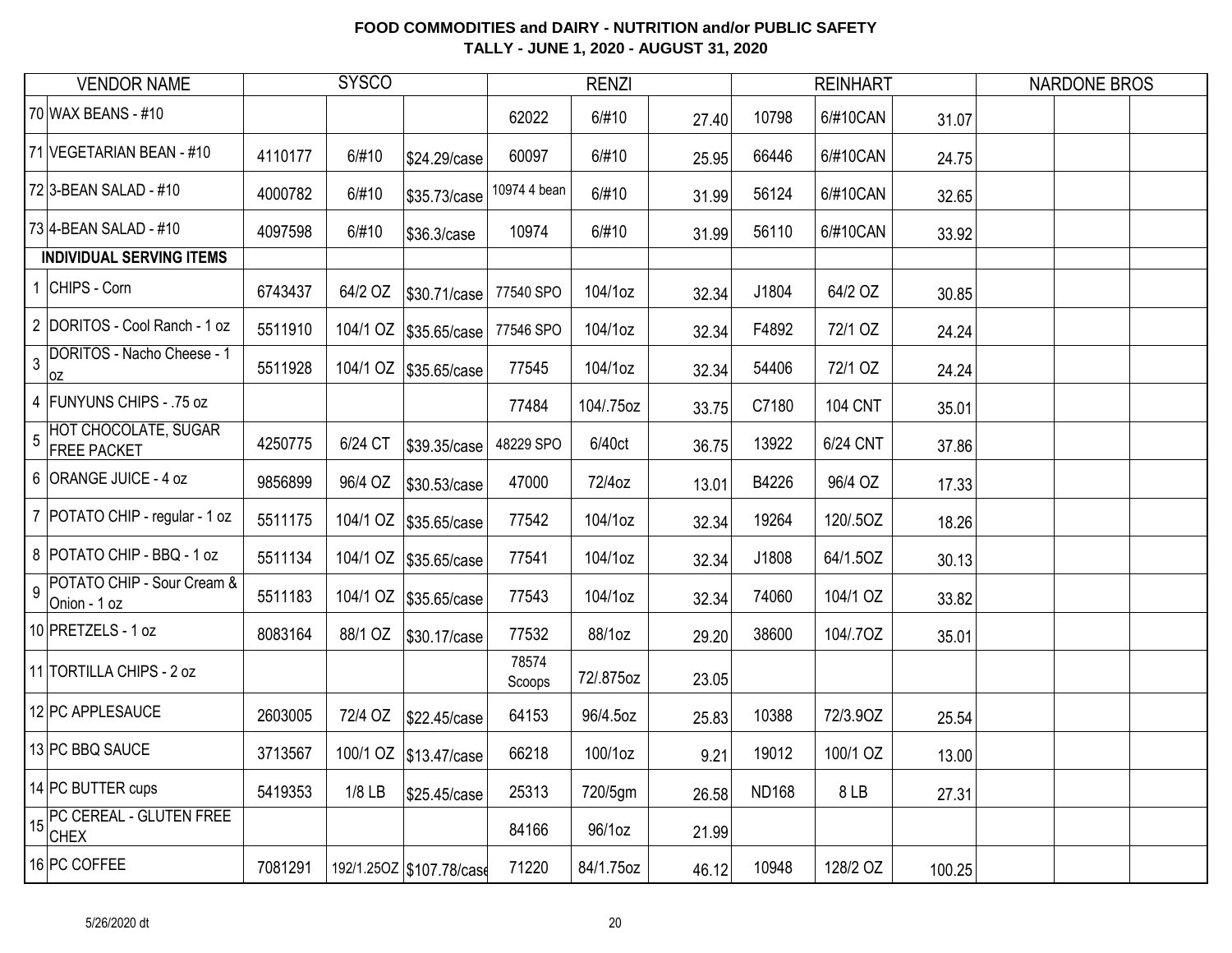| <b>VENDOR NAME</b>                               |         | <b>SYSCO</b>             |                           |           | <b>RENZI</b> |       |              | <b>REINHART</b> |       | <b>NARDONE BROS</b> |  |
|--------------------------------------------------|---------|--------------------------|---------------------------|-----------|--------------|-------|--------------|-----------------|-------|---------------------|--|
| 17 PC COFFEE, DECAF                              | 5259346 |                          | 5/100 CT \$53.2/case      | 71217     | 84/1.75oz    | 46.94 | 10462        | 64/2 OZ         | 61.73 |                     |  |
| 18 PC CREAM CHEESE                               | 4507432 |                          | 100/1 OZ \$17.41/case     | 25001     | 100/1oz      | 18.49 | <b>BW730</b> | 100/1 OZ        | 20.81 |                     |  |
| 19 PC DIET CRANBERRY SAUCE                       | 9278136 |                          | 200/.5 OZ   \$23.37/case  | 64053 SPO | 200/.5oz     | 25.48 |              |                 |       |                     |  |
| 20 PC HALF & HALF                                | 8116055 |                          | 360/3/8 OZ \$16.02/case   | 67174     | 360 - 3/8oz  | 13.95 | J9342        | 400/CNT         | 12.94 |                     |  |
| 21 PC JELLY - diet                               | 6937445 |                          | 200/3/8 OZ \$14.97/case   | 66222     | 200/12gm     | 14.38 |              |                 |       |                     |  |
| 22 PC JELLY - regular                            | 5258835 | 400/10 GM \$21/case      |                           | 66572     | 200/10gm     | 11.99 | 18394        | 200/.5OZ        | 13.51 |                     |  |
| 23 PC KETCHUP                                    | 4029500 |                          | 1000/9 GM \$32.77/case    | 59086     | 1000/9gm     | 17.50 | 15354        | 1000/9GM        | 22.79 |                     |  |
| 24 PC MAPLE SYRUP, Sugar<br>Free                 | 5932280 |                          | 100/1.1 OZ   \$15.67/case |           |              |       | 10772        | 100/CNT         | 14.77 |                     |  |
| 25 PC MARGARINE cups                             | 4546949 |                          | 900/5 GM \$21.58/case     | 82112     | 900/5gm      | 21.85 | 91182        | 900/5 GM        | 23.44 |                     |  |
| 26 PC MAYONAISE                                  | 4219218 |                          | 500/12 GM \$40.12/case    | 66585     | 500/9gm      | 16.30 | 15270        | 200/12GM        | 16.46 |                     |  |
| 27 PC MUSTARD                                    | 1608850 | <b>1000/5.5</b><br>GM    | \$21.78/case              | 66223     | 500/4.5gm    | 7.29  | 14798        | 500/4.5G        | 10.21 |                     |  |
| 28 PC PANCAKE SYRUP                              | 3911504 |                          | 200/1.5 OZ   \$27.96/case | 66229     | 100/1.5oz    | 9.75  | 10670        | 100/CNT         | 12.43 |                     |  |
| PC PANCAKE SYRUP, Sugar<br>29<br>Free            | 5932280 |                          | 100/1.1 OZ \$15.67/case   |           |              |       | 10772        | 100/CNT         | 14.77 |                     |  |
| 30 PC PEANUT BUTTER                              | 4046355 |                          | 200/.75 OZ   \$40.79/case | 66527     | 200/.5oz     | 21.98 | 14806        | 200/CNT         | 32.51 |                     |  |
| 31 POPCORN, Smart Food, White<br>Cheddar - .5 oz | 7095624 |                          | 72/.5 OZ \$24.69/case     | 73325     | 72/.5oz      | 21.99 | J1916        | 64/1 OZ         | 30.85 |                     |  |
| 32 PC RELISH                                     | 4667093 |                          | 500/9 GM   \$31.26/case   | 66219     | 200/9gm      | 22.45 | 11698        | 200/9 GM        | 14.04 |                     |  |
| 33 PC SALT SUBSTITUTE                            | 1116052 |                          | 300/0.03OZ   \$22.57/case |           |              |       |              |                 |       |                     |  |
| 34 PC SPLENDA                                    | 5817251 |                          | 2000/1 GM \$25.65/case    | 67002     | 2000ct       | 25.17 | 43502        | 2000/CNT        | 29.79 |                     |  |
| 35 PC SUGAR                                      | 4000899 | <b>ZUUU /T /TU</b><br>OZ | \$14.11/case              | 67001     | 2000ct       | 11.99 | CA366        | 2000/CNT        | 13.66 |                     |  |
| 36 PC SOUR CREAM cups                            | 5031836 |                          | 100/1 OZ \$15.89/case     | 25446     | 100/1oz      | 13.90 | 27792        | 100/1 OZ        | 13.72 |                     |  |
| 37 PC SWEET & SOUR                               | 3132065 |                          | 200/1 OZ   \$34.29/case   | 66236     | 100/1oz      | 10.31 | 12984        | 100/1 OZ        | 15.60 |                     |  |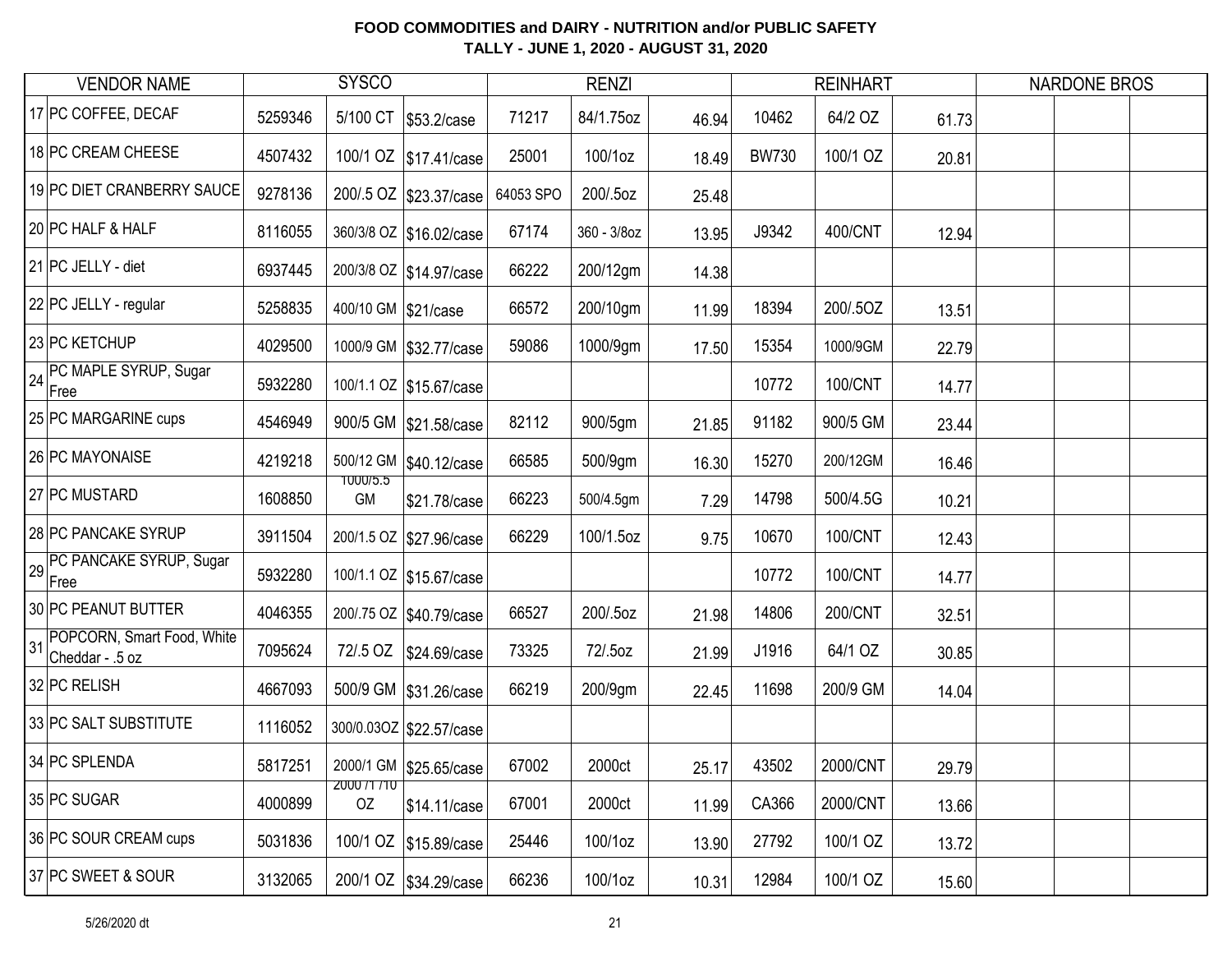|                 | <b>VENDOR NAME</b>                                                     |         | <b>SYSCO</b> |              |           | <b>RENZI</b> |       |              | <b>REINHART</b> |       | <b>NARDONE BROS</b> |  |
|-----------------|------------------------------------------------------------------------|---------|--------------|--------------|-----------|--------------|-------|--------------|-----------------|-------|---------------------|--|
|                 | <b>FRUITS &amp; VEGETABLES, FRESH</b>                                  |         |              |              |           |              |       |              |                 |       |                     |  |
|                 | 1 APPLES, fresh                                                        | 1408061 | 1/125 CT     | \$35.98/case | 88025     | 40#120ct     | 21.60 | ER896        | <b>138/CNT</b>  | 29.21 |                     |  |
| $\overline{2}$  | APPLES: sliced, juice or water<br>packed, Grade A - #10                | 1467968 | 6/#10        | \$47.8/case  | 10251     | 6/#10        | 37.30 | L6200        | 6/#10CAN        | 38.71 |                     |  |
| $\overline{3}$  | APPLESAUCE Unsweetened,<br>Grade A - #10                               | 7302151 | 6/#10        | \$22.89/case | 65045     | 6/#10        | 23.59 | J2962        | 6/#10CAN        | 22.09 |                     |  |
|                 | 4 APRICOTS - Grade A - #10                                             | 29078   | 6/#10        | \$37.64/case | 11266     | 6/#10        | 35.79 |              |                 |       |                     |  |
|                 | 5 BANANAS, fresh - 150 ct                                              | 1007384 | 1/150 CT     | \$22.39/case | 88036     | 150ct        | 22.40 | R1324        | 40/LB           | 24.27 |                     |  |
| $6\overline{6}$ | <b>FROZEN BERRY MEDLEY -</b><br>20#                                    |         |              |              | 45264     | 2/5#         | 24.35 | M5440        | 10 LB           | 20.53 |                     |  |
| $\overline{7}$  | CABBAGE, fresh                                                         | 1007970 | 1/50 LB      | \$13.22/case | 88088     | 50#          | 10.20 | 75006        | 50/LB           | 10.26 |                     |  |
|                 | 8 CANTELOPE, fresh                                                     | 1164375 | 1/6 CT       | \$15.3/case  | 88039     | 12-15ct      | 25.90 | 75104        | 35/LB           | 24.03 |                     |  |
|                 | 9 CELERY. Bunch                                                        | 1120625 | 1/24 CT      | \$32.77/case | 88308     | 1ct          | 2.15  | 11990        | 3/CNT           | 6.25  |                     |  |
|                 | 10 COLE SLAW MIX - 4/5# bags                                           | 1675701 | 4/5 LB       | \$20.69/case | 88139     | 4/5#         | 19.55 | G1212        | 4/5 LB          | 18.95 |                     |  |
| 11              | <b>CRANBERRY SAUCE Whole,</b><br>Grade A - #10                         | 5729983 | 6/#10        | \$51.47/case | 64049 SPO | 6/101oz      | 41.11 | 73746        | 6/101 OZ        | 42.22 |                     |  |
|                 | 12 CRANBERRY SAUCE, Jellied,<br>Grade A - #10                          | 4608907 | 6/101 OZ     | \$39.3/case  | 47037     | 6/101oz      | 41.59 | 12798        | 6/#10CAN        | 43.36 |                     |  |
| 13              | CUCUMBERS, fresh - 24-30<br>case                                       | 2036507 | 1/10 LB      | \$12.82/case | 88110     | 15#          | 16.45 | 67732        | 45/LB           | 26.63 |                     |  |
|                 | CRUSHED PINEAPPLE: fancy,<br>14 juice Hawaiian Coarse, Grade A<br>-#10 | 8921201 | 6/# 10       | \$26.01/case | 64045     | 6/#10        | 25.60 | 11062        | 6/#10CAN        | 35.56 |                     |  |
| 15              | <b>FROZEN STRAWBERRIES,</b><br>UNSWEETENED-Grade A-10#                 | 5341836 | 2/5LB        | \$20.96/case | 45177     | 10#          | 16.35 | <b>BA722</b> | 30/LB           | 49.81 |                     |  |
| 16              | <b>FROZEN STRAWBERRIES,</b><br>UNSWEETENED-Grade A-6/5#                |         |              |              | 45177     | 10#          | 16.35 |              |                 |       |                     |  |
| 17              | <b>FROZEN STRAWBERRIES,</b><br>SWEETENED - Grade A - 6/5#              | 2220806 | 6/6.5LB      | \$66.08/case | 45175     | 6/6.5#       | 54.80 | J3988        | 6/6.5 LB        | 57.73 |                     |  |
|                 | $\frac{18}{18}$ FRUIT COCKTAIL, Grade A -<br>#10                       | 8576284 | 6/#10        | \$29.1/case  | 61041     | 6/#10        | 29.84 | 10696        | 6/#10CAN        | 44.75 |                     |  |
|                 | 19 FRUIT CUPS, 4 oz - Grade A                                          | 4714663 | 36/4 OZ      | \$19.89/case | 46233     | 36/4oz       | 18.86 | 89826        | 36/4 OZ         | 19.72 |                     |  |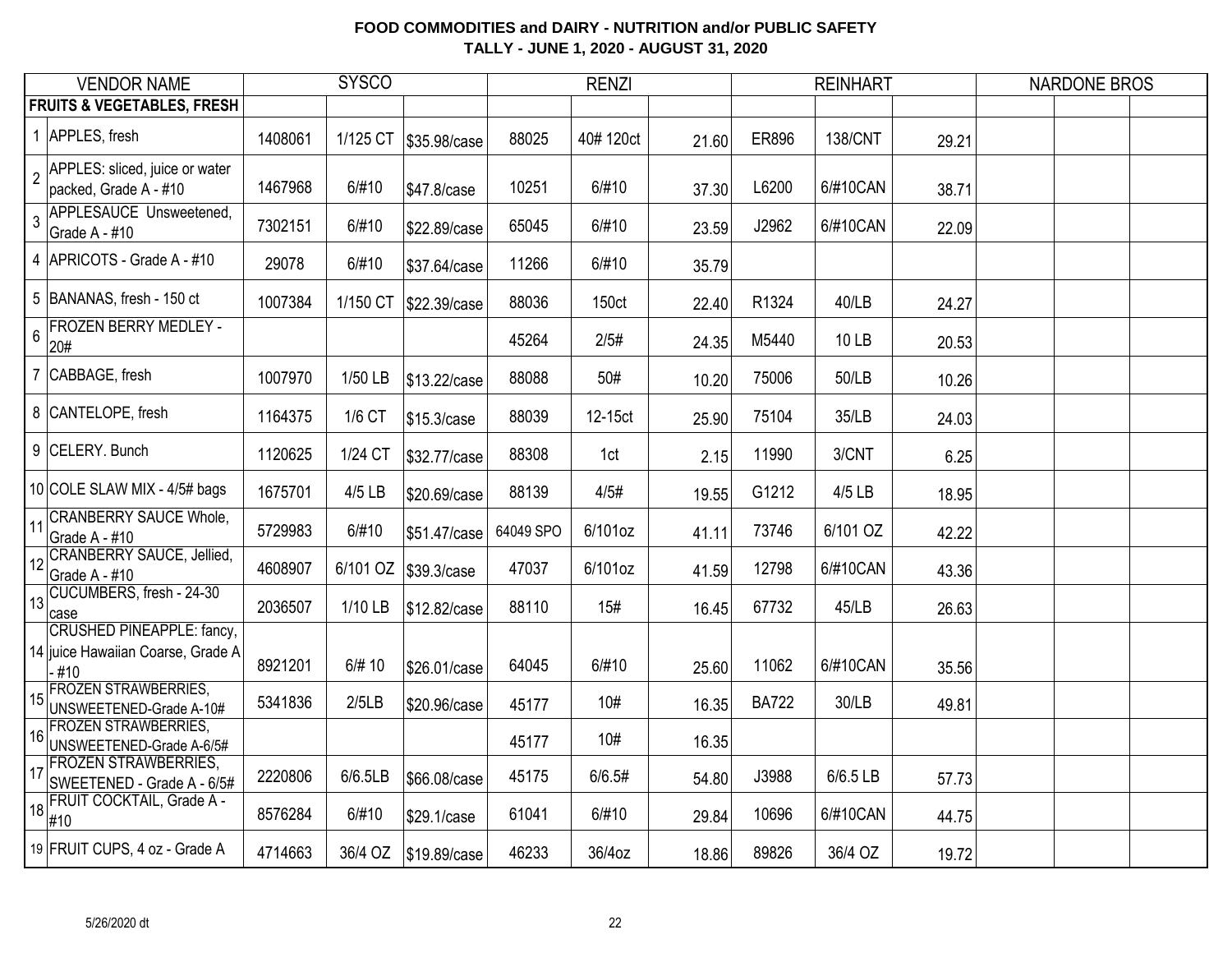| <b>VENDOR NAME</b>                                                                   |         | <b>SYSCO</b> |                             |             | <b>RENZI</b> |       |       | <b>REINHART</b> |       | <b>NARDONE BROS</b> |  |
|--------------------------------------------------------------------------------------|---------|--------------|-----------------------------|-------------|--------------|-------|-------|-----------------|-------|---------------------|--|
| <b>FRUIT MEDLEY,</b><br>20 Festival/Classic, melon pieces,<br>grapes - Grade A - #10 | 7468141 | $2/5$ LB     | \$32.18/case                | 31207       | 1/8#         | 20.85 |       |                 |       |                     |  |
| 21 GREEN PEPPERS, fresh                                                              | 6902340 | $1/5$ LB     | \$13.03/case                | 88168       | 20#          | 37.75 | 75946 | 1 1/9 BU        | 37.83 |                     |  |
| 22 HONEYDEW MELON, fresh                                                             | 1000538 | 1/6 CT       | \$20.46/case                | 88048       | $5-6ct$      | 23.20 | 75736 | 6/CNT           | 19.46 |                     |  |
| 23 LETTUCE, Iceberg, fresh, head                                                     | 1492628 | 1/24 CT      | \$33.53/case                | 88124       | 24ct         | 41.62 | 75018 | 24 CNT          | 29.84 |                     |  |
| 24 LETTUCE, Iceberg, fresh, bag                                                      |         |              |                             | 88131       | 4/5#         | 28.70 |       |                 |       |                     |  |
| 25 MANDARIN ORANGE,<br>sections, light, Grade A - #10                                | 3548393 | 6/#10        | \$52.42/case                | 66031       | 6/#10        | 33.47 | 10852 | 6/#10CAN        | 37.26 |                     |  |
| 26 ONIONS, fresh                                                                     | 5430202 | 1/10 LB      | \$8.39/case                 | 88153       | 50#          | 26.55 | 78176 | 50 LB           | 18.26 |                     |  |
| 27 ORANGES, fresh                                                                    | 7651926 | 1/113 CT     | \$29.28/case                | 88348       | 113ct        | 33.50 | 78816 | <b>138/CNT</b>  | 35.12 |                     |  |
| 28 PEACHES yellow, light cling<br>halves, Grade A - #10                              | 3552643 | 6/#10        | \$50.27/case                | 64008 Diced | 6/#10        | 37.40 |       |                 |       |                     |  |
| 29 PEACHES sliced, light Grade A<br>$-#10$                                           | 4218996 | 6/#10        | \$27.98/case                | 63043       | 6/#10        | 28.35 | 14362 | 6/#10CAN        | 41.80 |                     |  |
| 30 PEARS halves, light Grade A -<br>#10                                              | 3552643 | 6/#10        | \$50.27/case                | 64019       | 6/#10        | 43.31 |       |                 |       |                     |  |
| PEARS pieces, light Grade A -<br>31<br>#10                                           | 4475438 | 6/#10        | \$38.25/case                | 64012       | 6/#10        | 28.75 | 10718 | 6/#10CAN        | 41.81 |                     |  |
| 32 PINEAPPLE TIDBITS: light,<br>Grade A - #10                                        | 680674  | 6/#10        | \$25.17/case 64043 in juice |             | 6/#10        | 23.95 | 10858 | 6/#10CAN        | 36.00 |                     |  |
| PINEAPPLE, sliced, juice<br>33<br>packed, Grade A - #10                              | 4106480 | 6/#10        | \$42.1/case                 | 63037       | 6/#10        | 31.09 | 10846 | 6/#10CAN        | 38.58 |                     |  |
| 34 PLUMS, fresh                                                                      |         |              |                             |             |              |       | AJ654 | 28/LB           | 32.86 |                     |  |
| 35 POTATOES, fresh                                                                   | 1008515 | 1/50 LB      | \$20.69/case                | 88609       | 50#          | 16.85 | J5888 | 50/LB           | 14.21 |                     |  |
| 36 SEEDLESS RAISINS - Grade A                                                        | 3386712 | 1/30 LB      | \$48.26/case                | 92345       | 30#          | 51.96 | 14588 | 30/LB           | 43.02 |                     |  |
| 37 SNOW PEAS                                                                         | 1008382 | 1/10LB       | \$31.78/case                |             |              |       | 78424 | 10 LB           | 33.49 |                     |  |
| 38 SWEET POTATO, MASHED -<br>frozen                                                  | 2497089 | 12/2 LB      | \$47.05/case                |             |              |       |       |                 |       |                     |  |
| 39 TOMATOES, fresh                                                                   | 1763440 | $1/25$ LB    | \$40.07/case                | 88208       | 25#          | 45.50 | 25942 | 25 LB           | 36.16 |                     |  |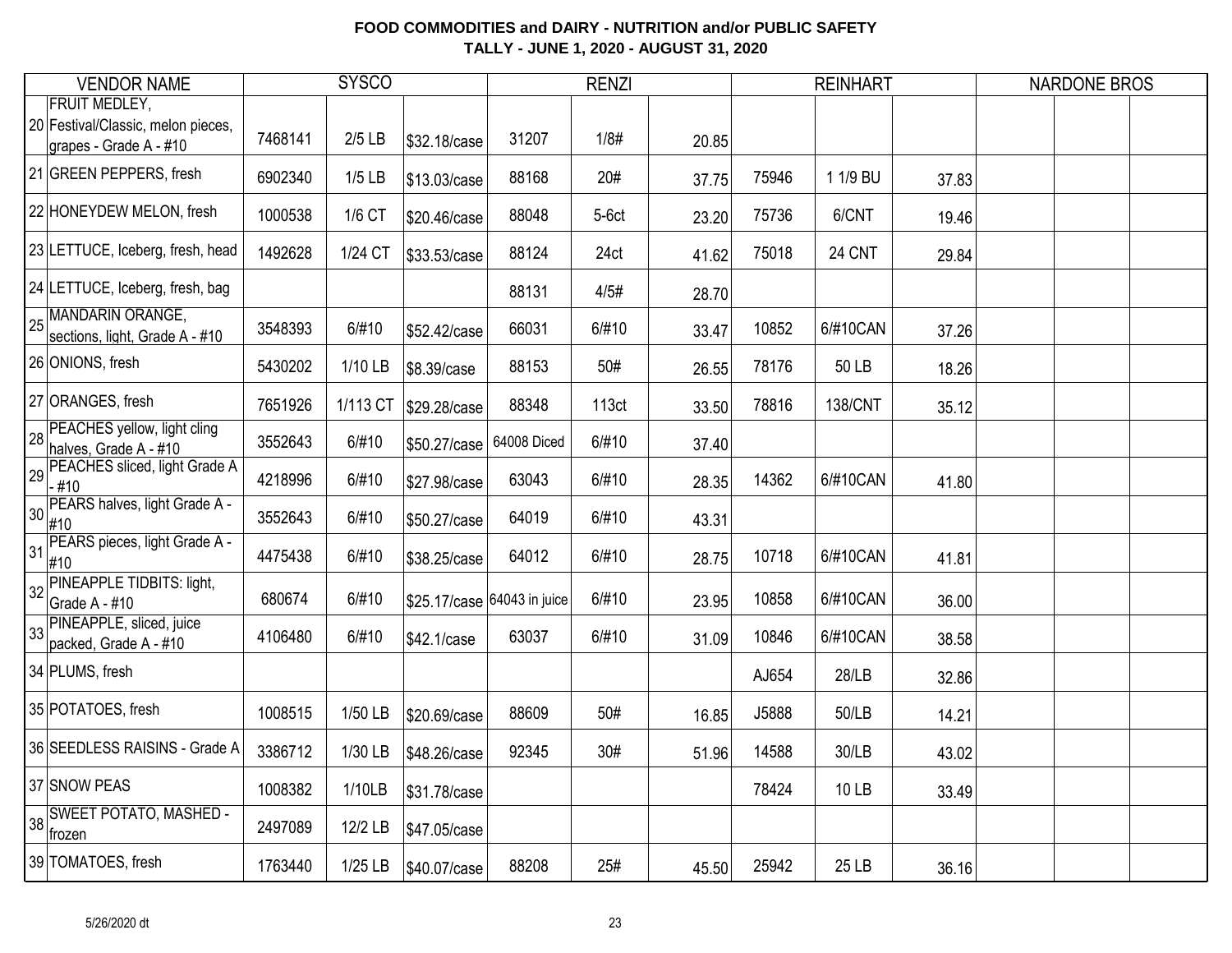|                 | <b>VENDOR NAME</b>                                |         | <b>SYSCO</b> |              |             | <b>RENZI</b> |       |              | <b>REINHART</b> |       | <b>NARDONE BROS</b> |  |
|-----------------|---------------------------------------------------|---------|--------------|--------------|-------------|--------------|-------|--------------|-----------------|-------|---------------------|--|
| 40 <sup>1</sup> | TROPICAL FRUIT, papaya,<br>banana - Grade A - #10 | 7763675 | 6/#10        | \$45.56/case | 64030       | 6/#10        | 32.59 | <b>MR874</b> | 6/#10CAN        | 36.66 |                     |  |
|                 | 41 TURNIPS                                        | 8775862 | 4/5 LB       | \$33.33/case | 45327 Diced | 20# Frzn     | 35.00 |              |                 |       |                     |  |
|                 | 42 WATERMELON, fresh                              | 3855293 | 1/1 CT       | \$9.77/case  | 88076       | 1ct          | 9.25  | 74844        | 1/CNT           | 8.68  |                     |  |
|                 | <b>VEGETABLES - FROZEN</b>                        |         |              |              |             |              |       |              |                 |       |                     |  |
|                 | 1 ASPARAGUS, Grade A                              | 5124852 | 6/2.5 LB     | \$29.17/case | 45086       | 6/2.5#       | 27.90 | G2472        | 6/2.5 LB        | 39.25 |                     |  |
| $\overline{2}$  | <b>BREAKFAST CUBE</b><br>POTATOES, Grade A        | 3644036 | 6/5 LB       | \$41.62/case | 34395       | 6/5#         | 43.35 | G2448        | 6/5 LB          | 45.58 |                     |  |
|                 | 3 BROCCOLI, CUT, Grade A                          | 3831153 | 1/30 LB      | \$32.43/case | 45131       | 20#          | 16.05 | <b>MB718</b> | 20/LB           | 12.78 |                     |  |
|                 | 4  BROCCOLI SPEARS, Grade A                       | 7288119 | 12/2 LB      | \$22.63/case | 45229       | 12/2#        | 24.48 | G2478        | 12/2 LB         | 34.85 |                     |  |
|                 | 5 BRUSSEL SPROUTS, Grade A                        | 7288091 | 12/2 LB      | \$26.13/case | 45255       | 12/2#        | 27.10 | 61090        | 12/2 LB         | 32.61 |                     |  |
|                 | 6 CALIFORNIA BLEND, Grade A                       | 1474964 | 12/2LB       | \$24.88/case | 45331       | 20#          | 21.30 | 61072        | 12/2 LB         | 30.75 |                     |  |
|                 | 7 CAPRI MIX, Grade A                              | 1528769 | 12/2 LB      | \$24.15/case | 45318       | 20#          | 19.90 | 62934        | 20 LB           | 24.85 |                     |  |
| 8               | <b>BABY CARROTS, whole Grade</b><br>A             | 1055508 | 12/2 LB      | \$29.43/case | 45228       | 20#          | 22.40 | 28006        | 12/2 LB         | 32.55 |                     |  |
|                 | 9 CARROTS, CUT, Grade A                           | 3960341 | 1/30 LB      | \$24.61/case | 45018       | 20#          | 15.50 | 61008        | 12/2 LB         | 20.67 |                     |  |
|                 | 10 CARROTS, DICED, 30#, Grade                     | 3960358 | 1/30 LB      | \$22.94/case |             |              |       | <b>DB108</b> | 20 LB           | 10.84 |                     |  |
|                 | 11 CAULIFLOWER, grade A                           | 3772514 | 12/2 LB      | \$19.37/case | 45257       | 12/2#        | 20.25 | AJ274        | 12/2 LB         | 16.24 |                     |  |
|                 | 12 CORN, Grade A                                  | 3533494 | 1/30 LB      | \$31.56/case | 45024       | 20#          | 18.42 | 61114        | 20/LB           | 18.18 |                     |  |
|                 | 13 GREEN BEANS, CUT, Grade A                      | 3533056 | 1/30 LB      | \$36.55/case | 45130       | 20#          | 15.60 | 61096        | 20/LB           | 18.78 |                     |  |
| 14              | <b>GREEN BEANS, ITALIAN CUT,</b><br>Grade A       | 1435197 | 12/2 LB      | \$22.92/case | 45336       | 12/2#        | 24.09 |              |                 |       |                     |  |
| 15              | DICED GREEN PEPPERS,<br>Grade A                   | 1876069 | 12/2 LB      | \$25.98/case | 45097       | 12/2#        | 25.65 |              |                 |       |                     |  |
|                 | 16 FAJITA STRIPS                                  | 1647353 | $2/5$ LB     | \$39.88/case | 45101       | 12/2#        | 24.20 | AG676        | 12/2 LB         | 22.94 |                     |  |
| 17              | <b>FRENCH GREEN BEANS,</b><br>Grade A             | 2266294 | 12/2LB       | \$30.19/case | 45253       | 12/2#        | 27.49 | B4344        | 12/32 OZ        | 27.86 |                     |  |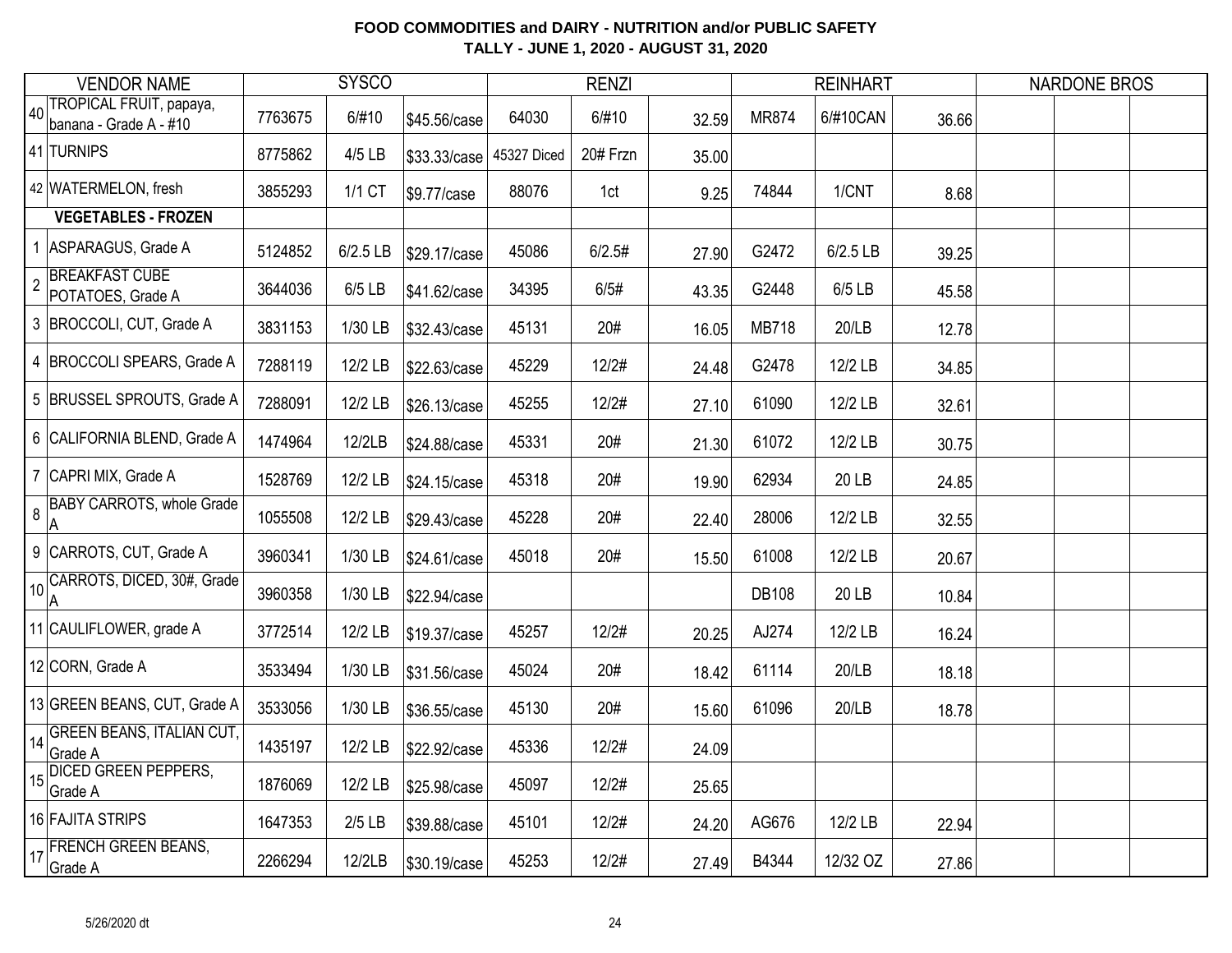| <b>VENDOR NAME</b>                                                   |         | <b>SYSCO</b> |                        | <b>RENZI</b> |         |       | <b>REINHART</b> |          |       | <b>NARDONE BROS</b> |  |  |
|----------------------------------------------------------------------|---------|--------------|------------------------|--------------|---------|-------|-----------------|----------|-------|---------------------|--|--|
| 18 HUBBARD SQUASH, Grade A                                           | 571240  | 12/4 LB      | \$48/case              |              |         |       |                 |          |       |                     |  |  |
| 19 ITALIAN MIX, Grade A                                              | 1474998 | 12/2 LB      | \$28.36/case           | 45348        | 20#     | 22.60 | 61458           | 12/2 LB  | 29.24 |                     |  |  |
| JAPANESE STIR FRY, Grade<br> A                                       | 1874817 | 6/4 LB       | \$38.02/case           | 45259        | 20#     | 24.64 | 61468           | 12/2 LB  | 29.55 |                     |  |  |
| 21 LIMA BEANS, Grade A                                               | 1440270 |              | 12/2.5 LB \$41.06/case | 45312        | 20#     | 28.75 |                 |          |       |                     |  |  |
| 22 MIXED VEGETABLES Grade<br>A, 5 way mix                            | 1263623 |              | 12/2.5 LB \$32.11/case | 45126        | 12/2.5# | 22.41 | 61120           | 20/LB    | 20.24 |                     |  |  |
| 23 ONIONS, DICED, Grade A                                            | 6191712 | $6/2$ LB     | \$15.49/case           | 45102        | 12/2#   | 25.40 |                 |          |       |                     |  |  |
| 24 ORIENTAL BLEND, Grade A                                           | 1874817 | 6/4 LB       | \$38.02/case           | 45259        | 20#     | 24.64 | 61468           | 12/2 LB  | 29.55 |                     |  |  |
| 25 PEARL ONIONS. Grade A                                             | 1719517 | $4/2$ LB     | \$15.57/case           | 45359 SPO    | 12/2#   | 32.25 | G2518           | 12/40 OZ | 40.31 |                     |  |  |
| 26 PEAS, Grade A                                                     | 3533528 | 1/30LB       | \$34.29/case           | 45136        | 20#     | 21.30 | 61126           | 20/LB    | 21.65 |                     |  |  |
| 27 PEAS/CARROTS, Grade A                                             | 3959277 | 1/30 LB      | \$32.44/case           | 45137        | 20#     | 19.30 | 61132           | 20/LB    | 20.24 |                     |  |  |
| 28 PEPPERS, RED & GREEN -<br>20#, Grade A                            | 4843906 | 1/25LB       | \$22.31/case           | 45109        | 25#     | 22.75 |                 |          |       |                     |  |  |
| 29 SCAND BLEND, Grade A                                              | 1474980 | 12/2 LB      | \$27.52/case           | 45124        | 20#     | 20.75 | 61788           | 12/2 LB  | 17.11 |                     |  |  |
| 30 SPINACH, chopped Grade A                                          | 2282234 | 12/2 LB      | \$28.27/case           | 45232        | 12/3#   | 28.50 | 61144           | 12/3 LB  | 44.98 |                     |  |  |
| 31 SWEET PEAS, Grade A                                               | 3533528 | 1/30LB       | \$34.29/case           | 45136        | 20#     | 21.30 | 61126           | 20/LB    | 21.65 |                     |  |  |
| 32 WAX BEANS, CUT, Grade A                                           | 1877026 | 12/2 LB      | \$29.18/case           |              |         |       | G2492           | 12/2 LB  | 25.66 |                     |  |  |
| 33 WINTER BLEND, Grade A                                             | 3890969 | 1/30 LB      | \$29.5/case            | 45099        | 12/2#   | 24.40 | V8170           | 12/2 LB  | 31.57 |                     |  |  |
| 34 ZUCCHINI. Grade A                                                 |         |              |                        | 45294        | 20#     | 23.45 |                 |          |       |                     |  |  |
| <b>PUDDING</b>                                                       |         |              |                        |              |         |       |                 |          |       |                     |  |  |
| BUTTERSCOTCH - 6/10#<br>$\mathbf 1$                                  | 4011011 | 6/#10        | \$31.47/case           | 73193        | 6/#10   | 28.80 | V2224           | 6/#10CAN | 38.06 |                     |  |  |
| 2 CHOCOLATE - $6/10#$                                                | 5106554 | 12/2 LB      | \$47.62/case           | 73191        | 6/#10   | 28.55 | V2146           | 6/#10CAN | 38.93 |                     |  |  |
| <b>CHOCOLATE POWDER MIX -</b><br>$\overline{3}$<br>12/2# or 12/24 oz | 5684360 | 12/2 LB      | \$41.8/case            | 28585        | 12/24oz | 25.10 | <b>WA014</b>    | 12/28 OZ | 51.23 |                     |  |  |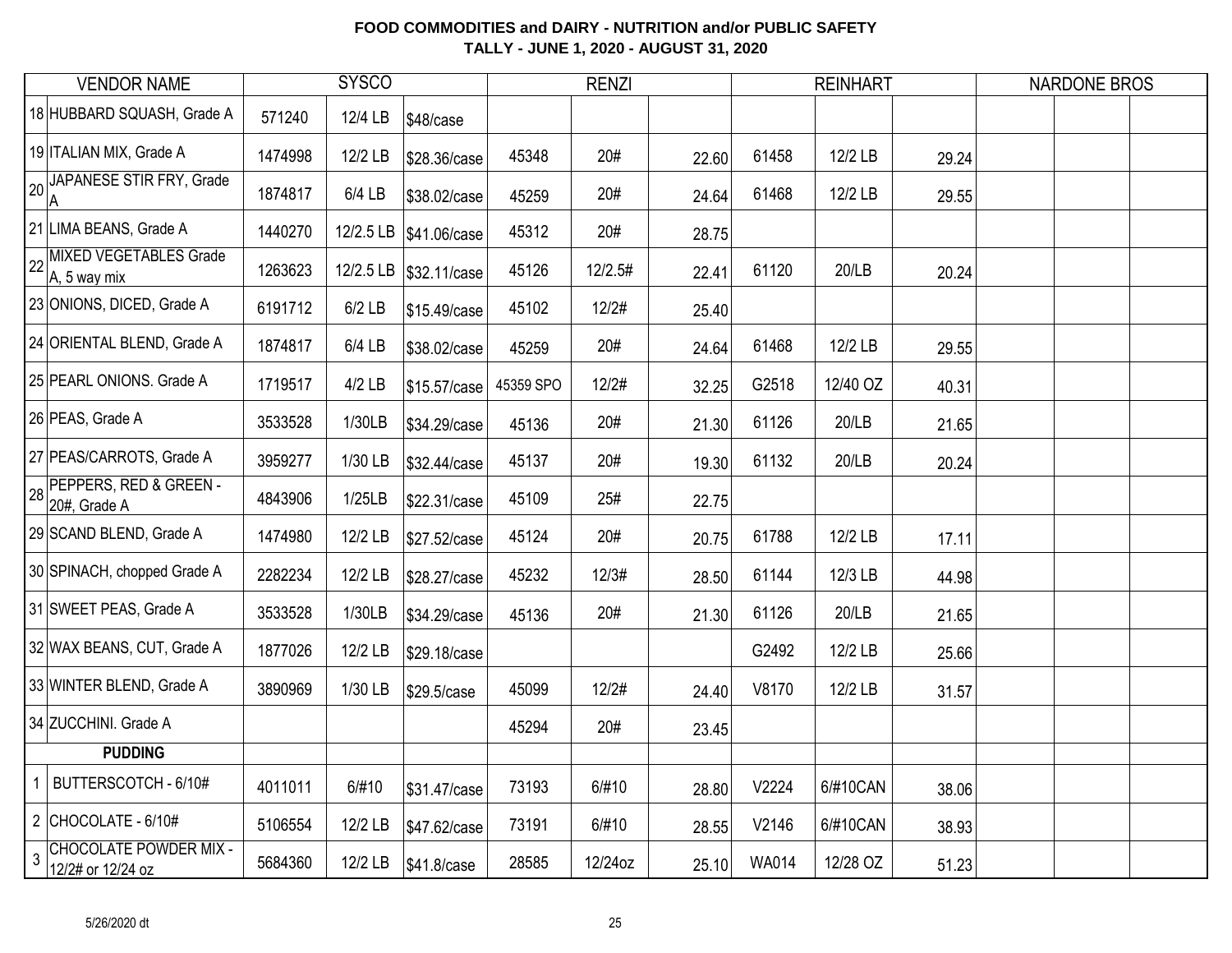| <b>VENDOR NAME</b> |                                                         | <b>SYSCO</b> |           |                         | <b>RENZI</b> |           |       |              | <b>REINHART</b> |       | <b>NARDONE BROS</b> |  |
|--------------------|---------------------------------------------------------|--------------|-----------|-------------------------|--------------|-----------|-------|--------------|-----------------|-------|---------------------|--|
|                    | 4 LEMON - 6/10#                                         | 4011052      | 6/#10     | \$31.47/case            | 73195        | 6/#10     | 30.59 | J2950        | 6/#10CAN        | 49.91 |                     |  |
|                    | 5   PISTACHIO - 6/10#                                   |              |           |                         |              | NO BID    |       |              |                 |       |                     |  |
|                    | $6$ TAPIOCA - $6/10#$                                   | 4011102      | 6/#10     | \$32.15/case            | 73196        | 6/#10     | 31.51 | V2232        | 6/#10CAN        | 41.12 |                     |  |
|                    | 7 VANILLA - 12/24 oz                                    | 4011078      | 6/#10     | \$31.75/case            | 73192        | 6/#10     | 29.35 | V2158        | 6/#10CAN        | 38.11 |                     |  |
| 8                  | <b>VANILLA POWDER MIX -</b><br>12/2#                    | 4010922      | 12/24 OZ  | \$32.48/case            | 28477        | 12/24oz   | 26.91 | WA016        | 12/28 OZ        | 51.23 |                     |  |
| 9                  | <b>SUGAR FREE -</b><br><b>BUTTERSCOTCH - 5 oz</b>       |              |           |                         | 28474 SPO    | 12/5oz    | 26.63 |              |                 |       |                     |  |
| 10                 | <b>SUGAR FREE - CHOCOLATE -</b><br>$5$ oz               | 6798658      |           | 12/3.5 OZ \$22.61/case  | 28473 SPO    | 12/3.5oz  | 21.64 |              |                 |       |                     |  |
| 11                 | <b>SUGAR FREE - VANILLA - 5</b><br>0Z                   | 6798637      |           | 12/3.5 OZ \$20.1/case   | 28463 SPO    | 12/3.5oz  | 19.25 |              |                 |       |                     |  |
|                    | SNACK PACK PUDDINGS,<br>BUTTERSCOTCH -3.5 oz            |              |           |                         | 73187        | 48/3.5oz  | 16.25 | C7350        | <b>12/4 CNT</b> | 20.72 |                     |  |
| 13                 | <b>SNACK PACK PUDDINGS,</b><br>CHOCOLATE - 3.5 oz       | 5661582      |           | 48/3.5 OZ \$20.22/case  | 73188        | 48/3.5oz  | 16.25 | C7346        | 12/4 CNT        | 20.69 |                     |  |
| $\vert$ 14         | <b>SNACK PACK PUDDINGS,</b><br>VANILLA - 3.5 oz         | 5763834      |           | 48/3.5 OZ \$20.22/case  | 73186        | 48/3.5oz  | 16.25 | C7352        | <b>12/4 CNT</b> | 20.69 |                     |  |
| 15                 | <b>SNACK PACK PUDDINGS,</b><br>DIABETIC, RICE - 4 oz    | 2496347      | 48/4 OZ   | \$20.99/case            |              |           |       |              |                 |       |                     |  |
| 16                 | <b>SNACK PACK PUDDINGS,</b><br>DIABETIC, TAPIOCA - 4 oz | 1642362      | 48/4 OZ   | \$25.13/case            | 73209 SPO    | 48/4oz    | 24.37 |              |                 |       |                     |  |
| 117                | <b>SNACK PACK PUDDINGS,</b><br>DIABETIC, VANILLA - 4 oz | 2619500      | 48/4 OZ   | \$25.13/case            | 88862        | 48/3.25oz | 17.70 |              |                 |       |                     |  |
|                    | <b>JELLO</b>                                            |              |           |                         |              |           |       |              |                 |       |                     |  |
|                    | 1 REGULAR - 24 oz- asst                                 | 4010310      |           | 12/24 OZ   \$31.56/case | 29212 SPO    | 12/24oz   | 30.40 | <b>WA026</b> | 12/24 OZ        | 32.11 |                     |  |
|                    | 2 SUGAR FREE RED - 2.75 oz                              |              |           |                         | 28272 SPO    | 18/2.75oz | 37.00 |              |                 |       |                     |  |
| 3                  | <b>SUGAR FREE CITRUS - 2.75</b><br>0Z                   |              |           |                         | 28273 SPO    | 18/2.75oz | 62.50 |              |                 |       |                     |  |
|                    | <b>DAIRY</b>                                            |              |           |                         |              |           |       |              |                 |       |                     |  |
|                    | <b>CHEESE AMER PROCESSED</b><br>SLICED - Yellow         | 6697890      | 4/5 LB    | \$36.51/case            | 25039        | 4/5#      | 47.90 | D3108        | 4/5 LB          | 44.87 |                     |  |
| $\overline{2}$     | CHEESE AMER PROCESSED<br>SLICED - White                 | 6697882      | 4/5 LB    | \$46.77/case            | 25038        | 4/5#      | 46.20 | G1248        | 4/5 LB          | 43.66 |                     |  |
|                    | 3 CHEESE, CHEDDAR - Block                               | 9418658      | $1/10$ LB | \$29.66/case            | 25081        | 10#       | 2.40# | G1306        | $40+1$ LB       | 2.31  |                     |  |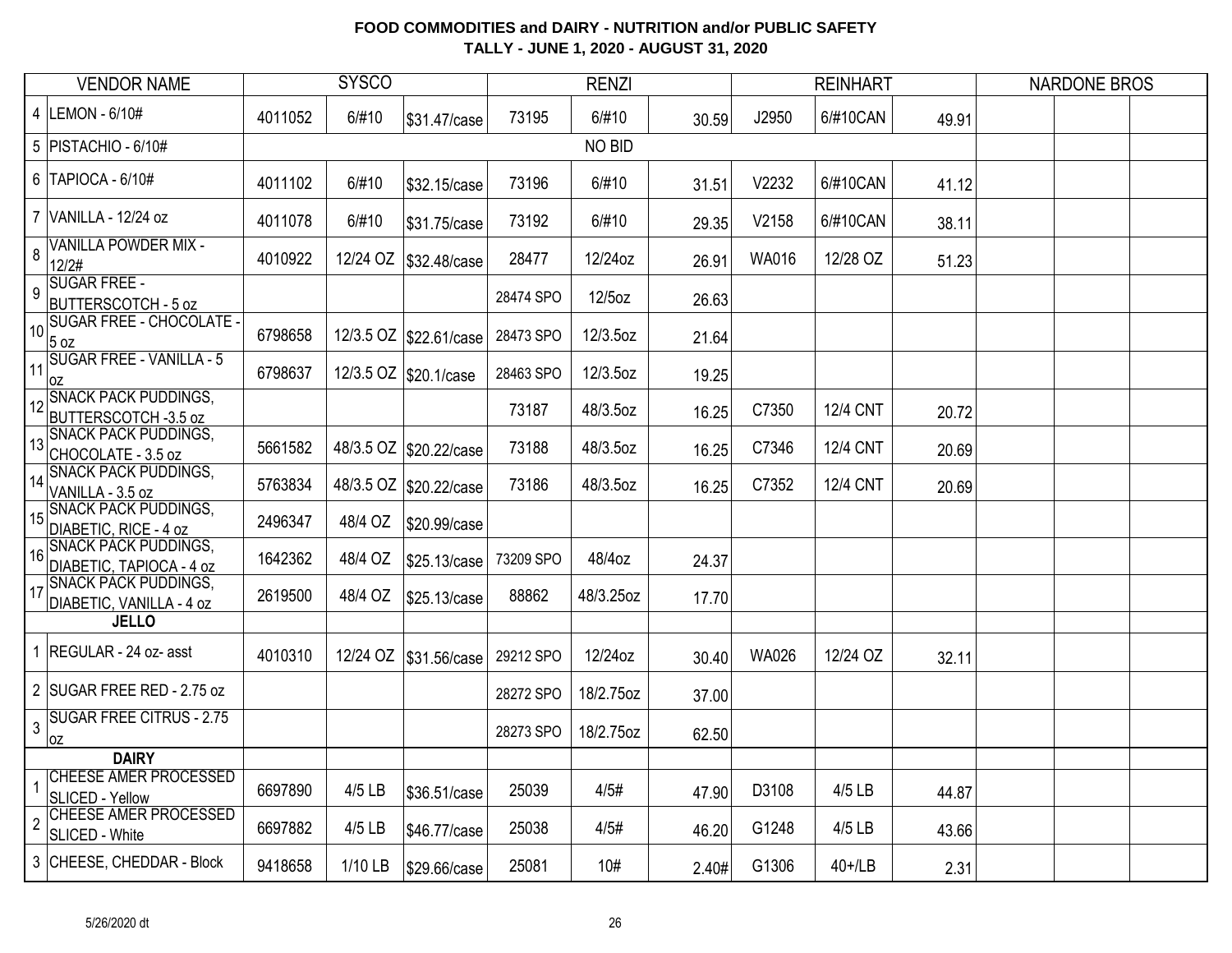| <b>VENDOR NAME</b> |                                          | <b>SYSCO</b> |                     |                       | <b>RENZI</b>                                          |               |       |       | <b>REINHART</b> |       | <b>NARDONE BROS</b> |    |         |
|--------------------|------------------------------------------|--------------|---------------------|-----------------------|-------------------------------------------------------|---------------|-------|-------|-----------------|-------|---------------------|----|---------|
| $\overline{4}$     | CHEESE, EXTRA SHARP -<br>Block           | 2822312      | 1/10#AVG \\$2.56/lb |                       | 25064 NYS                                             | 10#           | 3.14# | 98068 | $10+1$ LB       | 3.24  |                     |    |         |
| 5                  | CHEESE, MEXICAN -<br>Shredded            | 1829369      | 4/5 LB              | \$55.91/case          | 25045                                                 | 4/5#          | 49.98 | M4638 | 4/5 LB          | 50.35 |                     |    |         |
| 6                  | CHEESE, MozZARELLA -<br>Shredded - 20lb  | 2593440      | 4/5 LB              | \$36.91/case          | 25155                                                 | 4/5#          | 50.45 | 24836 | 4/5 LB          | 44.65 |                     |    |         |
|                    | CHEESE, MozZARELLA -<br>Shredded - 30lb  | 2336865      | 6/5LB               | \$79.4/case           | 25155                                                 | 4/5#          | 50.45 | G1238 | 6/5 LB          | 68.69 |                     |    |         |
|                    | 8 CHEESE, SHARP - Shredded               | 2818842      | 4/5LB               | \$46.96/case          | 25042                                                 | 4/5#          | 55.30 | V5056 | $6/2$ LB        | 55.83 |                     |    |         |
| 9                  | CHEESE, SHARP, LOW<br>SODIUM - Shredded  |              |                     |                       |                                                       | NO BID        |       |       |                 |       |                     |    |         |
|                    | 10 CHEESE, SWISS - Block                 | 2822437      | 2/8#AVG             | \$2.62/lb             | 25866                                                 | 2/8#          | 3.19# | D9200 | $2/8 + LB$      | 3.16  |                     |    |         |
|                    | 11 CHEESE, SWISS, LOW<br>SODIUM - Block  |              |                     |                       |                                                       | <b>NO BID</b> |       |       |                 |       |                     |    |         |
|                    | 12 CREAM CHEESE - 3#                     | 8635740      | $4/3$ LB            | \$21.2/case           | 25919                                                 | 10/3#         | 60.44 | 70082 | 10/3#           | 67.00 |                     |    |         |
|                    | 13 COTTAGE CHEESE                        | 7772296      | $6/5$ LB            | \$37.43/case          | 25117                                                 | 4/5#          | 29.45 | T8998 | 4/5 LB          | 29.55 |                     |    |         |
|                    | 14 COTTAGE CHEESE, 1%                    | 5020169      | $2/5$ LB            | \$21.32/case          | 25117                                                 | 4/5#          | 29.45 |       |                 |       |                     |    |         |
|                    | 15 LIQUID BUTTER                         | 3355757      | 3/1 GAL             | \$31.56/case          | 58470                                                 | $3/1$ gal     | 29.71 | 71022 | 3/1 GAL         | 31.86 |                     |    |         |
|                    | 16 MARGARINE                             | 4549099      | 30/1 LB             | \$23.93/case          | 29088                                                 | 30/1#         | 17.86 | 98400 | 30/1 LB         | 19.35 |                     |    |         |
|                    | 17 PARMESAN CHEESE                       | 6370571      | 4/5 LB              | \$55.87/case          | 25330                                                 | 4/5#          | 54.65 | 20028 | 4/5 LB          | 82.28 |                     |    |         |
|                    | 18 PIZZA CRUST, rectangular par<br>baked | 2972923      | 16/17 OZ            | \$36.33/case          | 37807                                                 | 10/43oz       | 23.56 | MB340 | 14/20 OZ        | 44.20 | 2WPS                | 10 | \$30.00 |
|                    | 19 SOUR CREAM                            | 1309194      | 6/5 LB              | \$31.56/case          | 25328                                                 | 4/5#          | 27.40 | G1372 | 6/5 LB          | 34.60 |                     |    |         |
|                    | 20 YOGURT - assorted                     | 8221958      |                     | 24/4 OZ \$14.63/case  | 26086 Strawb,<br>26088<br>Stra/bana,<br>26087 Vanilla | 48/4oz        | 15.40 | F4544 | 48/4 OZ         | 20.89 |                     |    |         |
| 21                 | YOGURT, LIGHT - assorted<br>flavors      | 7849706      | 48/4 OZ             | \$17.82/case          | 26078                                                 | 48/4oz        | 18.45 |       |                 |       |                     |    |         |
|                    | 22 YOGURT, VANILLA - 2 lb - 5 lb         | 6472502      | $6/4$ LB            | \$25.63/case          | 76516                                                 | $6/32$ oz     | 13.97 | E8888 | 6/32 OZ         | 18.63 |                     |    |         |
|                    | 23 YOGURT, VANILLA - 4 - 6 oz            | 9903576      |                     | 12/5.3 OZ \$9.69/case | 26154 SPO                                             | 12/6oz        | 9.10  |       |                 |       |                     |    |         |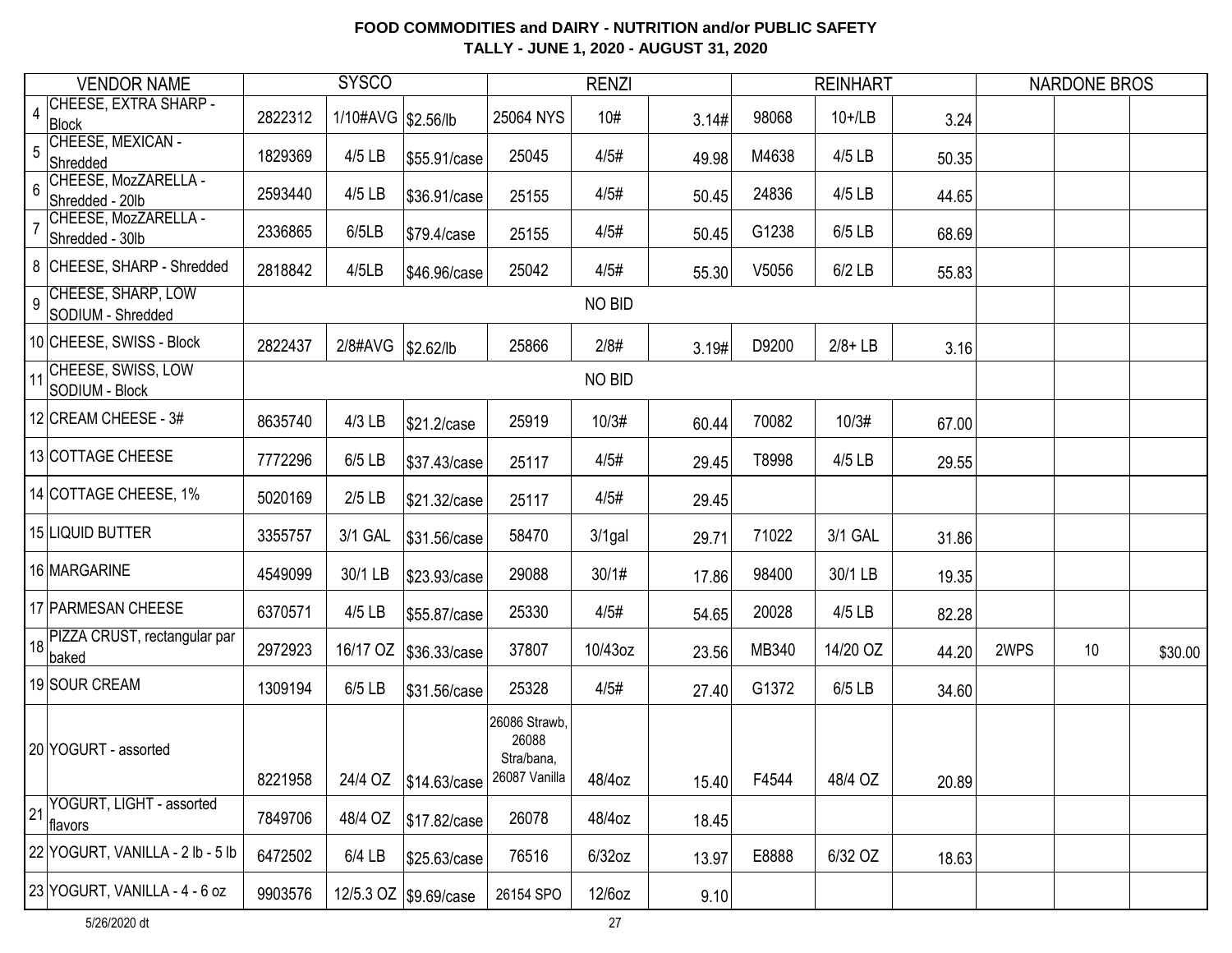| <b>VENDOR NAME</b> |                                                                | <b>SYSCO</b> |          |                           | <b>RENZI</b> |             |       | <b>REINHART</b> |               |        | <b>NARDONE BROS</b> |  |
|--------------------|----------------------------------------------------------------|--------------|----------|---------------------------|--------------|-------------|-------|-----------------|---------------|--------|---------------------|--|
|                    | <b>COOKIES &amp; CRACKERS</b>                                  |              |          |                           |              |             |       |                 |               |        |                     |  |
|                    | <b>COOKIES, CHOCOLATE</b>                                      |              |          |                           |              |             |       |                 |               |        |                     |  |
|                    | CHIP, frozen ready to bake                                     | 1412642      |          | 240/1.33OZ   \$77.32/case | 39976        | 320/1oz     | 41.75 | 17858           | 16/LB         | 27.64  |                     |  |
| $\overline{2}$     | dough - 1 oz - 1.5 oz<br>COOKIES, OATMEAL, frozen              |              |          |                           |              | NO BID      |       |                 |               |        |                     |  |
|                    | ready to bake dough - 1 oz - 1.5                               |              |          |                           |              |             |       |                 |               |        |                     |  |
|                    | COOKIES, OATMEAL RAISIN,                                       |              |          |                           |              |             |       |                 |               |        |                     |  |
|                    | 3   frozen ready to bake dough - 1<br>oz - 1.5 oz              | 1412667      |          | 240/1.33OZ   \$77.43/case | 51466        | 213/1.5oz   | 45.99 | 17868           | 16/LB         | 27.32  |                     |  |
|                    | <b>COOKIES, PEANUT BUTTER,</b>                                 |              |          |                           |              |             |       |                 |               |        |                     |  |
|                    | 4   frozen ready to bake dough - 1                             |              |          |                           |              |             |       |                 |               |        |                     |  |
|                    | oz - 1.5 oz                                                    | 7220346      |          | 213/1.5 OZ \$53.48/case   |              |             |       | 17678           | 16/LB         | 29.99  |                     |  |
| 5                  | COOKIES, SUGAR, frozen                                         | 7040512      |          |                           | 39988        | 320/1oz     |       | 17888           | 16/LB         |        |                     |  |
|                    | ready to bake dough - 1 oz - 1.5<br><b>COOKIES, WHITE CHIP</b> |              |          | 320/1 OZ \$42.32/case     |              |             | 38.89 |                 |               | 21.95  |                     |  |
|                    | 6 MACADAMIAN NUT, frozen                                       |              |          |                           |              |             |       |                 |               |        |                     |  |
|                    | ready to bake dough - 1 oz - 1.5                               | 7220684      |          | 213/1.5 OZ \$54.72/case   |              |             |       | 17676           | 16/LB         | 38.43  |                     |  |
|                    |                                                                |              |          |                           |              |             |       |                 |               |        |                     |  |
|                    | 7 FIG NEWTONS                                                  | 4221461      |          | 120/2 PK   \$51.69/case   | 72051        | 120/2oz     | 46.98 | 25096           | 120/2CNT      | 47.86  |                     |  |
| 8                  | <b>FIG NEWTONS, individual</b>                                 | 4220554      |          | 120/1 OZ   \$40.43/case   | 72024 SPO    | 120/1oz     | 39.25 | 25096           | 120/2CNT      | 47.86  |                     |  |
|                    | package<br><b>GRAHAM CRACKERS,</b>                             |              |          |                           |              |             |       |                 |               |        |                     |  |
| 9                  | individual package                                             | 5278718      |          | 200/2 PK   \$25.43/case   | 28125        | 200/2ct     | 22.15 | 22796           | 200/2CNT      | 23.85  |                     |  |
| 10 <sup>1</sup>    | LORNA DOONE COOKIE,                                            | 4125852      | 120/1 OZ | \$36.27/case              | 72022        | 120/4ct 1oz | 31.99 | 38092           | <b>72/CNT</b> | 27.22  |                     |  |
|                    | individual package                                             |              |          |                           |              |             |       |                 |               |        |                     |  |
| 11                 | SALTINE - KRISPY, individual<br>package                        | 4204996      | 500/2 CT | \$16.97/case              | 73314        | 500/2ct     | 13.30 | 21110           | 500/2CNT      | 14.55  |                     |  |
| 12                 | <b>SALTINES UNSALTED TOPS,</b>                                 |              |          |                           |              |             |       |                 |               |        |                     |  |
|                    | individual package                                             | 4114914      |          | 300/2 PK   \$16.4/case    | 73312        | 500/2ct     | 18.98 |                 |               |        |                     |  |
| 13                 | <b>SUGAR FREE COOKIE,</b>                                      |              |          |                           | 32509        | 106/.75oz   | 29.90 |                 |               |        |                     |  |
|                    | Chocolate, individual package                                  |              |          |                           |              |             |       |                 |               |        |                     |  |
| 14                 | <b>SUGAR FREE COOKIE,</b><br>Lemon, individual package         |              |          |                           | 32510        | 106/.75oz   | 29.90 |                 |               |        |                     |  |
|                    | SUGAR FREE COOKIE, Short                                       |              |          |                           |              |             |       |                 |               |        |                     |  |
| 15                 | Bread, individual package                                      | 3294980      | 120/8 CT | \$49.89/case              | 83086 SPO    | 120/1oz     | 42.15 |                 |               |        |                     |  |
|                    | <b>MISC</b>                                                    |              |          |                           |              |             |       |                 |               |        |                     |  |
|                    | COFFEE, REGULAR - 2 oz                                         |              |          |                           |              |             |       |                 |               |        |                     |  |
|                    |                                                                | 4116158      | 96/2 OZ  | \$107.61/case             | 71021        | 84/2oz      | 59.99 | 10948           | 128/2 OZ      | 100.25 |                     |  |
|                    | 2 COFFEE, DECAF - 2 oz                                         | 5932142      | 96/2 OZ  | \$84.18/case              | 71216        | 84/2oz      | 67.21 | 10554           | 128/2 OZ      | 114.47 |                     |  |
| 3                  | <b>BLACK PEPPER SHAKER -</b><br>disposable                     | 4941555      |          | 48/1.5 OZ   \$43.51/case  | 67190        | 48/1.5oz    | 41.66 | CA406           | 48/1.5OZ      | 42.43  |                     |  |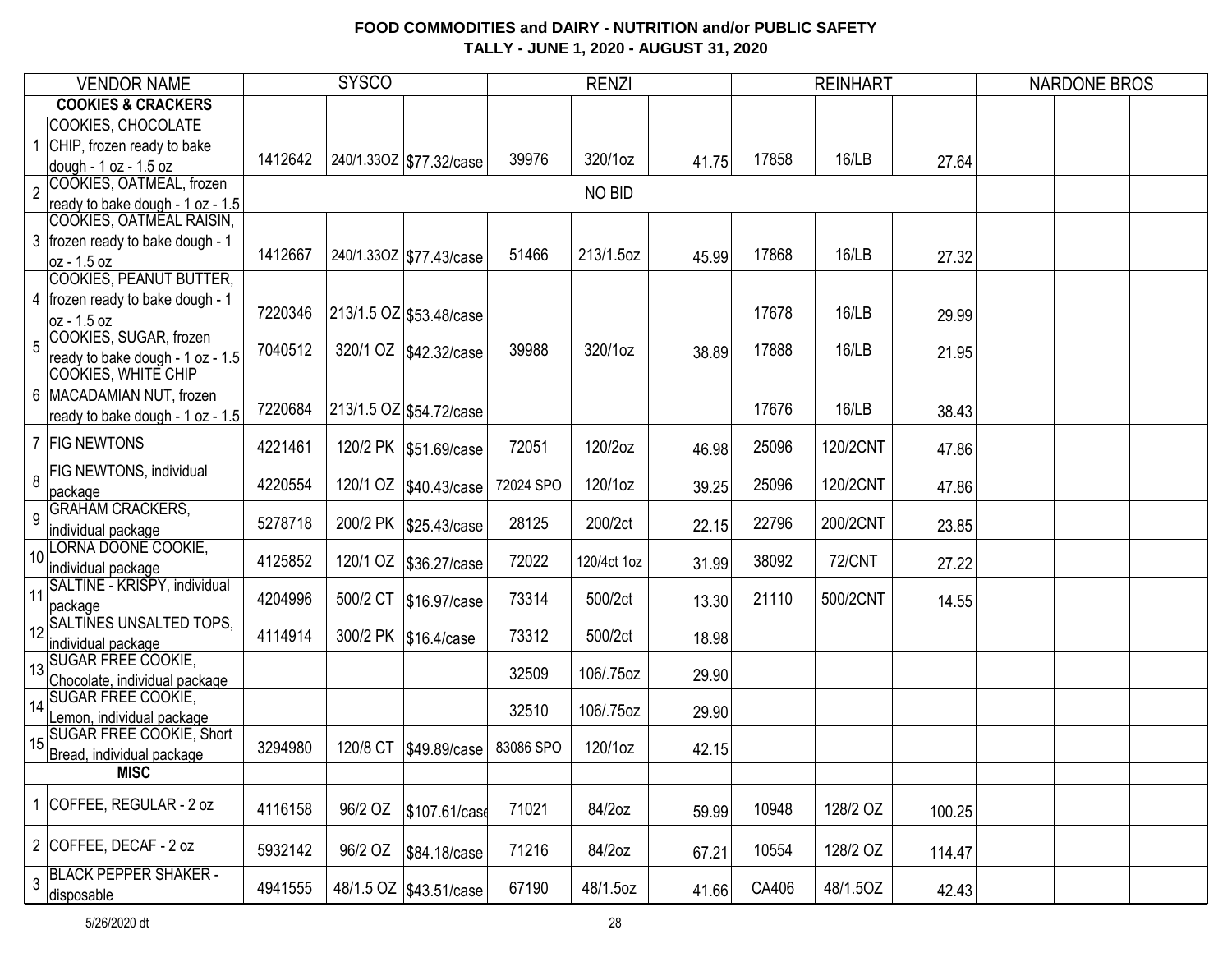|                 | <b>VENDOR NAME</b>                            |         | <b>SYSCO</b> |                           |                        | <b>RENZI</b>   |       |              | <b>REINHART</b> |       | <b>NARDONE BROS</b> |  |
|-----------------|-----------------------------------------------|---------|--------------|---------------------------|------------------------|----------------|-------|--------------|-----------------|-------|---------------------|--|
| $\overline{4}$  | <b>BREAD STICKS - WHOLE</b><br><b>WHEAT</b>   | 4898226 |              | 144/1.5 OZ   \$27.97/case |                        |                |       | B4616        | <b>150 CNT</b>  | 30.46 |                     |  |
| 5               | <b>GARLIC BREAD -</b><br><b>BUTTERTOP</b>     |         |              |                           | 51399                  | 12/10oz        | 20.75 | 63356        | 10.5 LB         | 26.05 |                     |  |
| $6\phantom{a}$  | <b>GLUTEN FREE - BAGELS,</b><br>asst          | 1249727 |              | 24/3.5 OZ \$28.38/case    | 51171                  | 24/3.5oz       | 26.24 | G1434        | <b>24/CNT</b>   | 26.57 |                     |  |
|                 | 7 GLUTEN FREE - BREAD                         | 7040473 | 6/24 OZ      | \$46.26/case              | 10377                  | 12/14oz        | 58.30 | <b>HR240</b> | 6/24 OZ         | 43.79 |                     |  |
| 8               | <b>GLUTEN FREE - FROZEN</b><br>SHERBERT, asst |         |              |                           | 93577, 93578,<br>93580 | 96/4oz SPO     | 33.00 |              |                 |       |                     |  |
| $\overline{9}$  | <b>GLUTEN FREE - MUFFINS,</b><br>∣asst        | 758411  | 36/3 OZ      | \$44.82/case 51170 Blueb  |                        | 36/3oz         | 41.55 | 56472        | 36/CNT          | 42.22 |                     |  |
|                 | 10 HAMBURGER ROLL                             | 124636  |              | 10/12 CT \$34.46/case     | 10365                  | $6/8ct - 4.5"$ | 21.44 | G2160        | 8/12 CNT        | 32.24 |                     |  |
|                 | 11 HOT DOG ROLL                               | 2496451 |              | 12/12 CT   \$34.77/case   | 37615                  | 8/12ct         | 24.79 | K2466        | 96/CNT          | 22.38 |                     |  |
|                 | 12 KOSHER - BREAD                             | 2492199 |              | 10/36 OZ \$36.52/case     |                        |                |       |              |                 |       |                     |  |
|                 | 13 KOSHER - CHOW MEIN<br><b>DINNER</b>        |         |              |                           |                        | NO BID         |       |              |                 |       |                     |  |
|                 | 14 KOSHER - CHICKEN DINNER                    | 5572989 |              | 6/13.5OZ   \$37.66/case   |                        |                |       |              |                 |       |                     |  |
|                 | 15 KOSHER - CHICKEN LEG<br>DINNER             |         |              |                           |                        | NO BID         |       |              |                 |       |                     |  |
|                 | 16 KOSHER - COLD CUTS                         |         |              |                           |                        | NO BID         |       |              |                 |       |                     |  |
|                 | 17 KOSHER - FISH DINNER                       |         |              |                           |                        | NO BID         |       |              |                 |       |                     |  |
| 18              | <b>KOSHER - POT ROAST</b><br><b>DINNER</b>    |         |              |                           |                        | NO BID         |       |              |                 |       |                     |  |
|                 | 19 KOSHER - SALISBURY<br><b>STEAK DINNER</b>  |         |              |                           |                        | NO BID         |       |              |                 |       |                     |  |
|                 | 20 KOSHER - SLICED CHEESE                     | 6697882 | 4/5 LB       | \$46.77/case              |                        |                |       |              |                 |       |                     |  |
| $\overline{21}$ | KOSHER - SPAGHETTI &<br>MEATBALL DINNER       | 5574410 | 6/13 OZ      | \$37.5/case               |                        |                |       |              |                 |       |                     |  |
|                 | 22 KOSHER - TURKEY DINNER                     | 5735756 | 6/12 OZ      | \$37.52/case              |                        |                |       |              |                 |       |                     |  |
|                 | 23 READY MADE BISCUITS - 3"                   | 5622873 |              | 120/2.25OZ   \$31.79/case | 36832                  | 100/2oz        | 25.35 | B5526        | 120/2.25        | 31.24 |                     |  |
|                 | 24 READY MADE BISCUITS - 2"                   | 5622873 |              | 120/2.25OZ \$31.79/case   | 36843                  | 105/2"         | 20.30 |              |                 |       |                     |  |